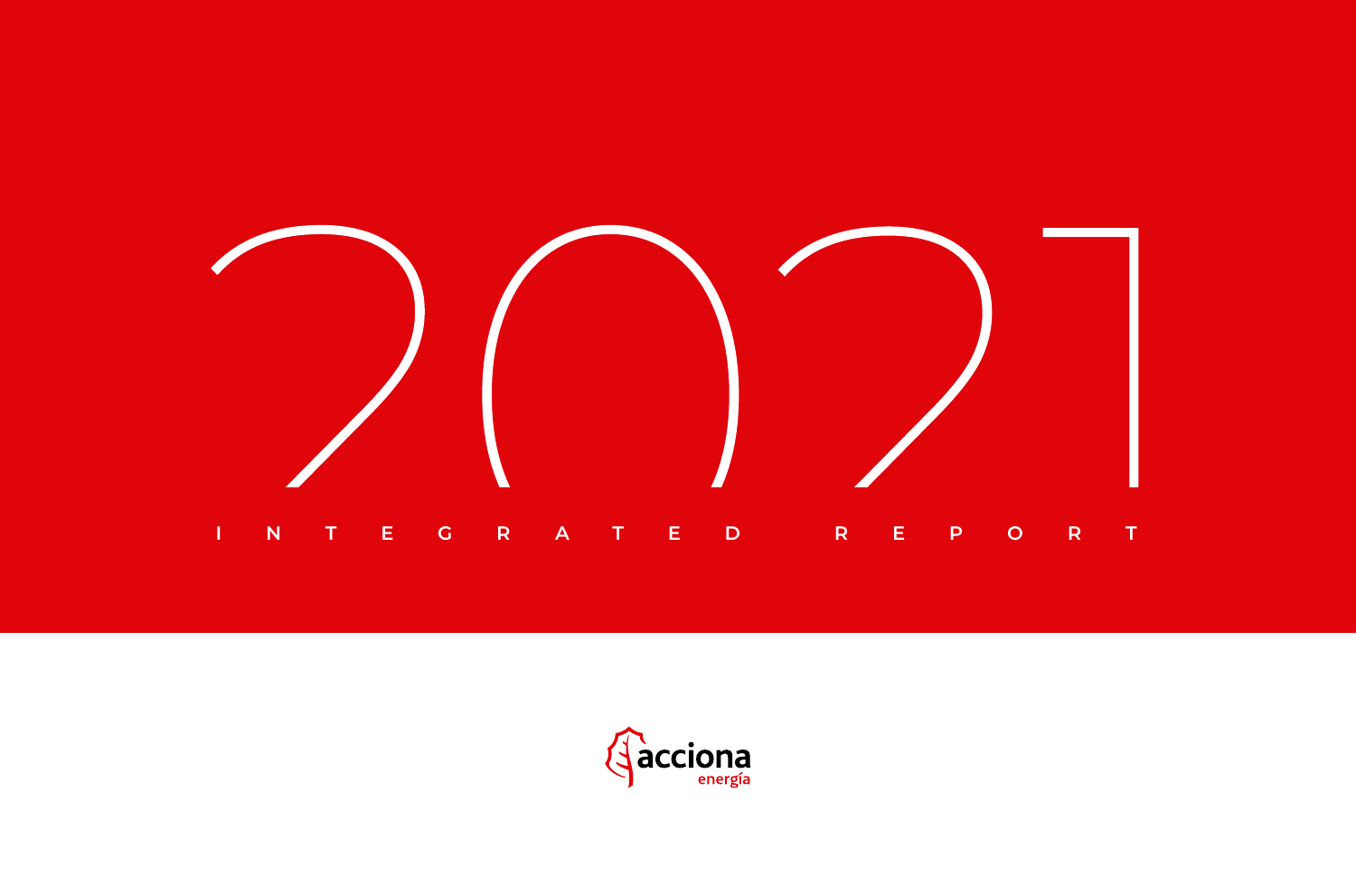# <span id="page-1-0"></span>CONTENTS

1 [Chairman's](#page-2-0) foreword

### 2

CEO's [foreword](#page-3-0)

#### 3

[ACCIONA Energía in numbers](#page-4-0)

4

[Only in renewables – since inception](#page-6-0)

#### 5

[Solutions for the decarbonisation of the planet](#page-11-0)

6

[A changing world](#page-18-0)

#### 7

[Our performance](#page-22-0)

#### 8

[Governance](#page-29-0)

#### 9

[About this Report](#page-34-0)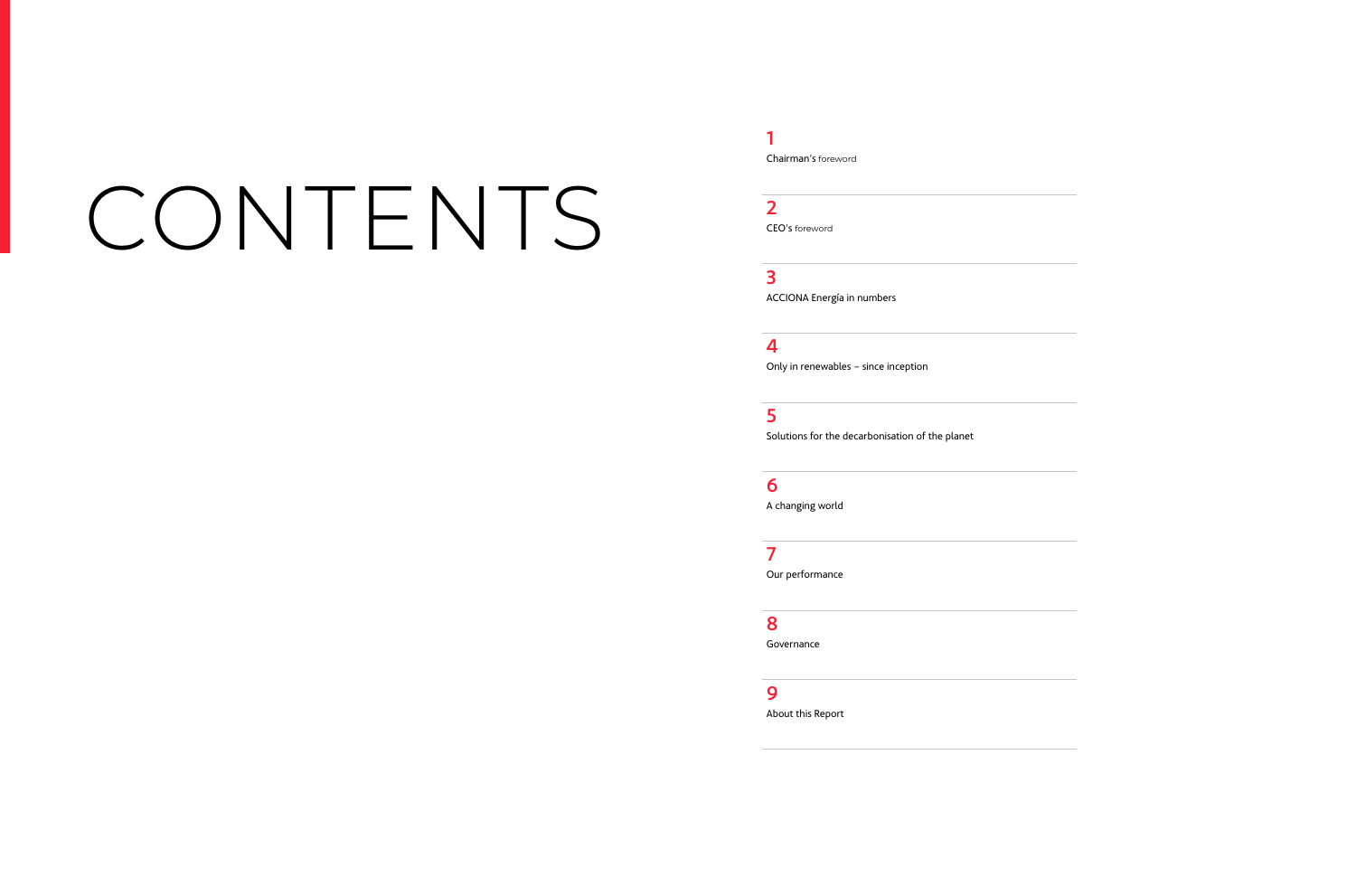

#### 1 **Chairman's foreword**

2 [CEO's foreword](#page-3-0)

### 3

ACCIONA Energía [in numbers](#page-4-0)

### 4

Only in renewables [– since inception](#page-6-0)

#### 5

[Solutions for the](#page-11-0)  decarbonisation of the planet

#### 6

[A changing](#page-18-0)  world

7 Our [performance](#page-22-0)

#### 8

[Governance](#page-29-0)

#### 9

About [this Report](#page-34-0)

**2021 [INTEGRATED](#page-0-0)  REPORT**

 $\equiv$  [Contents](#page-1-0)

# <span id="page-2-0"></span>CHAIRMAN'S FOREWORD

José Manuel Entrecanales. **Chairman and CEO of ACCIONA Chairman of ACCIONA Energía**

In another atypical year due to the COVID-19 pandemic and the recent discouraging global events that we are going through, we publish this Integrated Report 2021 following what has been a succesful year for ACCIONA Energía. While the context was and remains complex, I am proud to say that we have been able to successfully transform existing challenges into tangible opportunities.

The Initial Public Offering (IPO) was undoubtedly last year's main achievement. It marked a new phase for ACCIONA Energía and was one of the most important strategic milestones in the company's history. We were prepared to seize the opportunity, and the time to carry out this important transaction materialized, evidencing ACCIONA Energia's unparalleled track record and unique profile in a very limited universe of listed companies with similar characteristics.

The IPO has been a catalyst that has allowed us to reach our full potential by significantly reducing our cost of capital; by attracting the attention of investors, thanks to a clearly differentiated, independent and unique business model; and by allowing us to stand out as an ESG leader in the sector. It has uniquely positioned us to address the growth opportunity presented by global decarbonization targets and the acceleration of the path to carbon neutrality.

This trend is seen in the favorable outlook for renewable energy demand. Following the unusual price situation that began in 2021, awareness has begun to grow about the strong protection against volatility provided by clean energy technologies. This fact is a competitive advantage for a globalized, well-capitalized and experienced company like ACCIONA Energía, which is perceived by both public and private consumers as a reliable utility, focused on the long term and capable of supporting them in achieving their decarbonization commitments.

Our ambition has always been, and continues to be, to lead the fight against the climate emergency, for which we will rely both on our core technologies and on a new generation



of solutions, such as green hydrogen, electric vehicle charging, floating technologies and energy efficiency, which represent a qualitative advance in the sustainable transformation of the economy.

Among the milestones to highlight, in 2021 we produced Spain's first green hydrogen molecules for industrial use on the island of Majorca, and established a joint venture with Plug Power, ACCIONAPlug, whereby we aim to capture 20% of the Iberian green hydrogen market by 2030. In the field of electrification, through the acquisition of the leading company Cargacoches, we expanded into the electric vehicle charging business, aiming to achieve a public network of at least 25,000 charging points by 2030.

Despite considerable industrial strains stemming from the post-pandemic recovery and the current difficult geopolitical situation, we look to 2022 with optimism. Before the year ends, we plan to start further construction of more than 2 new gigawatts of capacity, in line with our target of reaching 20 gigawatts of installed capacity by 2025. We have excellent management capabilities and a broad base of operating assets that will enable us to achieve targets and maximize growth options.

Thanks to our long-term vision, I have no doubt that we will seize the opportunities that the industry offers us well beyond that period, ensuring the shared success of our company, society and the planet.

I would like to take the opportunity provided by this Integrated Report to convey my sincere gratitude to the professionals, shareholders and customers of ACCIONA Energía who have accompanied and guided us this far, and encourage you to continue building this extraordinary project together.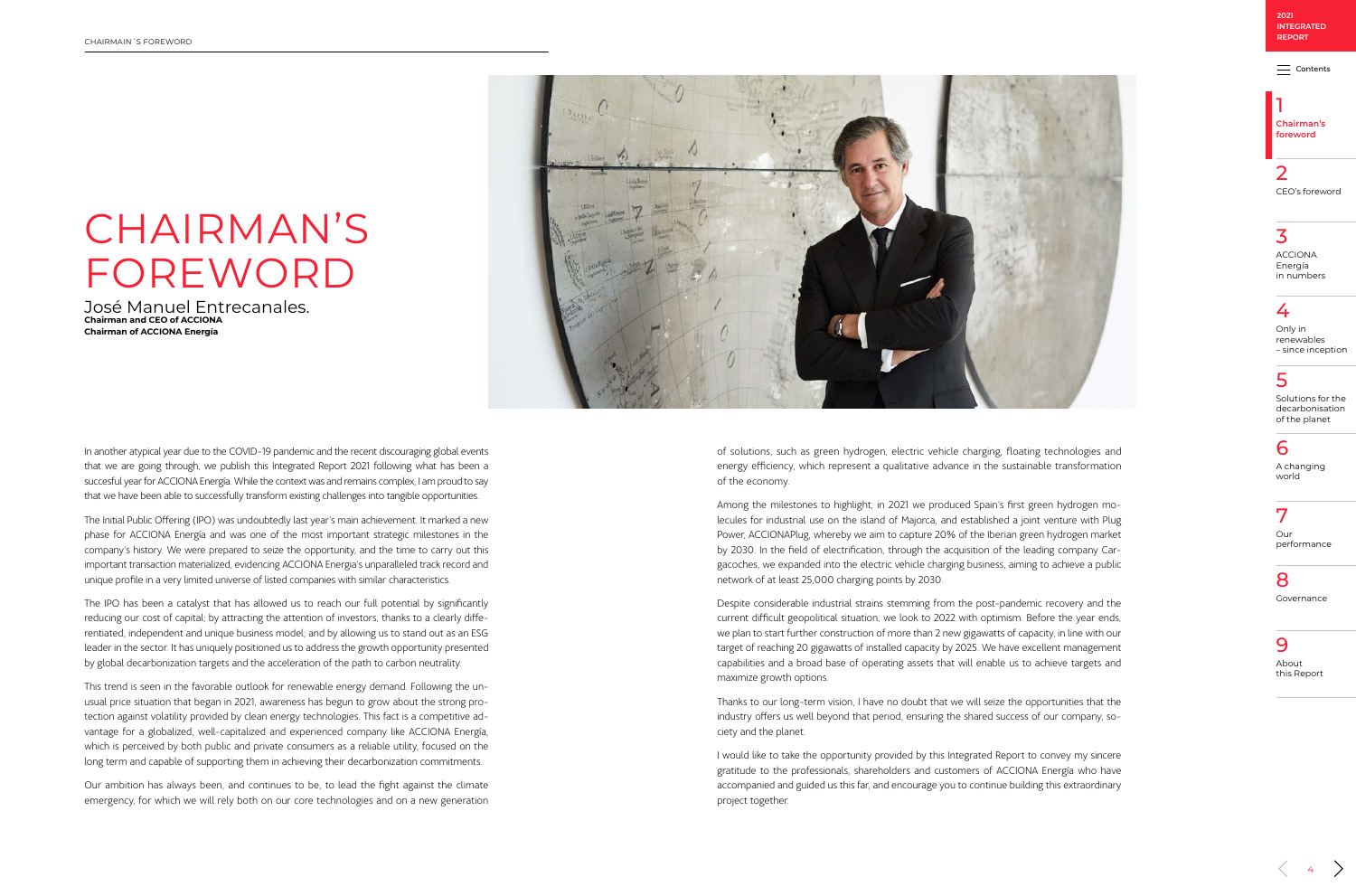$\equiv$  [Contents](#page-1-0)

#### $\overline{\mathcal{L}}$ **CEO's foreword**

### 1

[Chairman's](#page-2-0)  foreword

### 3

ACCIONA Energía [in numbers](#page-4-0)

### 4

Only in renewables [– since inception](#page-6-0)

#### 5

[Solutions for the](#page-11-0)  decarbonisation of the planet

#### 6

[A changing](#page-18-0)  world

7 Our [performance](#page-22-0)

#### 8

[Governance](#page-29-0)

#### 9

About [this Report](#page-34-0)

 $\overline{5}$   $\overline{)}$ 

# <span id="page-3-0"></span>CEO'S FOREWORD

Rafael Mateo. **CEO of ACCIONA Energía**



In 2021, ACCIONA Energía has experienced significant progress, driven by strong fundamentals. First, a unique and differential business model, with a human team and an asset platform that is difficult to replicate, based exclusively on renewable energies.

Second, an unmatchable situation for our business: renewable energies are already considered the most competitive way to generate electricity globally; a strong commitment to decarbonization has materialized among public and private actors; and the road to recovery after the pandemic has been linked to ensuring respect for people and the planet. Our willingness to contribute and take advantage of this exceptional opportunity led us to conclude a successful IPO in 2021.

This situation, together with both structural and cyclical dynamics, made 2021 a good year for ACCIONA Energía, in which we generated 25% growth in EBITDA, reaching almost €1.1 billion.

The addition of new capacity, especially in the US, has been particularly relevant in achieving these results. The company has reached 20 terawatt hours in terms of consolidated production for the first time, although our financial hedging strategy has limited the potential capture of high energy prices.

Our balance sheet, net debt and leverage, show our ample capacity for growth and crystallize the reduction in financial costs following the IPO. We are particularly pleased with our financial situation, positioning us as a recurring issuer in the investment grade markets.

Our IPO brings multiple benefits, but also a number of responsibilities that we are committed to fulfilling. Among them, the goal of doubling in size to become a company with 20 GW of renewable capacity by 2025. During 2021, we added 557 MW of new capacity, mainly in Chile, Mexico and Australia. Through 2022, we will have 2,756 MW in different stages of construction in five different countries, including Peru and the Dominican Republic, both of which are new markets for the company.

Our business still faces risks and challenges. The regulatory environment is volatile in some markets and supply chain disruptions continue to test our ability to execute.

Our main objective in this Integrated Report is, first, to describe how we are actively managing these challenges, leveraging our deep industry knowledge and scale to minimize impacts, and second, how we are providing solutions to society's current needs, building the exciting future that lies ahead in terms of growth, potential and opportunity.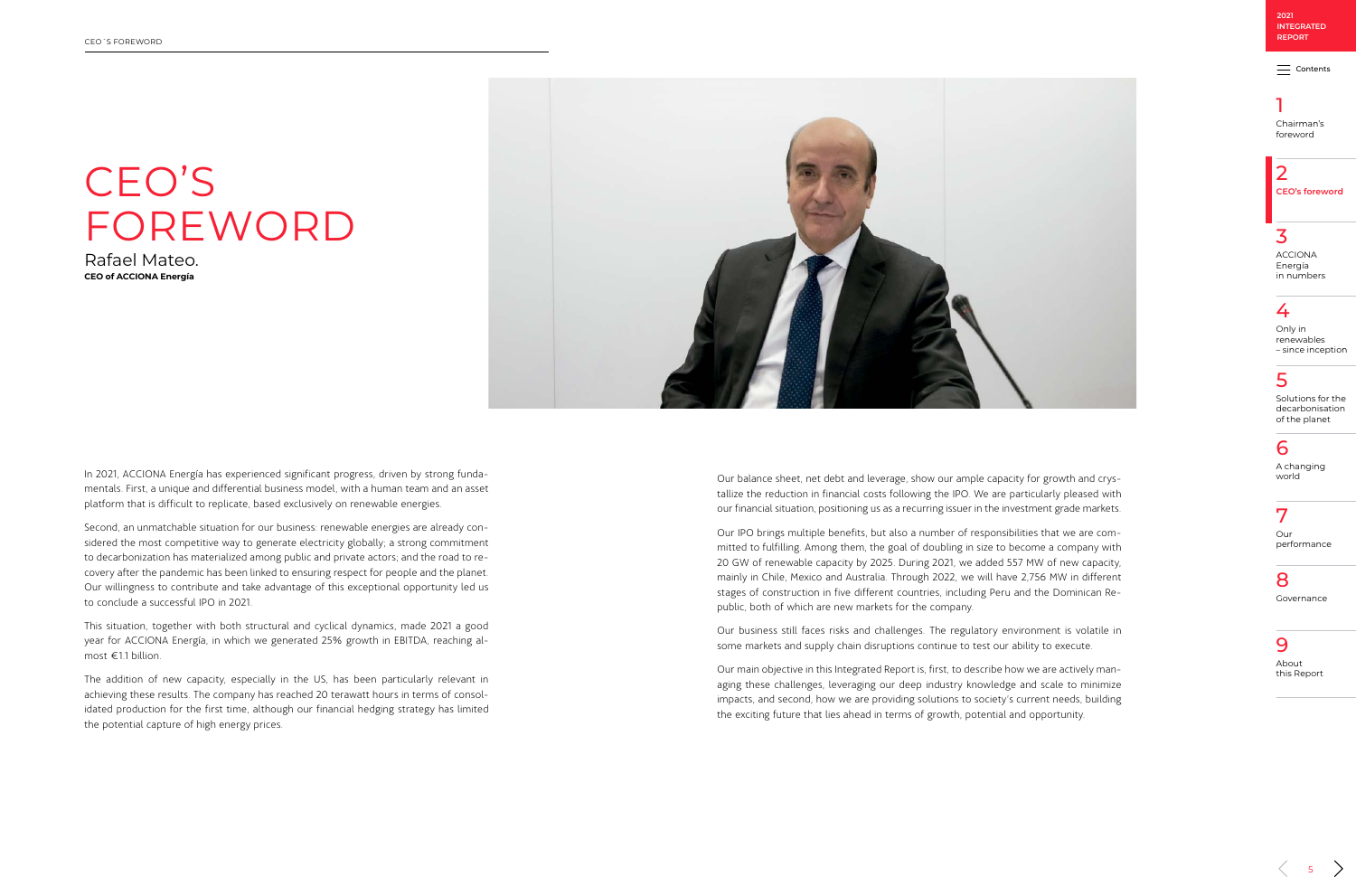$\equiv$  [Contents](#page-1-0)

### 1

[Chairman's](#page-2-0)  foreword

2 [CEO's foreword](#page-3-0)

#### 3 **ACCIONA Energía in numbers**

### 4

Only in renewables [– since inception](#page-6-0)

#### 5

[Solutions for the](#page-11-0)  decarbonisation of the planet

#### 6

[A changing](#page-18-0)  world

7

Our [performance](#page-22-0)

#### 8

[Governance](#page-29-0)

#### 9

About [this Report](#page-34-0)

 $\langle 6 \rangle$ 

<span id="page-4-0"></span>

# ACCIONA ENERGÍA IN NUMBERS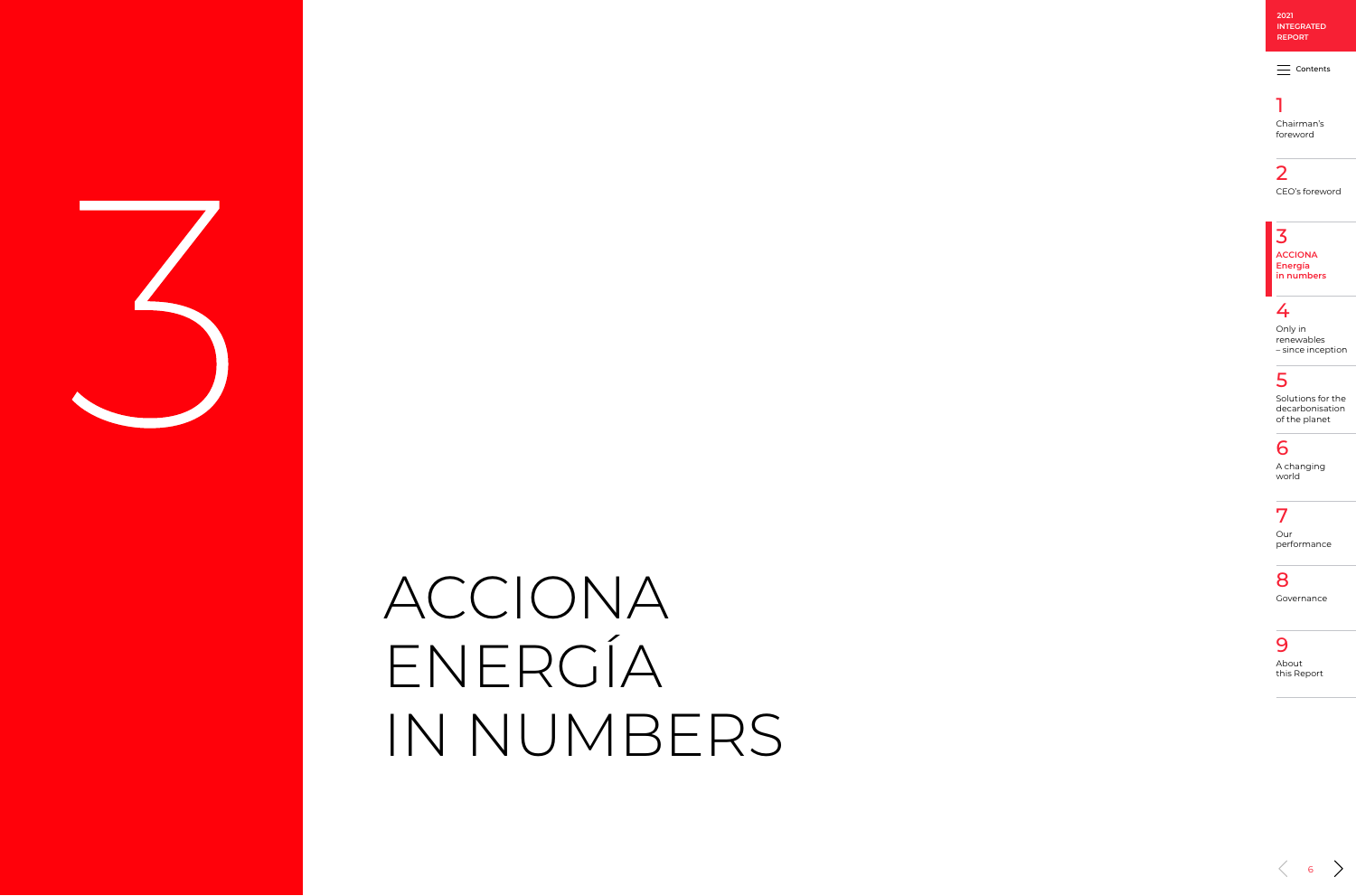$\equiv$  [Contents](#page-1-0)

### 1

[Chairman's](#page-2-0)  foreword

2 [CEO's foreword](#page-3-0)

3 **ACCIONA Energía [in numbers](#page-4-0)**

### 4

Only in renewables [– since inception](#page-6-0)

### 5

[Solutions for the](#page-11-0)  decarbonisation of the planet

6

[A changing](#page-18-0)  world

7

## ACCIONA ENERGÍA IS THE LARGEST GLOBAL ENERGY OPERATOR EXCLUSIVELLY DEDICATED TO RENEWABLE ENERGIES<sup>1</sup>

Our [performance](#page-22-0)

### 8

[Governance](#page-29-0)

9

About [this Report](#page-34-0)

 $\qquad \qquad \frac{1}{7}$ 

| <b>Installed capacity</b> | <b>Total production</b> |
|---------------------------|-------------------------|
| 11.2<br><b>GW</b>         | 24.5<br>TWh             |
|                           |                         |
| <b>EBITDA</b>             | <b>Net profit</b>       |
| €1,086<br>million         | €363<br>million         |

with no ties to fossil technologies since inception.

#### **KEY RESULTS**





 *1 Excluding chinese operators*

#### **Years of experience**

**+ 30**  years

#### **Leading global developer in corporate PPAs**

#### **tCO₂ avoided**

**13.4**  million

#### **2021 OPERATING FIGURES**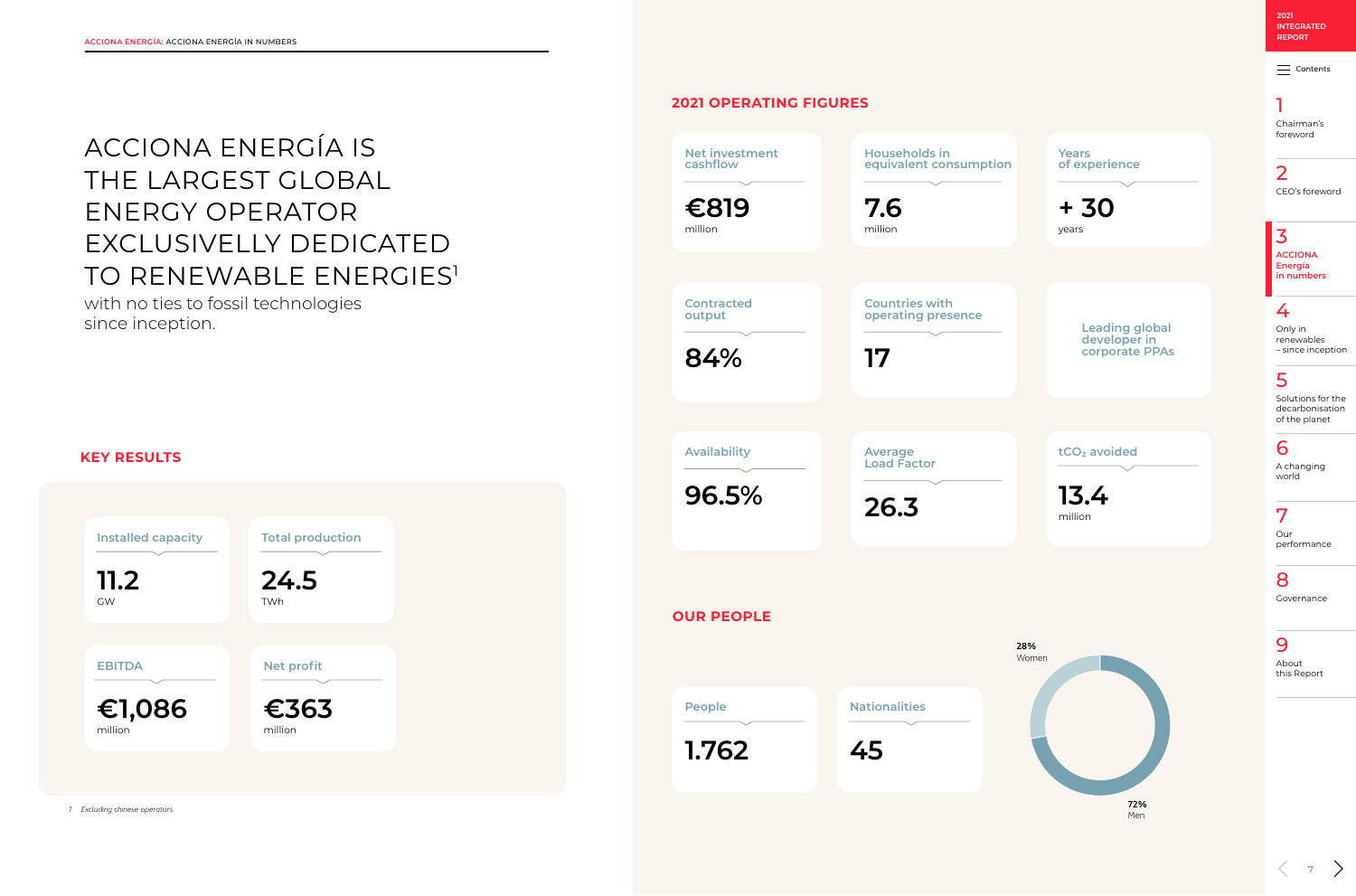$\equiv$  [Contents](#page-1-0)

### 1

[Chairman's](#page-2-0)  foreword

#### 2 [CEO's foreword](#page-3-0)

### 3

ACCIONA Energía [in numbers](#page-4-0)

### 4

**Only in renewables – since inception**

### 5

[Solutions for the](#page-11-0)  decarbonisation of the planet

#### 6

[A changing](#page-18-0)  world

7

Our [performance](#page-22-0)

#### 8

[Governance](#page-29-0)

#### 9

About [this Report](#page-34-0)

| Location of energy operations 2021                                                              | 09 |
|-------------------------------------------------------------------------------------------------|----|
| In the whole value chain                                                                        | 10 |
| Leading renewable pioneer with an unparalleled<br>development track record and global footprint | 10 |
| Strong growth plans                                                                             | 10 |
| Regenerative impulsive                                                                          | 11 |
| Innovation and digitalisation at the core                                                       | 12 |

 $\langle$  8  $\rangle$ 

<span id="page-6-0"></span>

# ONLY IN RENEWABLES - SINCE INCEPTION

[Renewable energy pioneer](#page-7-0) and the control of the COS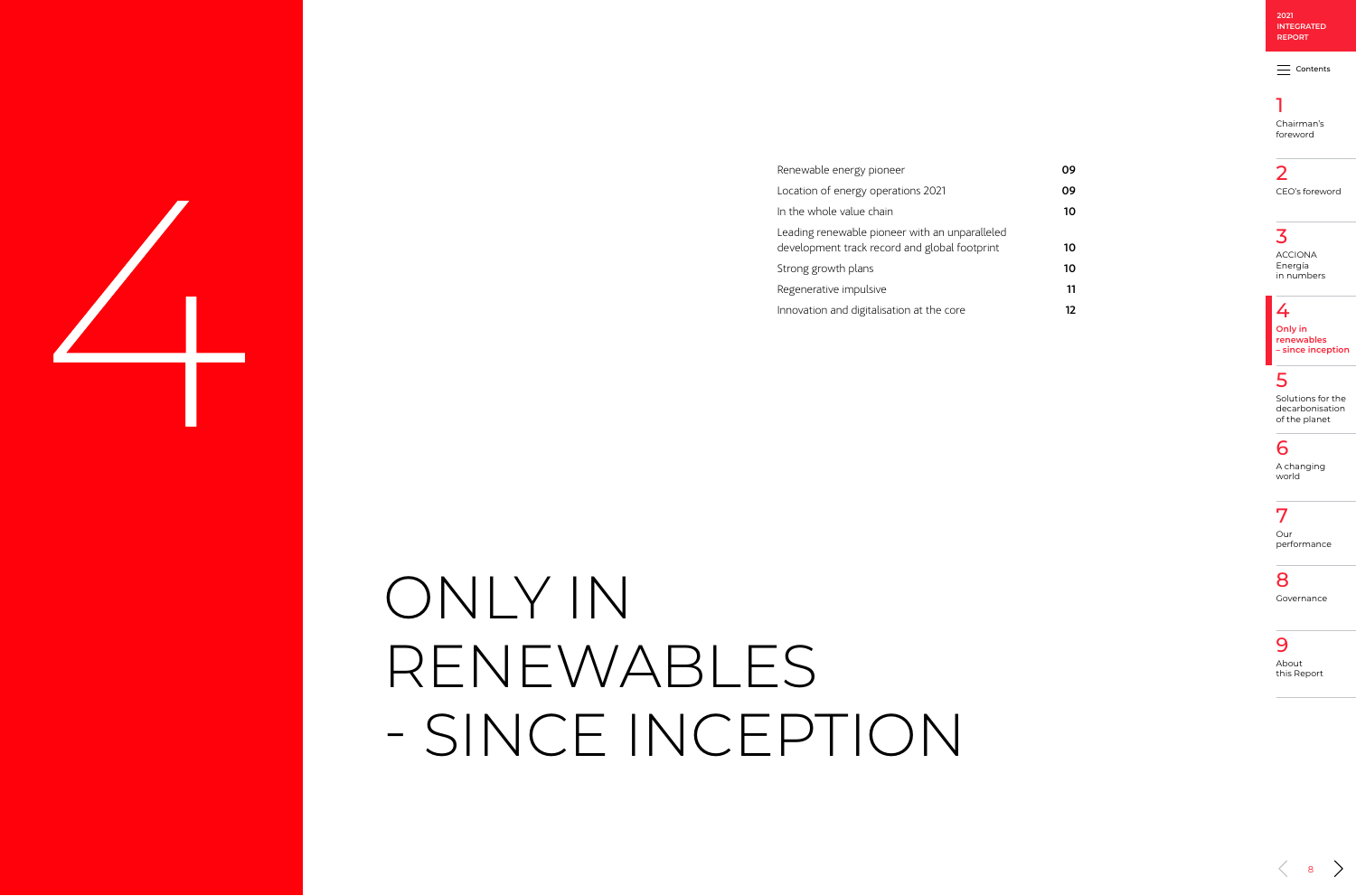$\equiv$  [Contents](#page-1-0)

### 1

[Chairman's](#page-2-0)  foreword

#### 2 [CEO's foreword](#page-3-0)

### 3

ACCIONA Energía [in numbers](#page-4-0)

### 4

**Only in renewables [– since inception](#page-6-0)**

### 5

[Solutions for the](#page-11-0)  decarbonisation of the planet

### 6

[A changing](#page-18-0)  world

7

Our [performance](#page-22-0)

#### 8

[Governance](#page-29-0)

9

About [this Report](#page-34-0)

 $\frac{9}{9}$  >

<span id="page-7-0"></span>

| « Renewable energy              | 09 | > In the whole value chain     | 10 | > Regenerative impulsive                       | 11 |
|---------------------------------|----|--------------------------------|----|------------------------------------------------|----|
| pioneer<br>« Global presence on |    | > Leading renewable<br>pioneer |    | > Innovation and digitalisation<br>at the core |    |
| five continents                 | 09 | > Strong growth plans          |    |                                                |    |



 $12$ 

#### **RENEWABLE ENERGY PIONEER**

ACCIONA Energía operates in 17 countries across five continents and works exclusively with renewable energies, as it has done since its founding over 30 years ago.

The company is focused on long-term value creation achieved through a fully vertically-integrated value chain with in-house capabilities that allow continuous project improvement and economies of scale resulting in superior value creation. ACCIONA Energía is present across the entire value chain: from project development, project structuring and engineering, and construction, to supply chain, O&M and asset management and energy management. The company seeks to be a first mover and a technological leader in its activities, both to improve its operations and to anticipate future trends and to drive business development.

The company offers 100% clean energy thanks to a renewable capacity that adds up to 11,245 MW, of which:

#### **GLOBAL PRESENCE ON FIVE CONTINENTS**



|                                                                    | <b>North America</b>              | <b>Latin America</b>                                    | <b>Spain</b>       | <b>Europe</b>                                                                        | <b>Asia and</b><br><b>Oceania</b> | <b>Africa</b>                       |
|--------------------------------------------------------------------|-----------------------------------|---------------------------------------------------------|--------------------|--------------------------------------------------------------------------------------|-----------------------------------|-------------------------------------|
| WIND (MW<br>installed capacity)                                    | <b>Canada (181)</b><br>US (1,062) | <b>Chile (312)</b><br>Costa Rica (50)<br>Mexico (1,076) | Spain (4,782)      | Croatia (30)<br>Hungary (24)<br>Italy (156)<br><b>Poland (101)</b><br>Portugal (120) | Australia (592)<br>India (164)    | <b>South Africa</b><br>(138)        |
| SOLAR PV (MW<br>installed capacity)                                |                                   | <b>Chile (610)</b><br>Mexico (405)                      | <b>Spain (19)</b>  | Portugal (46)<br>Ukraine (100)                                                       |                                   | South Africa<br>(94)<br>Egypt (186) |
| <b>HYDROPOWER (MW</b><br>installed capacity)                       |                                   |                                                         | <b>Spain (873)</b> |                                                                                      |                                   |                                     |
| SOLAR THERMAL (MW<br>installed capacity)                           | US (64)                           |                                                         |                    |                                                                                      |                                   |                                     |
| <b>BIOMASS (MW</b><br>installed capacity)                          |                                   |                                                         | <b>Spain (61)</b>  |                                                                                      |                                   |                                     |
| <b>ENERGY PRODUCED</b><br>(GWh total)                              | 2,447                             | 6,348                                                   | 12,218             | 1,051                                                                                | 1,519                             | 959                                 |
| <b>EMISSIONS AVOIDED</b><br>thousands of tons of CO <sub>2</sub> ) | 1,459                             | 3,829                                                   | 5,373              | 585                                                                                  | 1,323                             | 789                                 |
| <b>R&amp;D AND INNOVATION</b><br>investment ( $\notin$ MM)         | 23                                | 52                                                      | 16                 | $\blacksquare$                                                                       | $\blacksquare$                    | $\overline{\phantom{a}}$            |
| <b>WORKFORCE</b>                                                   | 185                               | 380                                                     | 925                | 71                                                                                   | 150                               | 51                                  |
| SALES (€MM)                                                        | 168                               | 436                                                     | 1,502              | 231                                                                                  | 78                                | 57                                  |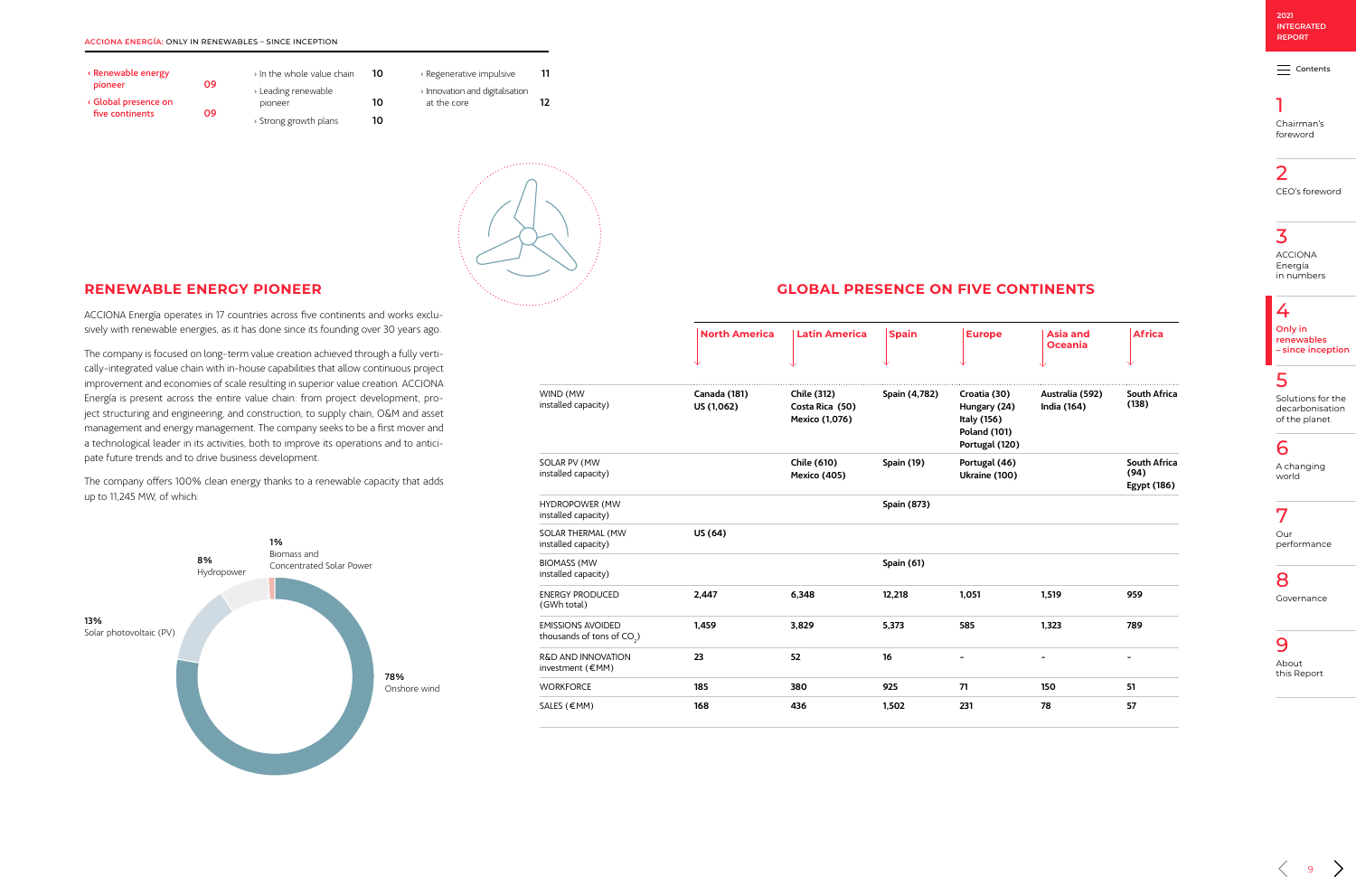$=$  [Contents](#page-1-0)

#### 1 [Chairman's](#page-2-0)  foreword

2 [CEO's foreword](#page-3-0)

3 ACCIONA Energía [in numbers](#page-4-0)

### 4

**Only in renewables [– since inception](#page-6-0)**

### 5

[Solutions for the](#page-11-0)  decarbonisation of the planet

#### 6

[A changing](#page-18-0)  world

7 Our [performance](#page-22-0)

#### 8

[Governance](#page-29-0)

9

About [this Report](#page-34-0)

<span id="page-8-0"></span>

| > Renewable energy   |    | $\cdot$ In the whole value chain $\cdot$ 10 | > Regenerative impulsive        | 11 |
|----------------------|----|---------------------------------------------|---------------------------------|----|
| <b>DIONEER</b>       | 09 | « Leading renewable                         | > Innovation and digitalisation |    |
| > Global presence on |    | <b>pioneer</b>                              | at the core                     |    |
| five continents      | 09 | < Strong growth plans                       |                                 |    |

#### **IN THE WHOLE VALUE CHAIN**

#### **LEADING RENEWABLE PIONEER WITH AN UNPARALLELED DEVELOPMENT TRACK RECORD AND GLOBAL FOOTPRINT**

With over 30 years of experience in the renewable energy sector, ACCIONA Energía has made of diversification, both technological and geographical, a company hallmark. This has given the company vast experience across its hubs and renewable technologies, which in turn has generated the reach and scale needed to provide clients with a differentiated product.

This is especially key as decarbonisation targets and wider industry fundamentals are driving unprecedented growth in renewables worldwide. The onus on all is to reduce CO<sub>2</sub> emissions globally by 2050.

ACCIONA Energía is able to play its part through the fully proven renewable technologies in its portfolio: wind, solar photovoltaic (PV), hydropower, biomass and concentrated solar

power (CSP), as well as storage. At the same time, the company seeks to innovate, further underpinning its support for renewables in a context where overall demand for energy and

# electrification is set to increase.

#### **Robust and visible financial profile to deliver profitable growth**

ACCIONA Energía has a robust financial profile based on a large, highly contracted and diversified asset portfolio. Its key value drivers are the extension of the lives of its assets and profitable growth.

The company is financially independent and has an investment-grade profile that is internationally recognised by ratings agencies. Completely separate from its parent group, the company has diversified funding sources and is governed by prudent financial policies.

#### **STRONG GROWTH PLANS**

ACCIONA Energía has set ambitious growth targets. The planned growth is distributed almost equally between wind power and solar PV. These objectives will enable the company to continue growing in its four main regions: Spain, the USA, Australia and Latin America.

#### **Installed capacity objectives (GW)**

To achieve this target, ACCIONA Energía's global presence allows to grab future high-growth opportunities, through the incorporation of assets in new countries with long term potential. This global presence, scale and proven track record across varied geographies and technologies, maximize competitiveness and know-how. This way, the company is strategically positioned to benefit from the multiple new growth opportunities offered by the transition to a 100% renewable world, such as green hydrogen, storage or offshore wind.

#### IPO: AN ENCOURAGING START

On July 1st, 2021, ACCIONA Energía successfully completed its Initial Public Offering. The timing was right: with the renewable energy market reaching maturity after 30 years, there is now a unique window of opportunity to accelerate growth.

ACCIONA Energía was fully prepared for this move in terms of its size, organisation, resources, regional footprint, and mature development pipeline. The IPO will give the company access to more efficient funding and ample balance sheet capacity to deliver growth.

#### PROJECT DEVELOPMENT

Local hubs with global reach with a team of >100 people.

Structuring capabilities: tailor-made projects to optimise the cost of energy.

ENGINEERING AND CONSTRUCTION

In-house capabilities and high quality assets.

Extensive experience in resource assessment: pioneers in methodology and tools.

Team highly renowned for their technical knowhow acquired for more than 30 years.

#### **SUPPLY CHAIN**

Large scale purchasing power.

Strong relationship with manufacturers.

Preferred client status with Nordex<sup>2</sup>.

More than 1,600 master supply agreements.

#### OPERATION, MAINTENANCE AND MANAGEMENT OF ASSETS

Higher availability than market standards.

>13GW managed through CECOER.

Predictive maintenance for "infinite" useful life.

Advanced digital strategy.

#### MANAGEMENT AND SELL OF ENERGY

Energy management tailored to client needs.

Preferred partner of large multinationals.

Global player in corporate PPAs.

Expanding the B2B client base towards SME's and new services.



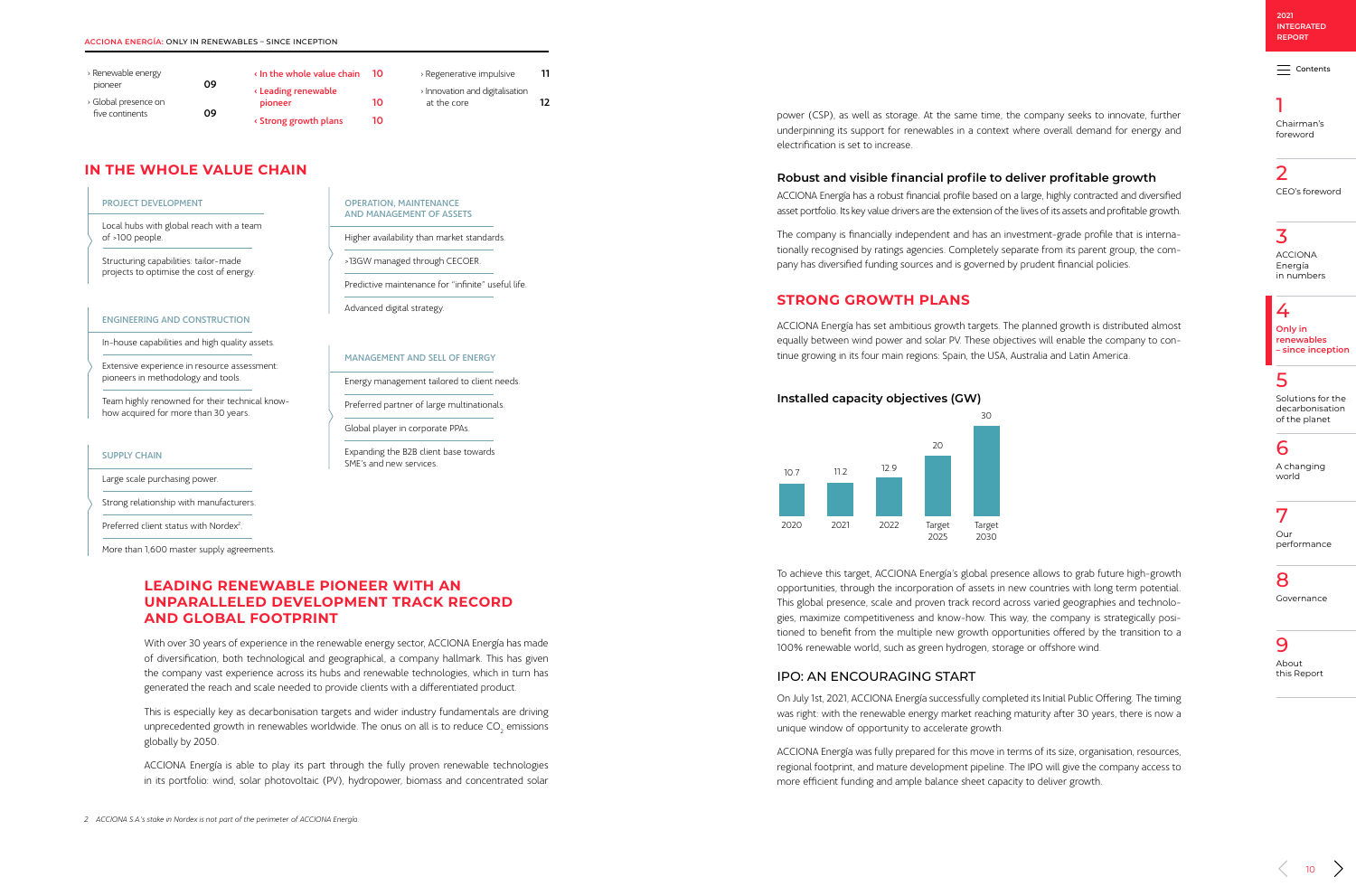$\equiv$  [Contents](#page-1-0)

### 1

[Chairman's](#page-2-0)  foreword

2 [CEO's foreword](#page-3-0)

3 ACCIONA

Energía [in numbers](#page-4-0)

### 4

**Only in renewables [– since inception](#page-6-0)**

#### 5

[Solutions for the](#page-11-0)  decarbonisation of the planet

#### 6

[A changing](#page-18-0)  world

7

Our [performance](#page-22-0)

#### 8

[Governance](#page-29-0)

9

About [this Report](#page-34-0)

<span id="page-9-0"></span>

| > Renewable energy              | 09 | > In the whole value chain     | 10 | « Regenerative impulsive                       | 11 |
|---------------------------------|----|--------------------------------|----|------------------------------------------------|----|
| pioneer<br>> Global presence on |    | > Leading renewable<br>pioneer | 10 | > Innovation and digitalisation<br>at the core |    |
| five continents                 | 09 | > Strong growth plans          |    |                                                |    |

By 2025, ACCIONA Energía will have evolved further from its position as a clearly differentiated, independent and unique business, continuing to be an ESG sector leader and with increased presence in the key clean energy and sustainability indices.

Through the IPO, the company aims to increase its owned capacity to a total of 20 GW by 2025. This means adding 9.3 GW between 2021-2025, doubling current capacity of 11.2 GW of company-owned capacity. The growth associated with the IPO will allow the company to continue to grow in its four main geographies (Spain, United States, Australia and Latin America).

#### **REGENERATIVE IMPULSE**

ACCIONA Energía is known for its strong ESG profile, topping indices and showing its leader - ship in a new and growing sector. One of ACCIONA Energía's key principles is to deliver competitive and sustainable renewable energy globally.

ACCIONA Energía places great importance on its social responsibility and on sustainability, integrating the most demanding standards with the aim to generate value for all stakeholders. The company aims to contribute to the protection of the environment and biodiversity through a sustainable and responsible use of natural resources, the implementation of programs aimed at minimizing the impact on biodiversity in all phases of projects, and the promotion of a zero-carbon economy.

The company controls the lifecycle emissions of all its energy assets and future investments, maintaining its CapEx fully aligned with the European Union taxonomy. In addition, ACCIONA Energía annually verifies the active measures for environmental protection implemented in its projects, as well as new potential impacts throughout their lifecycle, including design, construction, operation and dismantlement.

Through the Sustainability Master Plan, ACCIONA Energía aims to become a recognized leader in developing core infrastructure assets with additional value for people and the planet, that are ultimately regenerative.

#### **ACCIONA Energía´s IPO: what comes next**

| Aim                              | <b>Description</b>              | <b>Result</b>                                      |
|----------------------------------|---------------------------------|----------------------------------------------------|
|                                  |                                 |                                                    |
| Growth                           | Recapitalisation of the company | Balance sheet capacity to grow<br>- no constraints |
| Credit profile                   | Investment grade ratings        |                                                    |
| Single focus of the equity story | Stronger appeal, simplicity     | Reduced cost of capital                            |
| Governance                       | Independent                     | Pure-play platform focused<br>on growth            |
| ESG                              | Strong ESG profile              | Best rating in electricity sector<br>- S&P Award   |

As solid bases that will ensure this ambitious growth, ACCIONA Energía has defined the following levers, which will enable it to ensure maximum profits:

- > Sector leadership in asset management, guaranteeing and maximizing future cashflow, with the aim of extending the useful life of assets while developing extension programs and best practices in digitisation.
- > Sophistication in energy management, seeking maximum profit through the diversification of sales mechanisms, including:
	- Public Power Purchase Agreements (PPAs)
	- Corporate PPAs
	- Feed-in-tariffs
	- Market strategies
	- Financial coverage
- > Expansion of commercial capabilities, strengthening the base of Business-to-Business clients, especially through ACCIONA Energía's supply company in Iberia, the largest 100% renewable supplier in Spain<sup>3</sup>.

#### 2022 FOCUS

Deployment of Energy Supply business strategy in Spain – high level of visibility to electricity sales

Procurement strategy actions – contain and mitigate supply chain risks to the growth plan

Capacity Execution c. 0.8 GW and c. 2 GW under construction by year-end

Launch Brazilian hub

Green hydrogen strategy deployment

#### 2022 TARGETS

Group EBITDA: solid double-digit growth

Net investment cashflow: €1-2 billion

Net financial debt: broadly in line with 2021

Net debt/EBITDA: below 2021 ratio

2021 dividend (payable in 2022): Board proposes €0.28 per share (25%)

#### SHORT-MEDIUM TERM OUTLOOK

Renewable growth – multi-decade value-creation opportunity

Committed to 2025 capacity target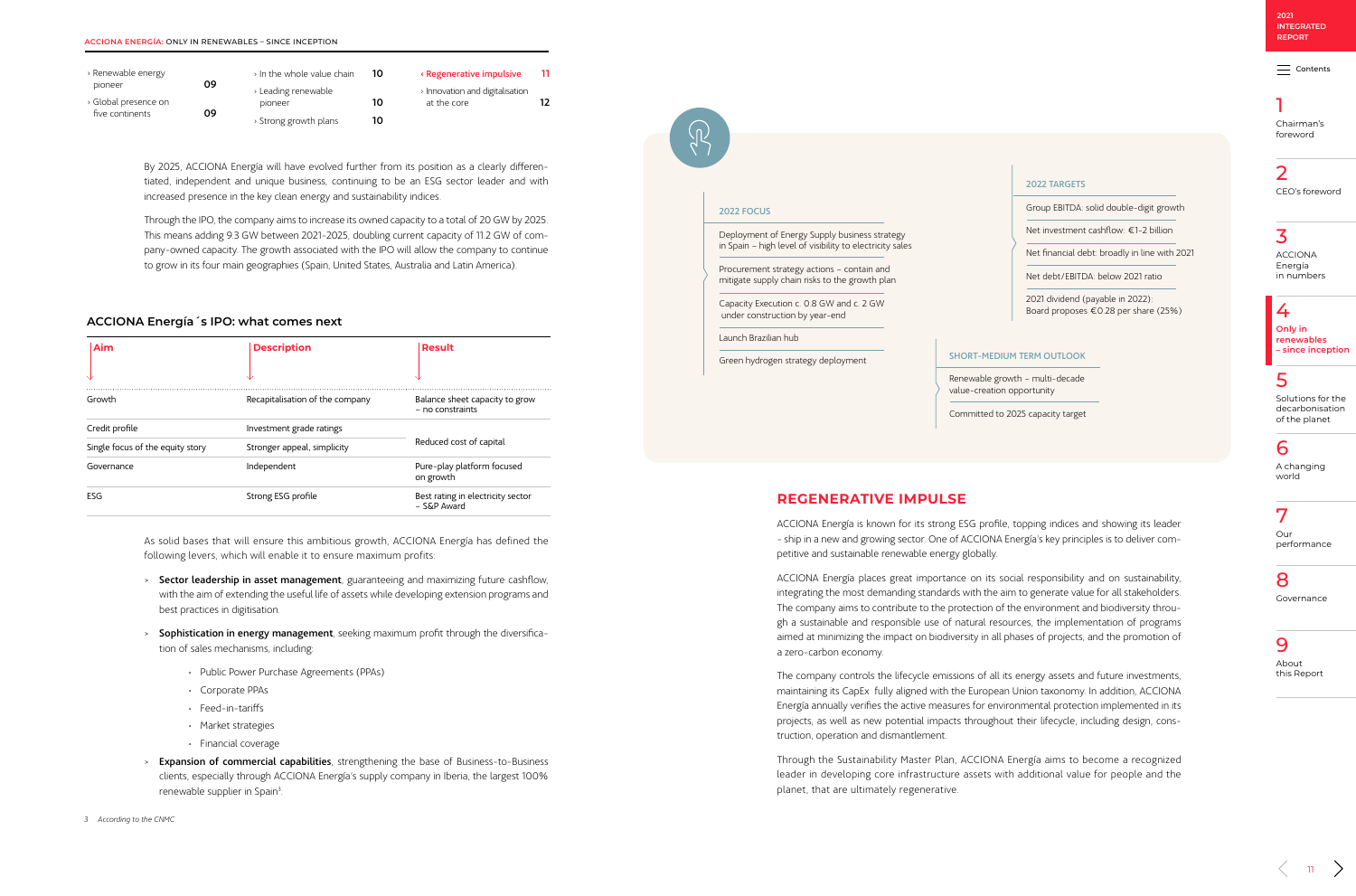$=$  [Contents](#page-1-0)

### 1

[Chairman's](#page-2-0)  foreword

#### 2 [CEO's foreword](#page-3-0)

### 3

ACCIONA Energía [in numbers](#page-4-0)

### 4

**Only in renewables [– since inception](#page-6-0)**

#### 5

[Solutions for the](#page-11-0)  decarbonisation of the planet

#### 6

[A changing](#page-18-0)  world

7 Our [performance](#page-22-0)

#### 8

[Governance](#page-29-0)

#### 9

About [this Report](#page-34-0)



<span id="page-10-0"></span>

| > Renewable energy   |    | > In the whole value chain | 10 | > Regenerative impulsive       | 11 |
|----------------------|----|----------------------------|----|--------------------------------|----|
| pioneer              | 09 | > Leading renewable        |    | «Innovation and digitalisation |    |
| > Global presence on |    | pioneer                    |    | at the core                    |    |
| five continents      | 09 | > Strong growth plans      |    |                                |    |

In practice, this means:

- > Putting people at the centre of decisions, designs and activities. The company aims to implement a business model that incorporates people from the organization, from the communities where the projects take place and the users and beneficiaries of the infrastructure that we develop.
- > Going beyond the traditional doing no harm, net zero approaches of responsible companies, to take on a more positive focus and to rebuild what has been lost.
- > Demonstrating coherent, authentic, real and constant leadership, that allows the company to set a real example for others, as well as our commitment to open and exponential innovation that will keep the company at the cutting edge of technology and ideas.
- > Design with complexity, the interconnectivity of problems and also of solutions in mind.

#### **INNOVATION AND DIGITALISATION AT THE CORE**

The entity has been a first mover in the application of advanced technology since it achieved full vertical integration through its own wind turbine technology, and in 2006 it was the first company in the world to sign a renewable PPA. In the last years:

- > In 2016, the company was the first company in the world to provide ancillary services from wind power to third parties through Red Eléctrica Española, S.A.
- > In 2018, it was the first to apply blockchain technology worldwide to offer customers the traceability of the renewable origin of energy.
- > In 2020, it developed the first grid-connected floating photovoltaic plant in Spain.
- > In 2021, ACCIONA Energía launched a joint venture with Plug Power, ACCIONAPlug, to establish a green hydrogen platform in Iberia with the goal of capturing 20% of the market in Spain and Portugal.
- > In 2021, it created GreenH<sub>2</sub>chain®, the world's first platform based on blockchain technology that allows the traceability of the renewable origin of green hydrogen.

ACCIONA Energía's role as first mover maximizes also the potential for hybridization, the combination of more than one renewable energy technology in a single plant, as well as future repowering options.

The company is focused on a variety of innovation lines, including asset life extension programs, optimization of power curves, dry cleaning robotization for solar plants, fire detection programs in wind farms, storage in connection with advanced grid integration, blockchain and smart charging.

ACCIONA Energía promotes advanced digital transformation acceleration across the value chain by including zero-based field operations, stakeholder journey digitation, data driven decision-making and self-regulated assets, and lifecycle management in key business areas. It has implemented a 2019-2021 digital action plan to boost digital transformation acceleration with more than 130 initiatives as robotic process automation programs and digitalization processes. More than 40 additional initiatives will be implemented between 2022 and 2024.

#### In 2021, ACCIONA Energía:

> Obtained European funding for agricultural irrigation with an innovative photovoltaic solution.

> Together with Schneider Electric it has installed the first industrial microgrid in Spain.

- 
- 
- > Produced the first molecule of green hydrogen for industrial use in Spain.

Looking ahead, in addition to continuing to bet on green hydrogen, ACCIONA Energía is leveraging on its wind expertise, and plans to grow in offshore wind through greenfield development in Iberia, and partnerships with key offshore wind players. The company is currently exploring the development of new generation offshore floating structures accessible to EU funds, together with ACCIONA Infrastructure (an ACCIONA Group entity), a sector with great growth potential.

In 2021, ACCIONA Energy launched a JV with Plug Power to establish a green  $H_2$  platform in Spain and Portugal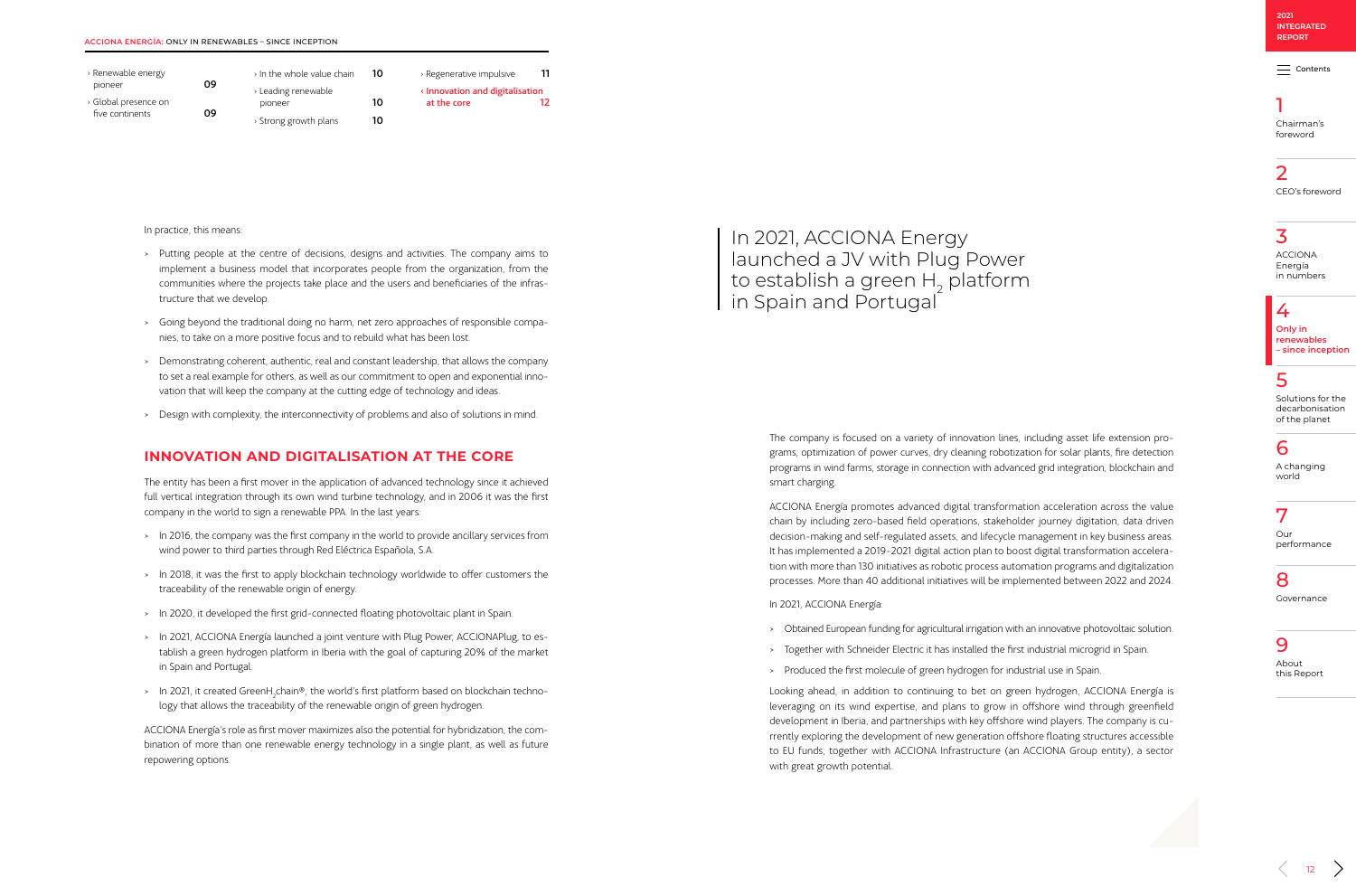<span id="page-11-0"></span>

[Sale of clean energy](#page-13-0) Flexibility solutions Self-consumption Green Hydrogen Energy services Charging of electric vehicles Renewable energy control centre 19 **2021 [INTEGRATED](#page-0-0)  REPORT**

 $\equiv$  [Contents](#page-1-0)

### 1

[Chairman's](#page-2-0)  foreword

#### 2 [CEO's foreword](#page-3-0)

### 3

ACCIONA Energía [in numbers](#page-4-0)

### 4

Only in renewables [– since inception](#page-6-0)

#### 5

**Solutions for the decarbonisation of the planet**

### 6

[A changing](#page-18-0)  world

7

Our [performance](#page-22-0)

#### 8

[Governance](#page-29-0)

#### 9

About [this Report](#page-34-0)

| 15 |  |  |  |
|----|--|--|--|
| 18 |  |  |  |
| 18 |  |  |  |
| 18 |  |  |  |
| 19 |  |  |  |
| 19 |  |  |  |
|    |  |  |  |

 $\langle$  13  $\rangle$ 

# SOLUTIONS FOR THE DECARBONISATION OF THE PLANET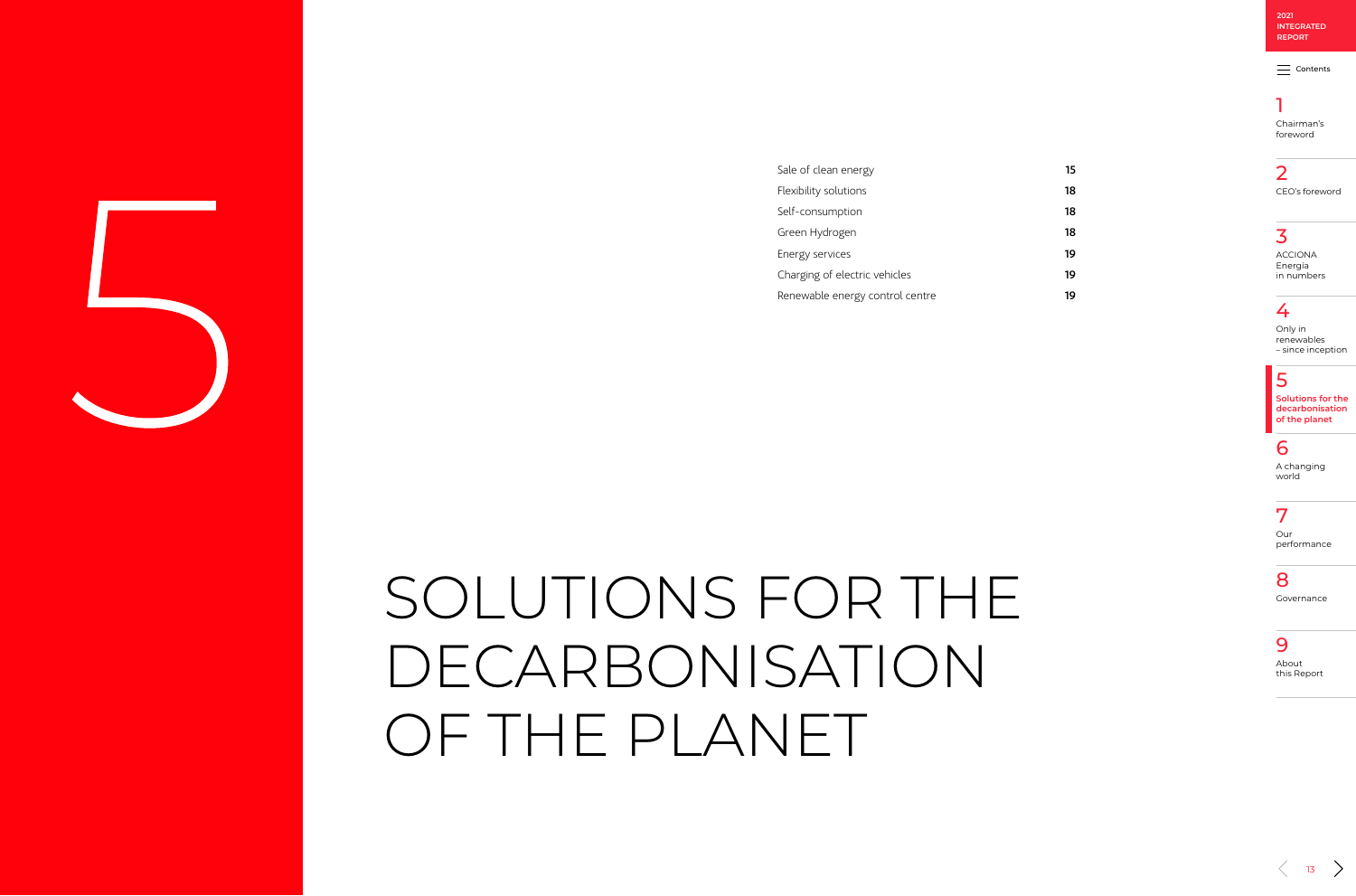

 $\equiv$  [Contents](#page-1-0)

### 1

[Chairman's](#page-2-0)  foreword

2 [CEO's foreword](#page-3-0)

### 3

ACCIONA Energía [in numbers](#page-4-0)

### 4

Only in renewables [– since inception](#page-6-0)

#### 5

**[Solutions for the](#page-11-0)  decarbonisation of the planet**

### 6

[A changing](#page-18-0)  world

7 Our [performance](#page-22-0)

#### 8

[Governance](#page-29-0)

#### 9

About [this Report](#page-34-0)

**ACCIONA ENERGÍA:** SOLUTIONS FOR THE DECARBONISATION OF THE PLANET

Green hydrogen supply

Its solutions and services are entirely designed to help make decarbonisation a reality, in the short term, for the long term.

> Self-consumption Energy services



- Energy saving certificates
- Efficiency and demand management
- Energy retrofitting
- Consumption monitoring and mgmt.

Electric vehicle charging solutions

## ACCIONA ENERGÍA PROMOTES THE ADOPTION OF AMBITIOUS GLOBAL TARGETS FOR DECARBONISATION OF THE ECONOMY

| > Sale of clean energy  | 15 | > Green Hydrogen  | 18 | $\rightarrow$ Charging of             |    |
|-------------------------|----|-------------------|----|---------------------------------------|----|
| > Flexibility solutions | 18 | > Energy services | 19 | electric vehicles                     | 19 |
| > Self-consumption      | 18 |                   |    | > Renewable energy<br>controln centre | 19 |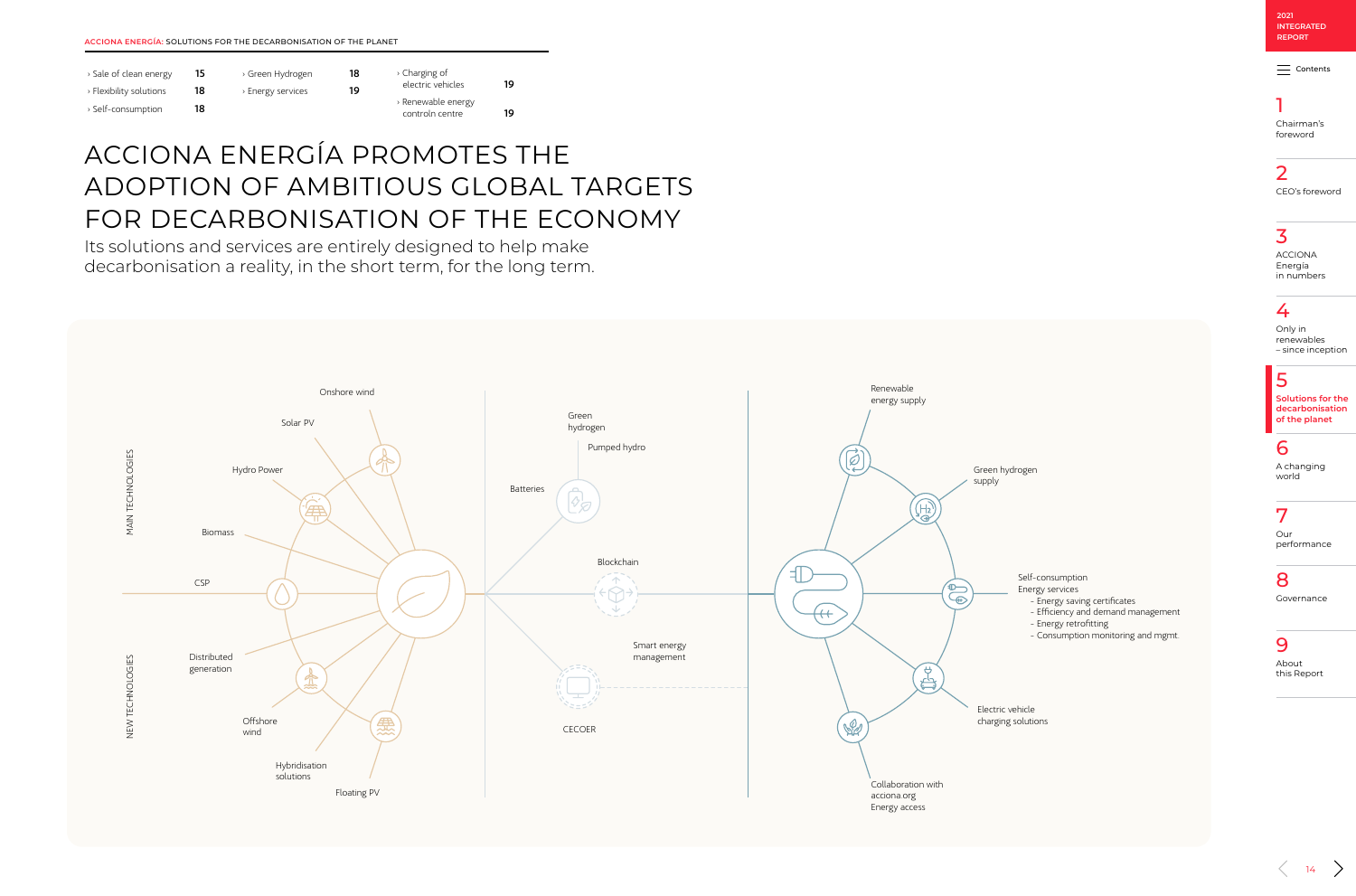$=$  [Contents](#page-1-0)

### 1

[Chairman's](#page-2-0)  foreword

2 [CEO's foreword](#page-3-0)

### 3

ACCIONA Energía [in numbers](#page-4-0)

### 4

Only in renewables [– since inception](#page-6-0)

### 5

**[Solutions for the](#page-11-0)  decarbonisation of the planet**

### 6

[A changing](#page-18-0)  world

7

Our [performance](#page-22-0)

#### 8

[Governance](#page-29-0)

#### 9

About [this Report](#page-34-0)

 $_{15}$  >

#### **SALE OF CLEAN ENERGY**

ACCIONA Energía sells 100% clean energy through a diversification of sales mechanisms, such as public PPAs, feed-in tariffs, wholesale market and directly to business that want to decarbonise. It also offers renewable energy attributes to corporate buyers in the form of certificates.

PPAs have played an increasingly relevant role in the renewable landscape, supported by corporations and institutions looking for ways to enhance sustainability in the long term and to expand their access to clean energy, providing commercial certainty and playing a highly relevant role in the development of new capacity, as well as securing revenues for older assets.

This market presents a highly demanding profile, in which ACCIONA Energía has a competitive advantage due to its global presence, solvency, long-term vision, reliability, capacity to adapt to clients' needs, and longstanding and proven technical skills.

ACCIONA Energía is among the top-10 operators with the most signed corporate PPAs, according to Bloomberg New Energy Finance. In 2021, the company was once again designated as the largest independent 100% renewable supplier in Spain, according to data made public by the Spanish National Commission for Markets and Competition. It is currently deploying an expansion plan to provide an alternative hedging instrument to the generation portfolio, focused on the small and medium enterprise segment. The company uses blockchain to trace the 100% renewable origin of its energy sold to clients.

The company also sells Renewable Energy Attributes, including carbon offsets, certified Emissions Reductions and regulated certificates, associated with a verified asset. The company helps its customers fulfill their renewable corporate strategy or decarbonization needs in addition to their existing power supply.

[› Renewable energy](#page-17-0) controln centre **19** 

#### WIND: GLOBAL PIONEER

ACCIONA Energía has more than 30 years of experience in the sector and is a global leader in the development, construction, operation, and maintenance of wind power facilities. Managing close to 8.8 GW, ACCIONA Energía is the 7th largest global operator<sup>5</sup> of installed onshore wind power, excluding Chinese operators.

With 30 years of experience and with no fossil legacy, ACCIONA Energía is a pioneer and technology leader in its activities, aiming to both improve its operations and to anticipate future trends, and drive business development.

### ACCIONA Energía was one of the top 10 utilities globally to sign the most long-term corporate PPAs in 2021

### 230 onshore wind farms owned with 6507 wind turbines

#### **Wind: recent capacity additions and new projects under construction**

| <b>Wind farms</b> | <b>Country</b> | <b>Total capacity</b><br>(MW) | <b>New capacity</b><br>2021 (MW) | <b>Planned capacity</b><br>2022 (MW) |
|-------------------|----------------|-------------------------------|----------------------------------|--------------------------------------|
| NZ                | Nz             |                               |                                  |                                      |
| Celada Fusión     | Spain          | 48                            | 48                               |                                      |
| Mortlake South    | Australia      | 157                           | 140                              |                                      |
| San Carlos        | Mexico         | 198                           | 145                              |                                      |
| Pedregales        | Spain          | 18                            |                                  | 18                                   |
| Macintyre         | Australia      | 923                           |                                  | 137                                  |

ACCIONA Energía designs sustainable solutions across the entire value chain, from the evaluation of resources, the development of facilities and financial analysis and construction, to the operation and maintenance of wind farms, and energy management.

ACCIONA Energía is a leading player in the development, construction, operation and maintenance of wind power facilities, of wind power facilities, having played a fundamental role in

## THE FUTURE OF HUMANITY DEPENDS ON A RELIABLE, AFFORDABLE AND DECARBONISED ENERGY SYSTEM

ACCIONA Energía is the largest 100% clean energy company in the world $4$ , and continues to pioneer the development of new renewable technologies.

<span id="page-13-0"></span>

| < Sale of clean energy  | 15 |
|-------------------------|----|
| > Flexibility solutions | 18 |

 $\rightarrow$  Self-consumption  $\rightarrow$  18

> Green Hydrogen 18 > Energy services 19 › Charging of

[electric vehicles](#page-17-0) **19**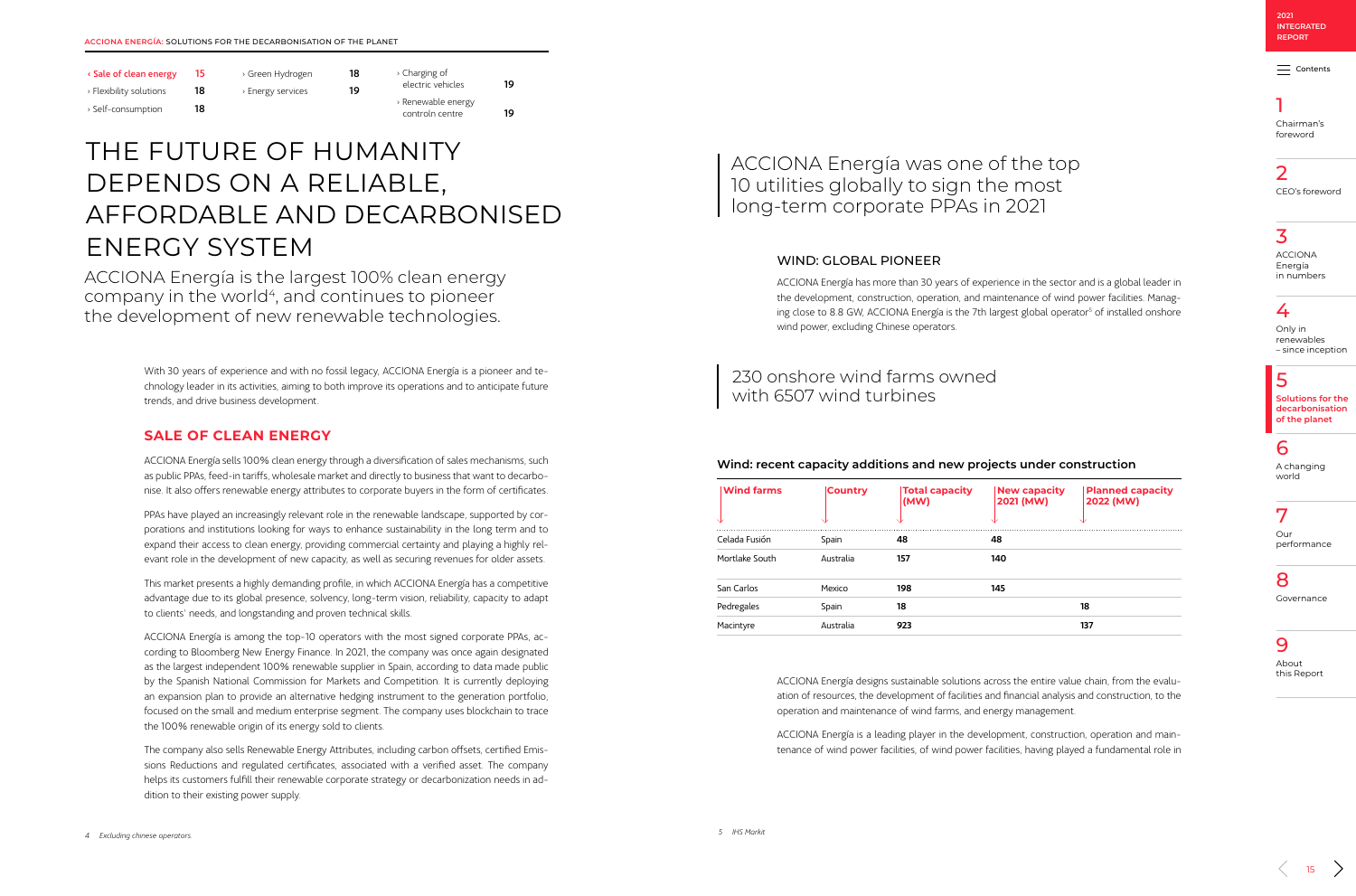$\equiv$  [Contents](#page-1-0)

### 1

[Chairman's](#page-2-0)  foreword

#### 2 [CEO's foreword](#page-3-0)

3 ACCIONA Energía [in numbers](#page-4-0)

### 4

Only in renewables [– since inception](#page-6-0)

#### 5

**[Solutions for the](#page-11-0)  decarbonisation of the planet**

### 6

[A changing](#page-18-0)  world

7 Our [performance](#page-22-0)

8

[Governance](#page-29-0)

9

About [this Report](#page-34-0)

 $\frac{16}{2}$ 

#### **Solar PV: recent capacity additions and new projects under construction**

| <b>Solar PV plants</b>      | <b>Country</b>        | <b>Total capacity</b><br>(MW) | <b>New capacity</b><br>2021 (MW) | <b>Planned capacity</b><br>2022 (MW) |
|-----------------------------|-----------------------|-------------------------------|----------------------------------|--------------------------------------|
|                             |                       |                               |                                  |                                      |
| Malgarida II (Construction) | Chile                 | 238                           | 209                              |                                      |
| Merck                       | Spain                 | 0                             | $\mathbf{o}$                     |                                      |
| Petra                       | Spain                 | 6                             | 6                                |                                      |
| Lloseta                     | Spain                 | 9                             | 9                                |                                      |
| Extremadura                 | Spain                 | 125                           |                                  | 125                                  |
| Bolarque I                  | Spain                 | 50                            |                                  | 50                                   |
| <b>High Point</b>           | <b>USA</b>            | 125                           |                                  | 125                                  |
| Fort Bend                   | <b>USA</b>            | 315                           |                                  | 315                                  |
| Enren (Calabaza 1)          | Dominican<br>Republic | 58                            |                                  | 58                                   |

#### **Mortlake South (Australia)**

The Mortlake South wind farm is ACCIONA Energía's newest wind farm in Australia. The wind farm capacity is 157.5 MW, enough to power 117,000 homes, and prevents the emission of approximately 532,000 tonnes of CO<sub>2</sub> per year. The farm, which is also equipped with a battery storage facility of between 4-5 MW, is the company´s fifth in Australia and third in the state of Victoria.

the creation and development of the wind energy industry in the world, having started construction of the first wind farm in Tarifa (Spain) in 1993.

The company has installed close to 8,800 MW of its own wind power, which generate approximately 80% of its renewable production. In addition, ACCIONA Energía has built about 1,900 additional MW for customers.

The company also developed its own wind turbine technology through ACCIONA Windpower, that merged with Nordex in 2016, and in 2021, partnered with SSE Renewables in a Memorandum of Understanding to stablish a joint venture to develop offshore wind energy projects in Spain, Portugal and Poland.

### 14 solar PV plants owned by ACCIONA Energía in four countries

ACCIONA Energía is the 7th largest operator of wind capacity worldwide

#### SOLAR PHOTOVOLTAIC: POWERED BY SUNLIGHT

ACCIONA Energía is an international leader in solar PV, owning 1,460 MW. In 2001, the company built what was then the largest solar PV plant in Spain, with 1.2 MWp. The company is a key player in the installation and operation of solar PV plants and a leading international player in building utility-scale assets worldwide. It has top-tier experience, technology and capabilities to develop solar PV projects in the most significant renewable energy countries around the world (including Spain), as well as in others if they represent significant growth opportunities, enabling it to reach the best balance between investment optimization and maximization of production.



#### **Installed capacity (MW)**

The company built and currently operates the El Romero Solar photovoltaic plant (246 MWp) in the Atacama Desert (Chile), which generates clean energy equivalent to the demand of 240,000 Chilean homes and features a photovoltaic innovation hub where ACCIONA Energía helps design the future of solar technology.

| < Sale of clean energy  | 15 | > Green Hydrogen  | 18 | $\rightarrow$ Charging of             |    |
|-------------------------|----|-------------------|----|---------------------------------------|----|
| > Flexibility solutions | 18 | > Energy services | 19 | electric vehicles                     | 19 |
| > Self-consumption      | 18 |                   |    | > Renewable energy<br>controln centre | 19 |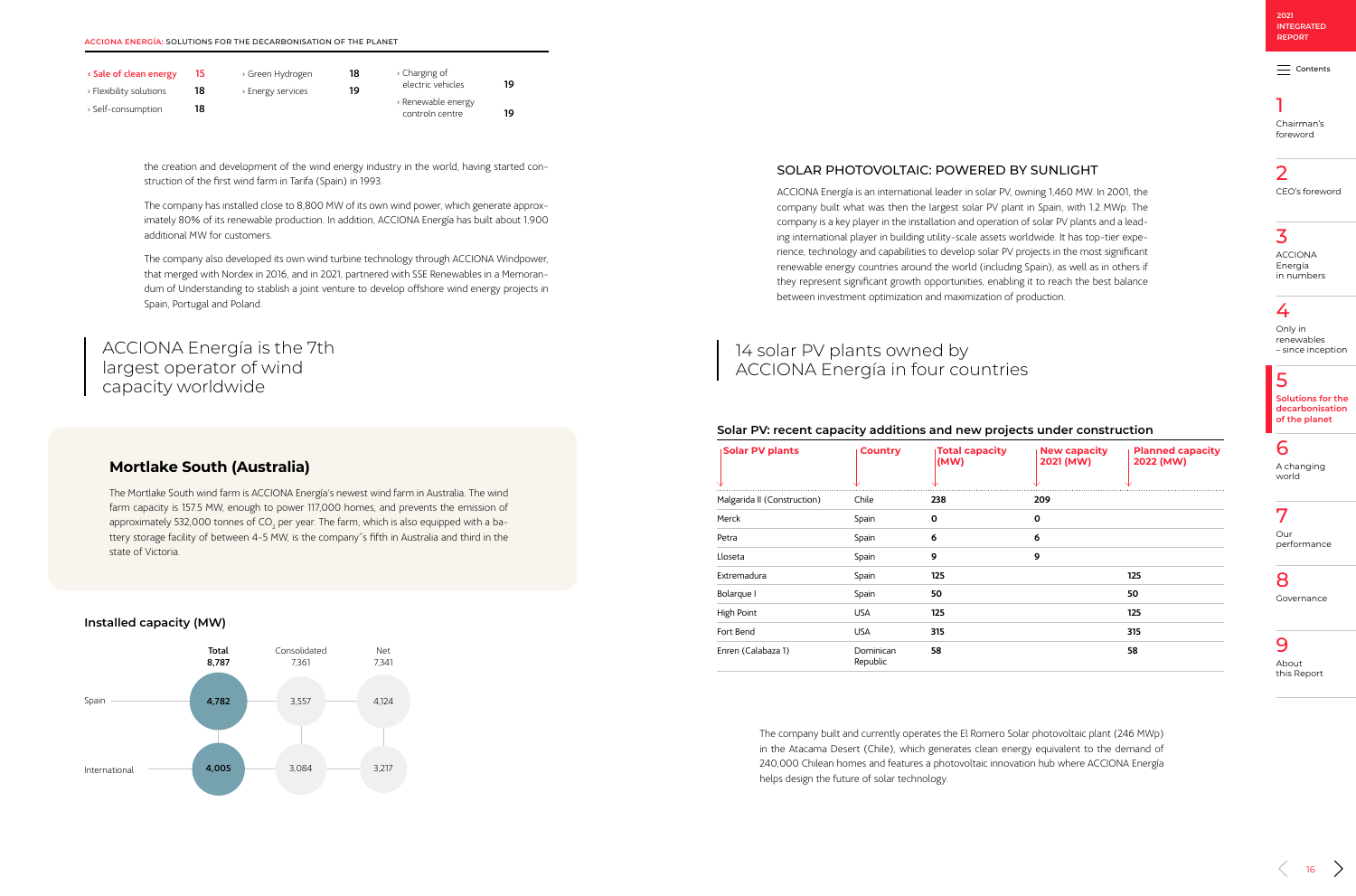$\equiv$  [Contents](#page-1-0)

### 1

[Chairman's](#page-2-0)  foreword

#### 2 [CEO's foreword](#page-3-0)

3

ACCIONA Energía [in numbers](#page-4-0)

### 4

Only in renewables [– since inception](#page-6-0)

#### 5

**[Solutions for the](#page-11-0)  decarbonisation of the planet**

### 6

[A changing](#page-18-0)  world

7 Our [performance](#page-22-0)

8 [Governance](#page-29-0)

### 9

About [this Report](#page-34-0)

 $_{17}$  >

#### HYDROPOWER: OPERATING 100-YEAR-OLD ASSETS

ACCIONA Energía has experience across the entire value chain of hydroelectric technology, which is one of the company's leading sources of power generation. Its 76 hydroelectric power plants located in various river basins throughout Spain, have a combined capacity of 873 MW.

The completion of the Malgarida II PV complex, located in the Atacama desert, Chile, represents a key achievement for ACCIONA Energía. The complete facility (including Malgarida I) is made up of 580,000 PV modules, stretching across 535 hectares. The plant, which began operations in 2021, is expected to generate 645GWh of clean energy annually, the equivalent of 280,000 Chilean homes. It will also prevent the emission of 512,000 tonnes of CO<sub>2</sub> each year.

Hydropower has been a part of the power generation portfolio since 1990. The hydraulic assets are highly valuable and long-term irreplaceable assets.

#### RENEWABLE THERMAL: BIOMASS AND CONCENTRATED SOLAR POWER (CSP)

The company's renewable thermal solutions include power generation from a CSP plant in the USA and biomass plants in Spain. The company played a key role in the development of these technologies.

#### **Installed capacity (MW)**



ACCIONA Energía creates electric biomass solutions, including the design, construction and operation of major biomass plants. Its three biomass plants generate 400 GWh per year, equivalent to the electricity consumption of 118,000 homes, and prevent the emission of around 384,000 tonnes of CO<sub>2</sub> into the atmosphere from coal-fired plants.

#### **Malgarida II (Chile)**



#### **Installed capacity (MW)**

#### **Solar thermal (CSP)**

#### **Installed capacity (MW)**





#### **Nevada Solar One (USA)**

ACCIONA Energía has had a concentrated solar power (CSP) presence in the Nevada Desert since 2007. Nevada Solar One, the first CSP to be installed globally since 1991, has a capacity of 64 MW and generates an estimated 136 GWh of energy per year, contributing to the electricity supply of nearby Las Vegas.



#### **Biomass**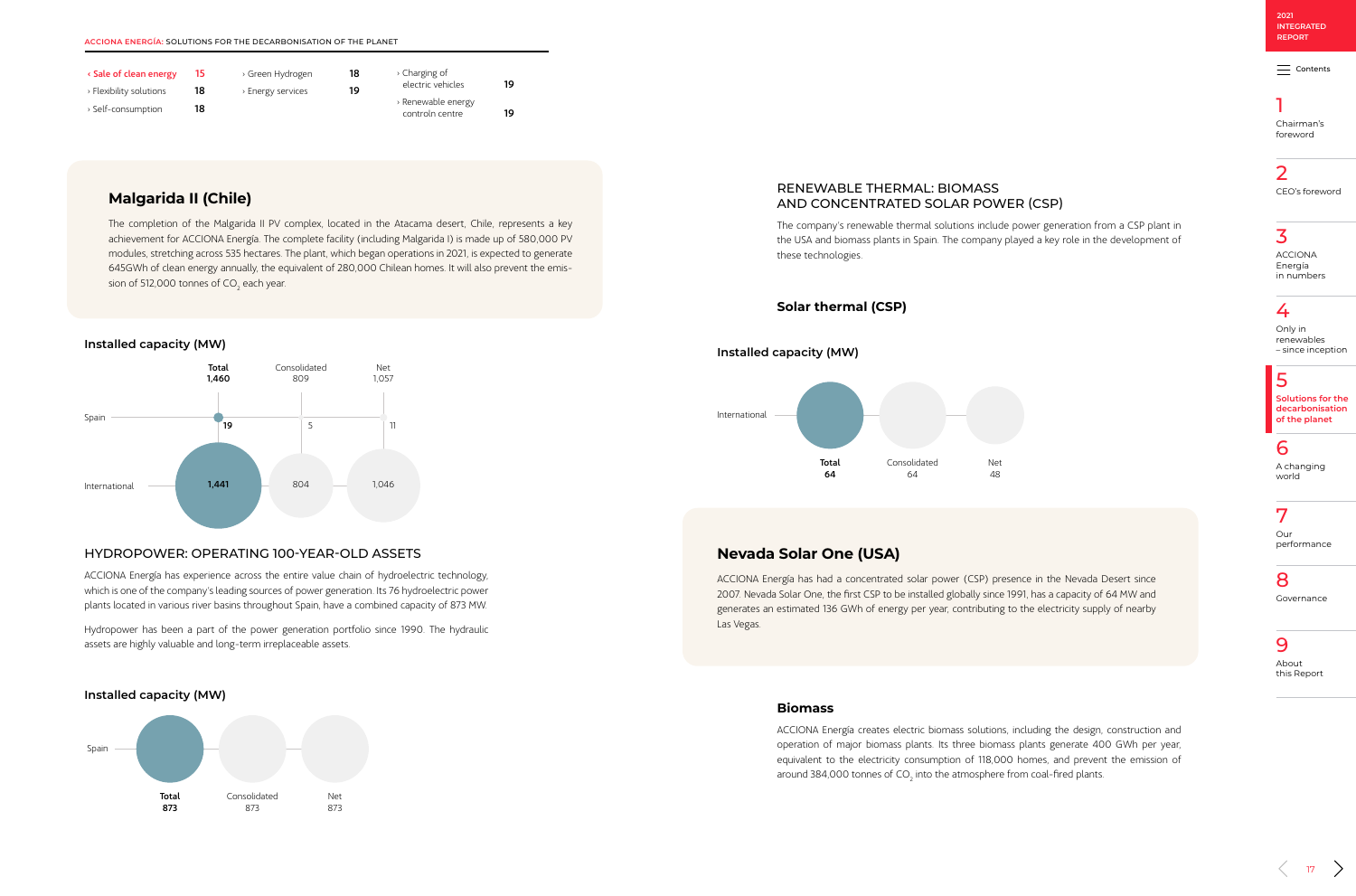18

**2021 [INTEGRATED](#page-0-0)  REPORT**

 $=$  [Contents](#page-1-0)

## 1

[Chairman's](#page-2-0)  foreword

2 [CEO's foreword](#page-3-0)

3 ACCIONA Energía [in numbers](#page-4-0)

### 4

Only in renewables [– since inception](#page-6-0)

### 5

**[Solutions for the](#page-11-0)  decarbonisation of the planet**

### 6

[A changing](#page-18-0)  world

7 Our [performance](#page-22-0)

### 8

[Governance](#page-29-0)

#### 9

About [this Report](#page-34-0)

<span id="page-16-0"></span>**ACCIONA ENERGÍA:** SOLUTIONS FOR THE DECARBONISATION OF THE PLANET

#### **GREEN HYDROGEN**

ACCIONA Energía pushes for advanced innovative technologies, such as green hydrogen which is expected to expand the reach of clean energies in industrial and mobility sectors such as the manufacture of steel, chemical products and heavy transportation, which currently generate emissions that are difficult to eliminate.

ACCIONA Energía is a partner in the first 2.5 MW industrial hydrogen hub in Southern Europe, the project Power-to-Green Hydrogen Majorca. In it, ACCIONA Energía has produced the first green hydrogen molecules for industrial use in Spain which will supply Iberostar, among other clients.

The company has also established a joint venture (JV) with leading U.S. supplier of hydrogen electrolysers and fuel cells Plug Power. Through ACCIONAPlug the JV is working on the development of Green  $H_2$  projects in Spain and Portugal with possible expansion into other geographies. ACCIONAPlug has established a goal of reaching a 20% market share of the Iberian market by 2030.

The company's scope is not limited to Spain, as advances have been made in Chile through a green hydrogen project in Bahía de Quintero, where CORFO funds have been obtained, and where Memorandums of Understanding (MOUs) have been established for more than 70% of the initial production of the project.

Furthermore, ACCIONA Energía recently signed an MOU with Stanwell Corporation, a Queensland (Australia) Government agency, to supply renewable energy to a 3GW green hydrogen complex.

As green hydrogen is a new and emerging technology, there is currently no regulatory framework or structure to certify the hydrogen. ACCIONA Energía has developed GreenH<sub>2</sub>chain®, the first blockchain platform to be used for that purpose.

#### **FLEXIBILITY SOLUTIONS**

Storage technologies have become one of the key facilitators in flexibility, as they allow to store excess of energy, minimize restrictions and inject this same energy into the grid when needed.

Since innovation is part of its DNA, ACCIONA Energía is a pioneer in Spain in the integration of storage in wind and photovoltaic plants. The company received the world's first certification of a grid-connected storage facility from DNV GL.

In addition to having pumped hydro technology within the asset portfolio, in 2017, it integrated batteries for energy storage in grid-connected with wind and solar PV plants for the first time in Spain. It has also a pioneer in tracing the 100% renewable origin of stored energy by using the blockchain platform STORe-CHAIN®.

The application of battery-based electricity storage systems linked to wind farms and solar PV plants is a field with significant growth potential due to the strong development worldwide of renewable energies as the technology becomes more competitive and more efficient. The entity has two storage facilities in Spain that are currently operational and a solid pipeline in the United States, Spain and Australia.

In 2021, ACCIONA Energía connected the first renewable storage plant with recycled batteries in Spain.

#### **2021 Highlight**



#### **SELF-CONSUMPTION**

ACCIONA Energía offers self-consumption solutions through renewable energy plants customized for each client, both connected and isolated from the grid, close to the point of consumption.

Based on the client's consumption profile, resource assessment, land availability and local regulation, the company develops behind the meter *ad-hoc* solutions. ACCIONA Energía designs, develops, owns, constructs, operates and maintains the project throughout its lifespan.

The company offers microgrids solutions designed to guarantee supply and minimize energy costs, combining renewable technologies and battery storage. In 2021, the Company



| > Sale of clean energy                                                                                                                | 15 | < Green Hydrogen  | 18 | $\rightarrow$ Charging of<br>electric vehicles |  |
|---------------------------------------------------------------------------------------------------------------------------------------|----|-------------------|----|------------------------------------------------|--|
| ← Flexibility solutions                                                                                                               | 18 | > Energy services | 19 |                                                |  |
| <self-consumption< td=""><td>18</td><td></td><td></td><td>&gt; Renewable energy<br/>controln centre</td><td></td></self-consumption<> | 18 |                   |    | > Renewable energy<br>controln centre          |  |

#### **2021 Highlight**

| <b>Project</b> | <b>Details</b> | <b>Country</b> |  |
|----------------|----------------|----------------|--|
|                |                |                |  |
| Sangüesa Plant | 30 MW          | <b>Spain</b>   |  |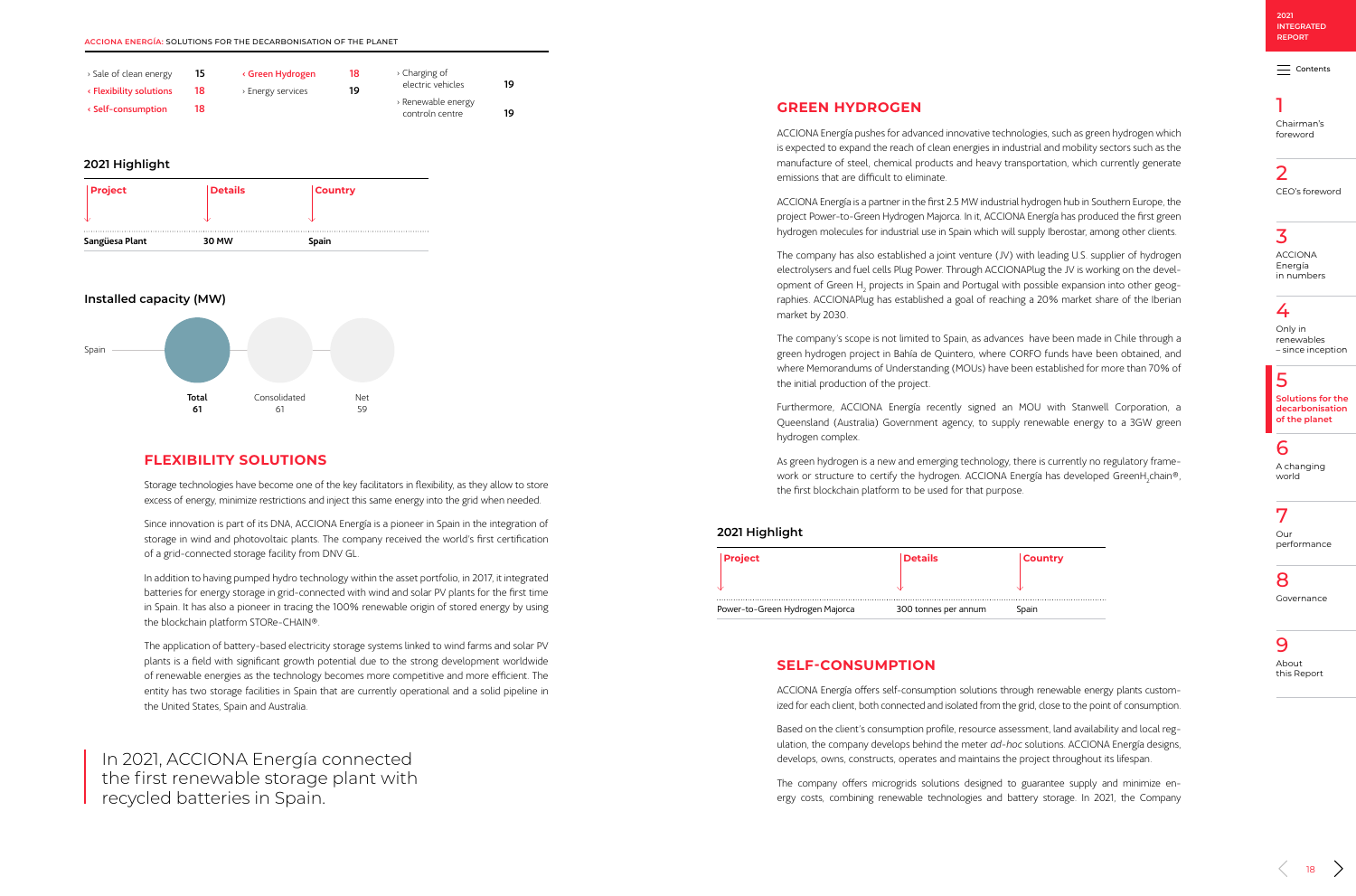$=$  [Contents](#page-1-0)

1 [Chairman's](#page-2-0)  foreword

2

[CEO's foreword](#page-3-0)

3 ACCIONA Energía [in numbers](#page-4-0)

### 4

Only in renewables [– since inception](#page-6-0)

### 5

**[Solutions for the](#page-11-0)  decarbonisation of the planet**

### 6

[A changing](#page-18-0)  world

7 Our [performance](#page-22-0)

#### 8

[Governance](#page-29-0)

9

About [this Report](#page-34-0)

<span id="page-17-0"></span>**ACCIONA ENERGÍA:** SOLUTIONS FOR THE DECARBONISATION OF THE PLANET

commissioned a microgrid for Schneider Electric in Puente la Reina (Spain) that includes 852 kWp of photovoltaic energy, five charging points for electric vehicles and 80 kWh of battery storage.

#### **ENERGY SERVICES**

Fighting the climate emergency depends on effective energy management, reducing consumption and optimizing the conditions and processes of renewable energy facilities.

ACCIONA Energía offers integrated energy use management that is both sustainable and digitized, covering demand and supply. Our professionals' capacity for innovation and technological development, enables them to incorporate a mix of technologies which allows us to manage demand in real time, guaranteeing customers' energy and financial savings as well as a reduction in CO<sub>2</sub> emissions. The company operates globally, in both the public and private sectors, tailoring its model to customer needs and supporting with funding or investment where needed.

In 2021, ACCIONA Energía was awarded the largest energy services contract in Gijón, Spain, and entered the French market at the beginning of 2022 after the acquisition of the energy efficiency company Eqinov.

ACCIONA Energía managed to generate 150,000 MWh of savings in energy consumption for its clients, which translated to 37.500 tonnes CO<sub>2</sub> emissions avoided in 2020. The company manages more than 3,000GWh that are monitored and optimized each year.

#### **CHARGING OF ELECTRIC VEHICLES**

ACCIONA Energía recently entered the EV charging market through the acquisition of the leading independent company in the installation and management of intercity chargers in Spain, Cargacoches. The company manages nearly 400 third-party chargers, 50 own charging points, and more than 10,000 registered users. ACCIONA Energía has established a target to reach a public network of 25,000 charging points by 2030.

In this way, the company also expands the portfolio of solutions for those companies and institutions that include electric fleets in their decarbonisation plan.

#### **RENEWABLE ENERGY CONTROL CENTRE (CECOER)**

The company provides its operation and maintenance (O&M) services through its Renewable Energy Control Centre (CECOER), both in its own plants and for third parties. Every year more than half a million incidents are managed, of which 60% are resolved remotely.



ACCIONA Energía's best-in-class operation and maintenance model is based on three pillars:



**Safety at the forefront of operations & driver of excellence**

The company has identified several key drivers through which to reduce O&M costs, such as the innovation and digitization of operations and the improvement of in-house capabilities.

### **CECOER: The brain of ACCIONA Energía**

ACCIONA Energía manages its renewable facilities through programmes based on artificial intelligence (AI), big data and machine learning technology, run from its Renewable Energy Control Centre (CECOER). Recognised as one of the most advanced and largest renewable control centres in the world, it monitors the renewable production of more than 30 TWh in over 360 facilities.

Each year, CECOER logs more than 500,000 incidents related to the operation of renewable facilities, with a capacity greater than 13,000 MW in 22 countries. Of these incidents, 60% are resolved remotely. CECOER operates round the clock, and is staffed by a team of 100 qualified professionals, presiding over equipment that analyses over 4.3 million variables.

| > Sale of clean energy  | 15 | > Green Hydrogen       | 18 | $\triangle$ Charging of               |    |
|-------------------------|----|------------------------|----|---------------------------------------|----|
| > Flexibility solutions | 18 | <b>Energy services</b> | 19 | electric vehicles                     | 19 |
| > Self-consumption      | 18 |                        |    | « Renewable energy<br>controln centre | 19 |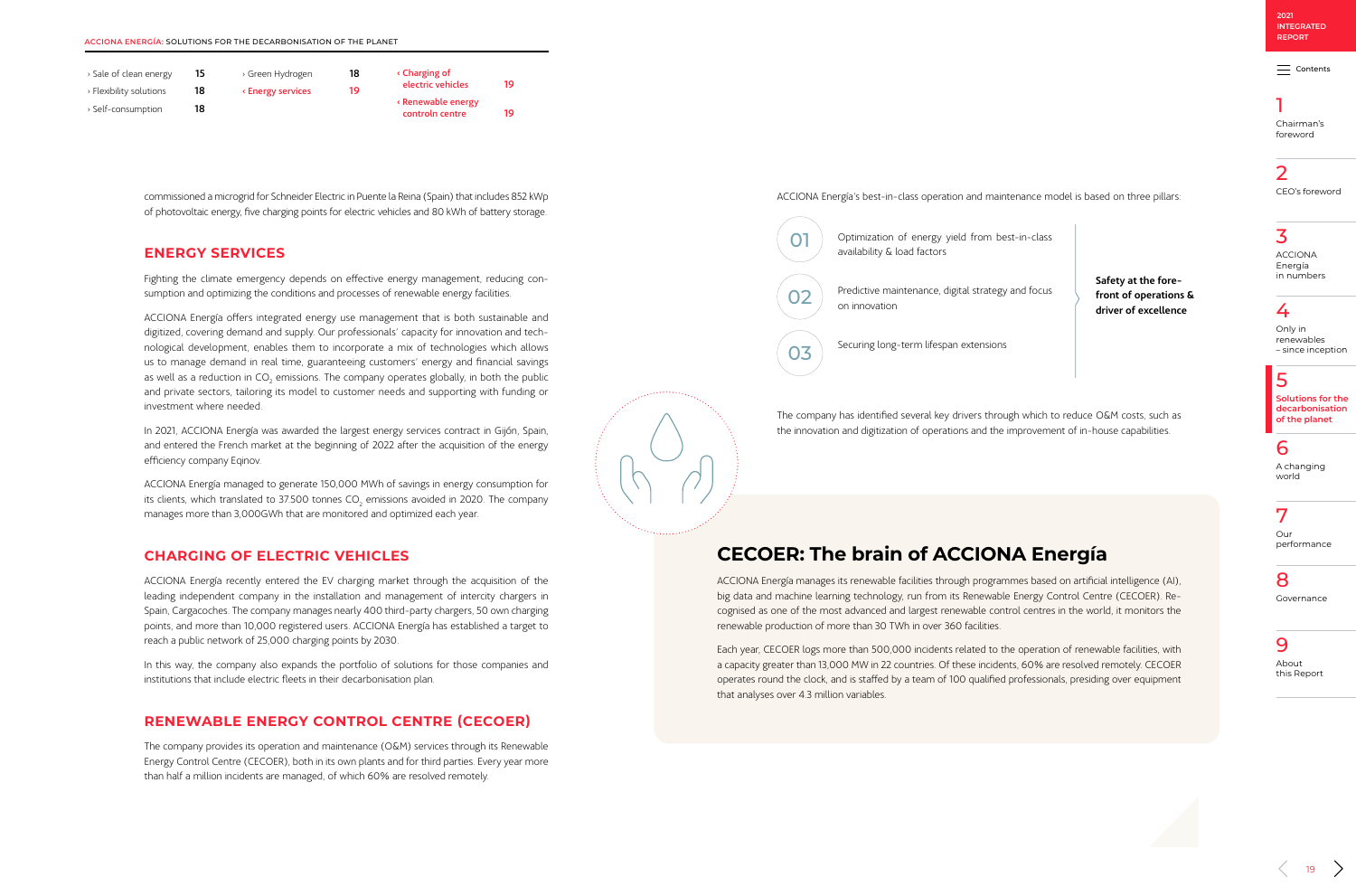<span id="page-18-0"></span>

[A strong push towards decarbonisation](#page-19-0)[Growing ESG demand](#page-20-0) [Geopolitics and supply chains](#page-20-0) **22**[Rise of climate driven technologies](#page-21-0) 

**2021 [INTEGRATED](#page-0-0)  REPORT**

 $\equiv$  [Contents](#page-1-0)

### 1

[Chairman's](#page-2-0)  foreword

#### 2 [CEO's foreword](#page-3-0)

3

ACCIONA Energía [in numbers](#page-4-0)

### 4

Only in renewables [– since inception](#page-6-0)

### 5

[Solutions for the](#page-11-0)  decarbonisation of the planet

### 6

**A changing world**

### 7

Our [performance](#page-22-0)

### 8

[Governance](#page-29-0)

#### 9

About [this Report](#page-34-0)

 $\langle 20 \rangle$ 

# A CHANGING WORLD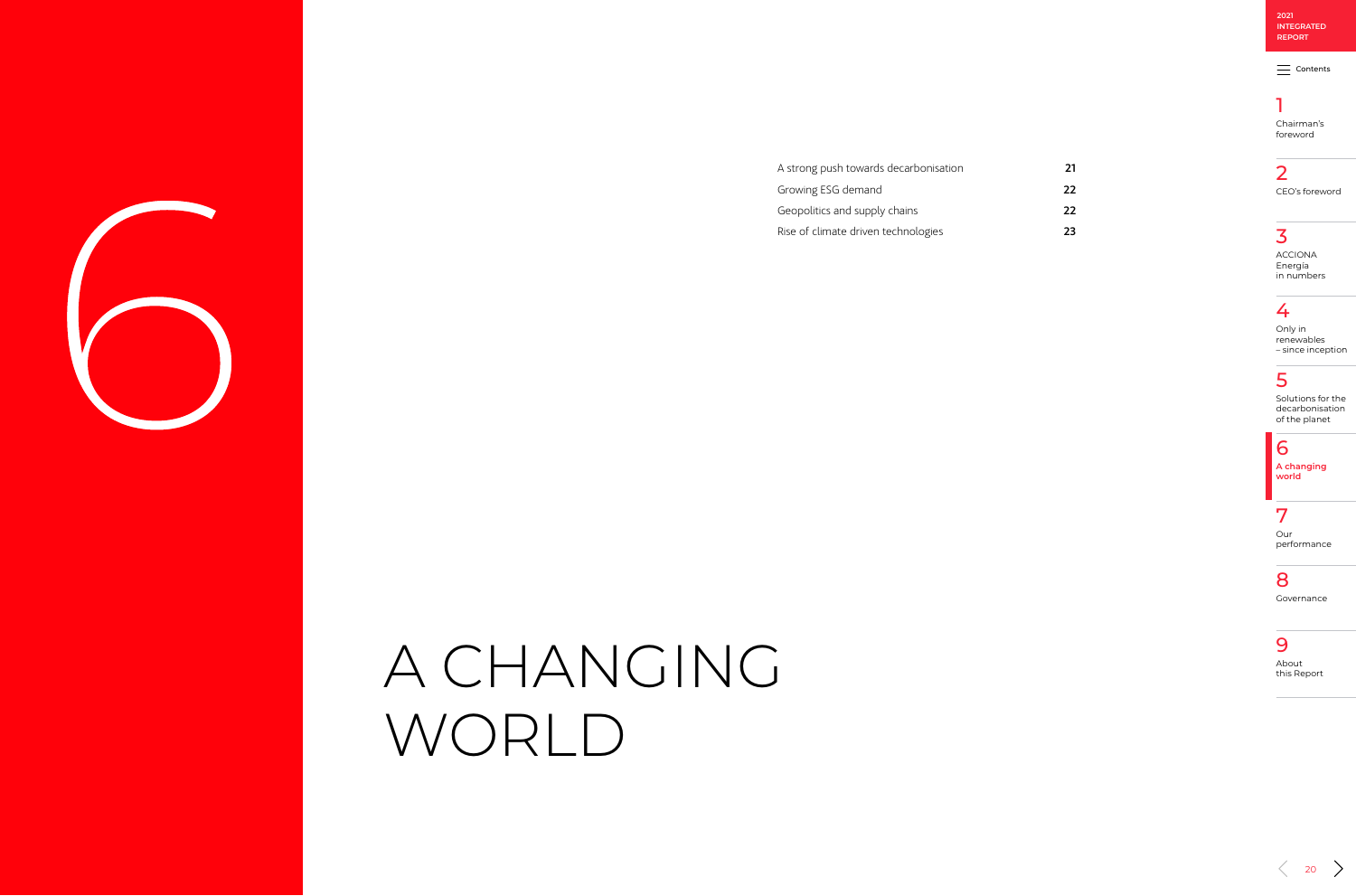$=$  [Contents](#page-1-0)

### 1

[Chairman's](#page-2-0)  foreword

2 [CEO's foreword](#page-3-0)

3 ACCIONA Energía [in numbers](#page-4-0)

#### 4

Only in renewables [– since inception](#page-6-0)

#### 5

<span id="page-19-0"></span>‹ A strong push towards decarbonisation 21

> [Solutions for the](#page-11-0)  decarbonisation of the planet

[› Geopolitics and](#page-20-0)  supply chains 22

### 6

› Rise of climate [driven technologies](#page-21-0) 23

 $\rightarrow$  Growing ESG demand 22

**[A changing](#page-18-0)  world**

7 Our [performance](#page-22-0)

#### 8

[Governance](#page-29-0)

#### 9

About [this Report](#page-34-0)

 $21$ 

#### **A STRONG PUSH TOWARDS DECARBONISATION**

The COVID-19 pandemic continues to have catastrophic effects on people's lives and live lihoods, and economic consequences that make it harder to achieve the 2030 Agenda for Sustainable Development. The post-pandemic recovery will rely on how sustainably govern ments and the international community make the structural transformations required as the pandemic exposed systemic vulnerabilities across all facets of economies and societies. The recovery demands a green-economy approach, especially with regard to investments in new technologies, for both clean and fossil energy. One thing is undeniable: the pandemic has acted as a catalyst for the deployment of green solutions. The post-pandemic recovery will rely on how sustainably governments and the international community make the structural transformations required as the pandemic exposed systemic vulnerabilities across all facets of economies and societies. The recovery demands a green-economy approach, especially when it comes to investments in new technologies, for both clean and fossil energy.

of global emissions were subject to some level of discussion around net-zero 6 . After COP26 in Glasgow, in November 2021, 90% of the world's wealth creation, in terms of Gross Domestic Product, will be committed to climate neutrality by 20507.

In Spain, the government has laid out ambitious plans to transform its energy system and has made considerable progress towards its goal of reaching net zero emissions by 2050. This includes moving from a 2020 target of a 20% share of renewable energy in its energy mix to a 2030 target of 42%<sup>8</sup>.

Past crises have shown that responding to economic crisis by applying short-term solutions often resulted in adverse environmental impacts, as demonstrated by the increase in GHG emissions once the economic recovery started. To avoid spending reources on short-term relief that will add to long-term societal costs, policy makers need to change focus to value: not looking into costs alone, but assessing longer-term impacts (both positive and negative).

At a global level, the International Energy Agency´s (IEA) Sustainable Recovery Plan encour ages governments to adopt energy policies as they re-open their economies. The agency es timates that an annual global investment of approximately \$1 trillion per year will be required by 2023. In total, this amounts to 0.7% of current global GDP, including public and private investments in the energy sector.

It is now abundantly clear that net-zero emissions are now on the list of global priorities for governments and corporates alike. This is evidenced by the fact that in January 2020, just 34% Despite the difficulties arising from COVID-19, the associated health, economic and social crises have underlined how important the fight against climate change is – which ACCIONA Energía is well-placed to support. For example, a lack of infrastructure during the pandemic put millions of people, and specifically the healthcare sector, at risk by hampering access to water and electricity. Renewable assets are the most resilient technologies, faster to install (creating greater value in the short term) and more attractive than fossil dependence. In this new stage of recovery, unlike fossil assets, renewable energy brings together the necessary capabilities to transform the economy and create a new, more resilient and low-carbon one based on the creation of jobs and value for society.

By betting on clean energies, ACCIONA Energía helps protect against systemic shocks, thus generating robust and safe systems that sustain societies. The public sector is also increasingly prioritising infrastructure projects that best respond to the challenges faced in each location, including job creation, improving the resilience of other infrastructure, raising GDP in the area or generally optimising infrastructure.

In the US, the systemic shock from the pandemic helped to bring about the \$1.85 trillion infra structure bill, unlocking funds for transportation and utilities following years of failed efforts in Washington to overhaul physical infrastructure. Deployed carefully, the bill will likely boost the US economy and create jobs.

Meanwhile, the crisis of recent years added urgency to some critical EU legislation and funding. For example, the European Union's Fit for 55 proposals, which refer to the EU's target of re ducing net greenhouse gas emissions by at least 55% by 2030, will help to ensure that future policies are in line with the climate goals agreed by the Council and European Parliament.

Moreover, future gains coming out the back of the crisis are being supported by Next Genera tion – more than just a recovery plan but a transformational effort to redirect investment to wards projects that contribute to achieving the UN's Sustainable Development Goals (SDGs), while also fulfilling certain social criteria. There is also considerable demand for capital to invest in projects with a positive impact, driven by large institutional investors and public institutions.

In Spain, Next Generation fund callings can imply an aggregate investment of over €8 billion and allow ACCIONA Energía to more rapidly expand its multi-technological portfolio (includ ing hybridization opportunities, CSP and biomass projects, pumped hydro floating, solar PV or smart charging of electric vehicles, among others).

## ACCIONA ENERGÍA COMMITS TO HELP BUILD A REGENERATIVE ECONOMY

*6 [https://www.cleanenergyministerial.org/sites/default/files/2021-06/BNEF%20X%20BP%20Energy%20Transi](https://www.cleanenergyministerial.org/sites/default/files/2021-06/BNEF%20X%20BP%20Energy%20Transition%20Factbook%20for%20CEM%20-%20FINAL%2020210601.pdf) - 7 https://www.mckinsey.com/business-functions/sustainability/our-insights/the-net-zero-transition-what-it-would -*

that supports growth and development for all. To better understand the environment in which it operates, the company is assessing the challenges -and opportunities- that will have an impact on progress in 2022 and beyond.

*[tion%20Factbook%20for%20CEM%20-%20FINAL%2020210601.pdf](https://www.cleanenergyministerial.org/sites/default/files/2021-06/BNEF%20X%20BP%20Energy%20Transition%20Factbook%20for%20CEM%20-%20FINAL%2020210601.pdf) cost-what-it-could-bring/*

*<sup>8</sup> https://www.europarl.europa.eu/RegData/etudes/BRIE/2021/690579/EPRS\_BRI(2021)690579\_EN.pdf*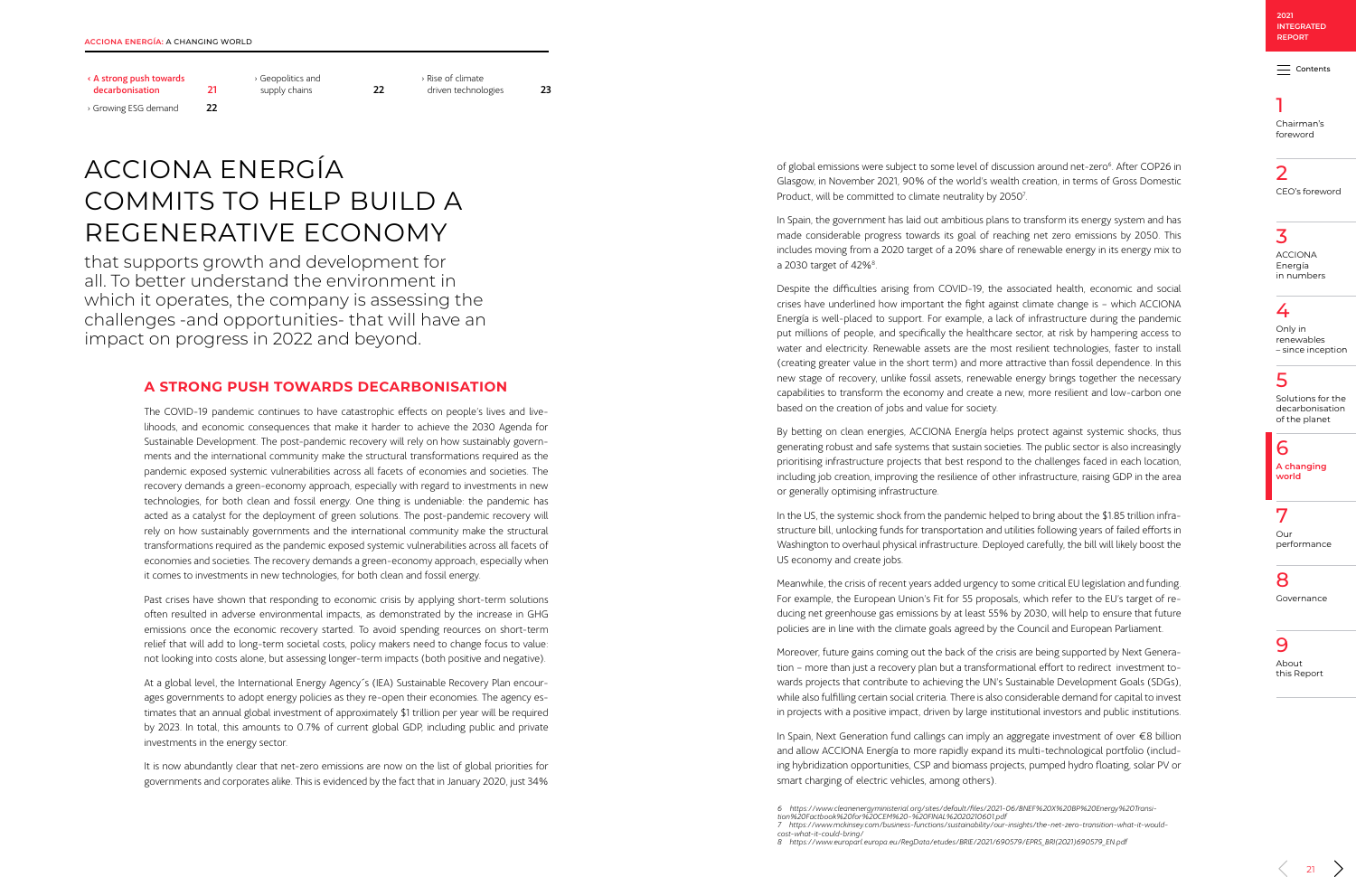$\equiv$  [Contents](#page-1-0)

### 1

[Chairman's](#page-2-0)  foreword

#### 2 [CEO's foreword](#page-3-0)

3 ACCIONA Energía [in numbers](#page-4-0)

### 4

Only in renewables [– since inception](#page-6-0)

### 5

[Solutions for the](#page-11-0)  decarbonisation of the planet

#### 6 **[A changing](#page-18-0)**

**world**

7 Our [performance](#page-22-0)

#### 8

[Governance](#page-29-0)

#### 9

About [this Report](#page-34-0)

 $22$ 

<span id="page-20-0"></span>

### **GROWING ESG DEMAND**

The global landscape for the energy sector has seen fast-moving, unprecedented changes in 2021. Corporate sustainability has gone mainstream, with thousands of companies setting ambitious targets each year, raising hundreds of billions of dollars in sustainable debt and raising major demand in decarbonization activities. RE100, the global corporate renewable energy initiative, is now 315 members strong. Meanwhile, Science Based Targets initiative (SBTi), the gold standard for emissions reduction has over 2,000 members. The change is already underway and 2021 saw a number of major milestones. In August, electric vehicles outsold diesel counterparts in Europe for the first time ever by some 10,000 units.

Although historically the main source of revenues for renewable assets were government sponsored tariffs, such as feed-in tariffs or feed-in-premiums, in the recent years the market has been transitioning to become self-sustained, as renewables are already the most competitive energy sources in the vast majority of countries. PPAs have played an increasingly relevant role in the renewables landscape, supported by corporations and institutions in search for ways to enhance sustainability and to expand their access to clean energy, providing commercial certainty and playing a highly relevant role in the development of new capacity as well as securing revenues for older assets.

Growing ESG demand will enable ACCIONA Energía to increase its large volume consumer portfolio, adding further large corporate clients and providing an opportunity for the company to sell its own power at attractive prices.

New opportunities such as self-consumption, fleet electrification, energy efficiency, gas-consumption alternatives such as green hydrogen are increasingly chosen by corporations not just to decarbonize but because of profitability and social awareness. The role of public administrations is important as they can set an example to follow, proof of which is the commitment of the federal US government to procure 100% and 24/7 carbon-free electricity by 2030.

#### **GEOPOLITICS AND SUPPLY CHAINS**

The impact of the conflict between Russia and Ukraine is yet to be fully determined, and is looking ever-more likely to destabilise any potential recovery. From the price of soft commodities such as wheat, to European dependence on Russian energy products, sanctions on the country will have near term and long-term consequences, the latter could be even more severe.

Geopolitical risk more generally has a definitive impact not just on global security and trade, but also in innovation in the private sector. ACCIONA Energía's hedging commercial strategy and the sector's strong PPA demand are positive signals for the year ahead.

Meanwhile, the global supply chain environment remains complex, due to commodity volatility, price fluctuations for raw materials and challenges related to logistics and shipping. Prior to

ACCIONA Energía expects increased capital expenditure costs going forward. For example, as of 2019, the company is guided in its choice of new projects by the European Taxonomy. In 2021, 100% of the ACCIONA Energía's investment and 99.5% of its revenues were aligned with the taxonomy's criteria.

Furthermore, these funds present an opportunity for the Spanish government to make good on its ambitious National Integrated Energy and Climate Plan ("PNIEC"), addressing all five pillars of the EU Energy Strategy. Key targets are summarized below:

#### **EU taxonomy (€MM)**





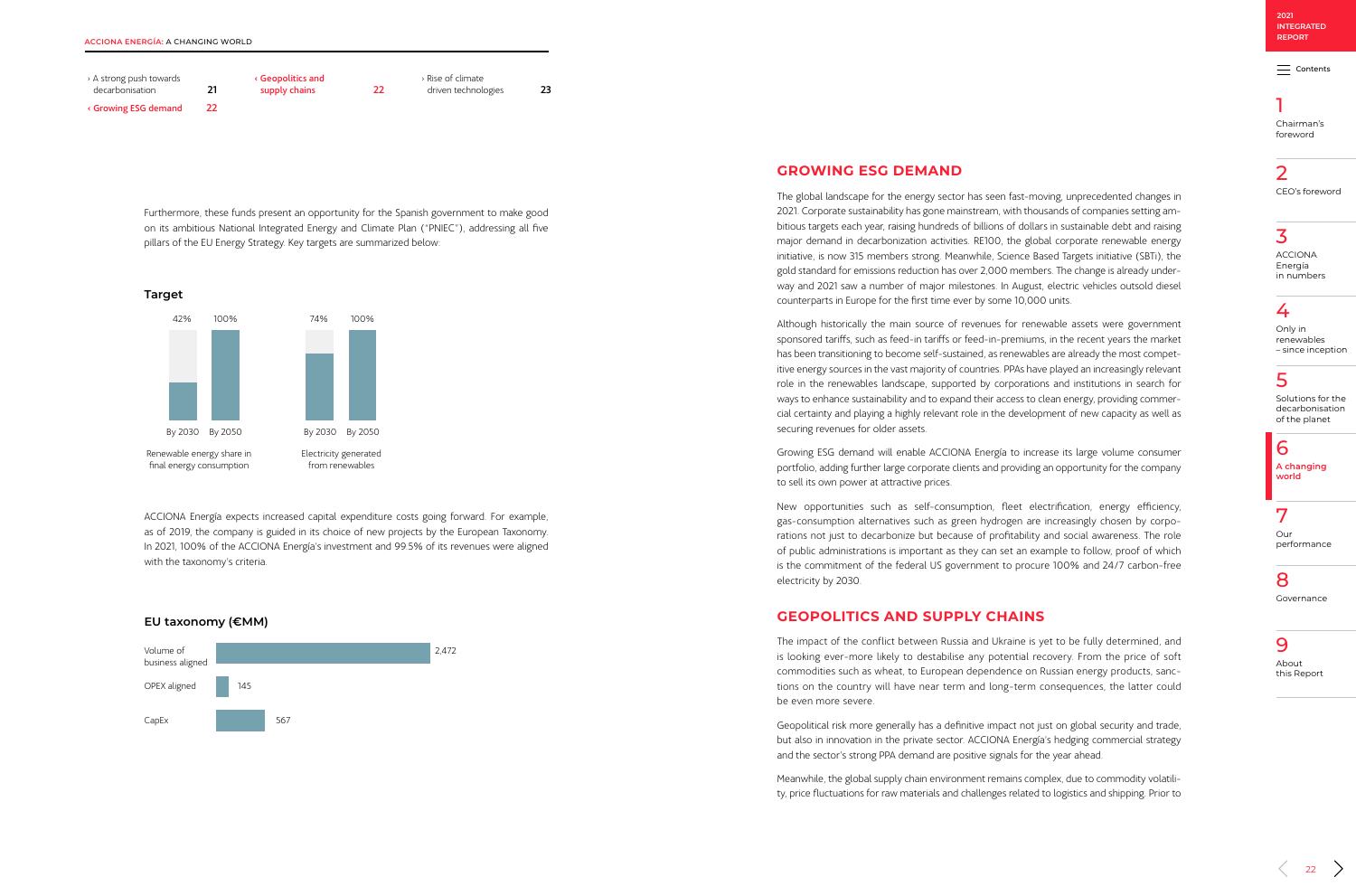

 $=$  [Contents](#page-1-0)

### 1

[Chairman's](#page-2-0)  foreword

#### 2 [CEO's foreword](#page-3-0)

3 ACCIONA Energía [in numbers](#page-4-0)

### 4

Only in renewables [– since inception](#page-6-0)

#### 5

[Solutions for the](#page-11-0)  decarbonisation of the planet

### 6

**[A changing](#page-18-0)  world**

7

Our [performance](#page-22-0)

#### 8

[Governance](#page-29-0)

#### 9

About [this Report](#page-34-0)





<span id="page-21-0"></span>

the conflict, supply chains and shipments had slowed as a result of the systemic shock brought about by the pandemic, causing worldwide shortages of products.

ACCIONA Energia has strengthened its supply chain strategy for 2021 to further reduce risks. Although some projects in the company's five-year plan could be delayed by up to six months due to the supply chain landscape, a number of proactive mitigation measures have been taken. The company is also working to contain the impact of any price increases and delays on its current project portfolio, thanks to its strong relationships with suppliers, shipping companies, customers and a flexible project portfolio.

Research suggests that green hydrogen (green  $H_2$ ) is the missing link in the energy transition<sup>9</sup>. Its widespread use could help to profoundly decarbonize the industrial, commercial and transport sectors.

ACCIONA Energía is drawing on its expertise and well-established relationships among the global supplier network, which is helping to minimize the impact of issues that may arise, such as logistics bottlenecks, delivery delays and rising costs.

Green H<sub>2</sub> specifically will be a key driver of the renewable market growth, as well as electricity growth, as it is expected to expand the reach of clean energy solutions to unexploited areas within the industrial and mobility sectors, such as steel making, chemicals manufacturing and heavy-duty transport, that require energy sources other than electricity to reduce their greenhouse gas (GHG) emissions.

In preparation for this transformational shift, the EU has developed its "EU Hydrogen Strategy", which foresees the installation of 6 GW of capacity by 2024, with hydrogen becoming a crucial part of the energy system by 2030, with at least 40 GW of H<sub>2</sub> electrolysers across the EU.

In October 2020, the Spanish government approved an  $H_2$  roadmap<sup>10</sup>, aligned with the European hydrogen strategy, adopting nationwide targets for its development. Such roadmap includes a target of 4 GW of installed capacity by 2030, which is expected to result in a reduction of GHG emissions by 4.6 million tonnes of  $\mathrm{CO}_2$  equivalent by 2030.

#### **RISE OF CLIMATE DRIVEN TECHNOLOGIES**

As the push towards decarbonisation becomes ever stronger, innovation around how to achieve net zero continues at pace. This drive goes beyond wind and solar in their current states. From electrification technologies for easy to abate emissions to flexibility solutions for improving energy storage and solutions in hard to abate sectors, ACCIONA Energía is both observing and contributing to innovation in this arena. Many new breakthroughs and technologies have to advance in the learning curve like renewable energy did: innovative solar cells, floating offshore, green hydrogen, new storage and hybridization solutions, circular economy solutions in the renewable energy landscape, among others.

Experts believe that green H<sub>2</sub> will begin to play a role in the late 2020s, and scale up during the 2030s with policy supports across the globe, being a key factor in the acceleration of hydrogen development.

In terms of the technology the company uses, ACCIONA Energía sees innovation in general and green  ${\sf H_2}$  in particular not only as a differentiating factor, but also as intrinsic to the creation of sustainable solutions that respond to the major planetary challenges. The company incorporates the latest technology into its projects and into new business development while also bringing technology closer to markets and clients to drive sustainable growth in partnership.

ACCIONA Energía provides solutions from renewable electrification technologies in easy-to-abate emissions to green hydrogen for hard-to-abate sectors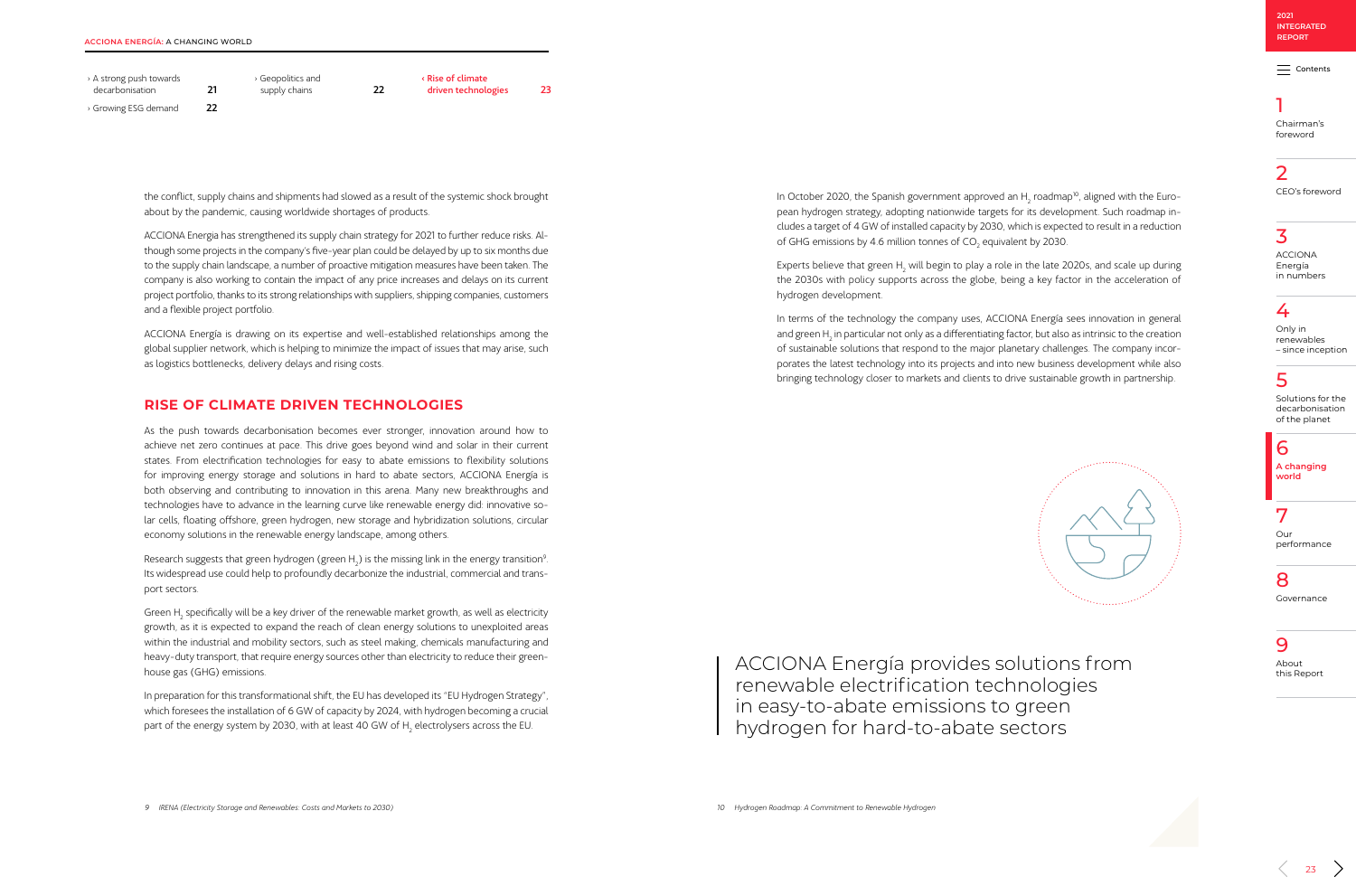<span id="page-22-0"></span>

#### [Key figures](#page-23-0) 25

[Leading renewable pioneer](#page-24-0) and the control of the 26

24

**2021 [INTEGRATED](#page-0-0)  REPORT**

 $\equiv$  [Contents](#page-1-0)

### 1

[Chairman's](#page-2-0)  foreword

#### 2 [CEO's foreword](#page-3-0)

### 3

ACCIONA Energía [in numbers](#page-4-0)

### 4

Only in renewables [– since inception](#page-6-0)

### 5

[Strong growth plans backed by a highly](#page-24-0)  diversified and tangible pipeline 26

> [Solutions for the](#page-11-0)  decarbonisation of the planet

[Integrated business model with](#page-25-0)  operational excellence 27

#### 6

[A changing](#page-18-0)  world

[Robust and visible financial profile](#page-26-0)  to deliver profitable growth **28** 

> 7 **Our performance**

#### 8

[Governance](#page-29-0)

[Leading environmental, social](#page-27-0)  and governance indicators **29** 

#### 9

About [this Report](#page-34-0)

# OUR PERFORMANCE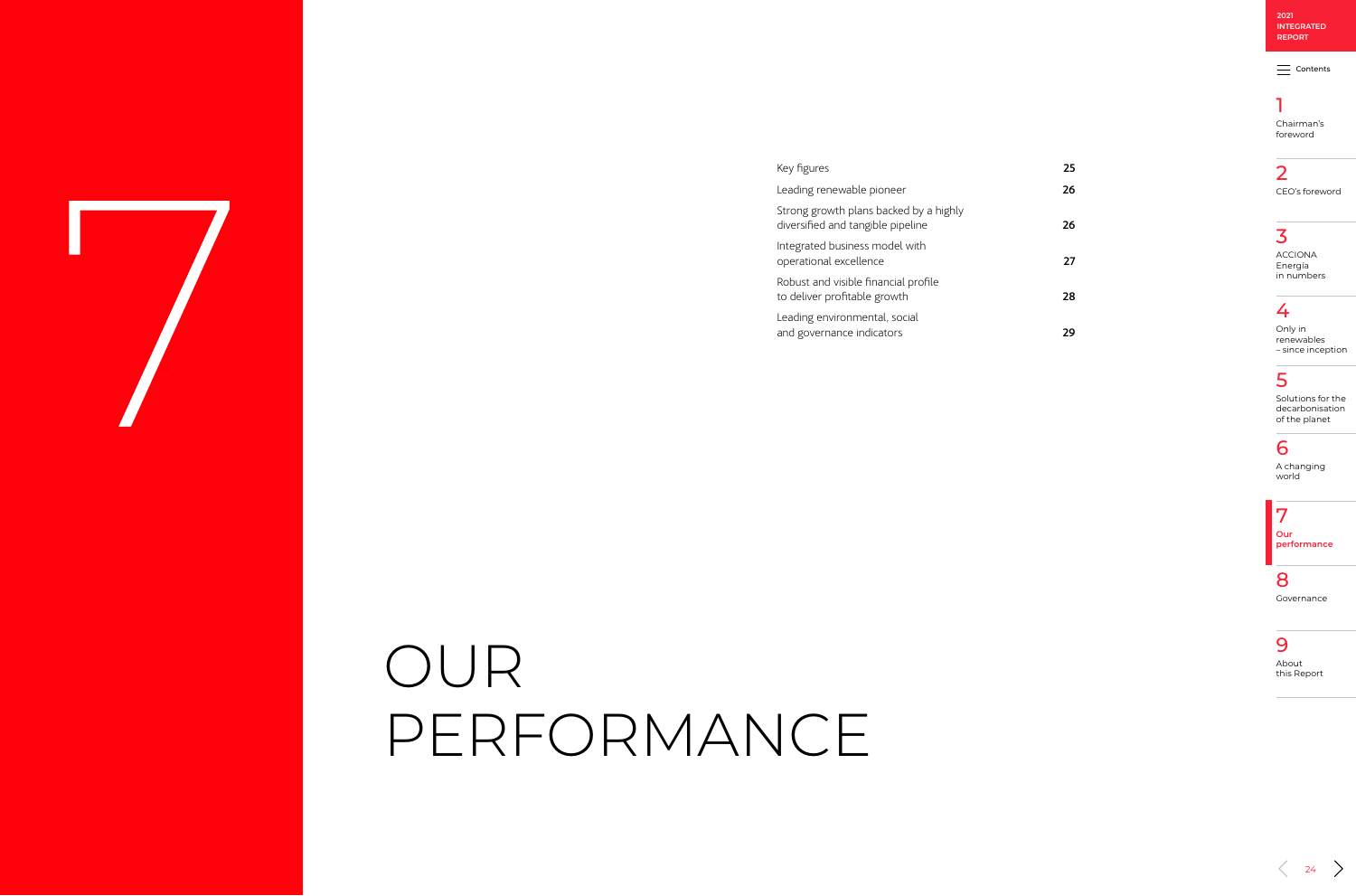$\equiv$  [Contents](#page-1-0)

### 1

[Chairman's](#page-2-0)  foreword

#### 2 [CEO's foreword](#page-3-0)

3 ACCIONA Energía

[in numbers](#page-4-0)

### 4

Only in renewables [– since inception](#page-6-0)

### 5

[Solutions for the](#page-11-0)  decarbonisation of the planet

### 6

[A changing](#page-18-0)  world

7 **Our [performance](#page-22-0)**

#### 8

[Governance](#page-29-0)

9

About [this Report](#page-34-0)

| <b>Change vs FY 2020</b> |
|--------------------------|
|                          |
| 5%                       |
| 6%                       |
| 2%                       |
| 3%                       |
| 16%                      |
| $-0.3$                   |
| $+5.8$                   |
|                          |
|                          |
| 19%                      |
| $+4.9$                   |
| $-0.4$                   |

<span id="page-23-0"></span>

| ← Key figures             | 25 | > Strong growth plans | 26 | Robust and visible > |    |
|---------------------------|----|-----------------------|----|----------------------|----|
| Leading renewable pioneer | 26 | > Integrated business |    | financial profile    | 28 |
|                           |    | model                 | 27 | Leading indicators › | 29 |

|                           | <b>31st December 2020 (€MM)</b> | 31st December 2021 (€MM) |
|---------------------------|---------------------------------|--------------------------|
|                           |                                 |                          |
| Net financial debt        | 3.636                           | 1.989                    |
| Net financial debt/EBITDA | 4.19x                           | 1.83x                    |



#### **KEY FIGURES**

|                            |       | 2021 (€MM)   % Change vs FY 2020 |
|----------------------------|-------|----------------------------------|
| Revenues                   | 2,472 | 40%                              |
| <b>Generation Revenues</b> | 1,517 | 23%                              |
| <b>EBITDA</b>              | 1,086 | 25%                              |
| <b>FBT</b>                 | 562   | 71%                              |
| Attributable net profit    | 363   | 77%                              |

#### **Net investment cash flow (€MM)**

| Total capacity (MW)                      | 11,245            | 5%     |
|------------------------------------------|-------------------|--------|
| Consolidated capacity (MW)               | 9,169             | 6%     |
| Total production (GWh)                   | 24,541            | 2%     |
| Consolidated production (GWh)            | 20,093            | 3%     |
| Supply volumes Spain & Portugal (GWh)    | 7,254             | 16%    |
| Average Load Factor (%)                  | 26.3              | $-0.3$ |
| Production contracted (%)                | 84.1              | $+5.8$ |
| Average residual contracted life (years) | 8                 |        |
| Average age of assets (apart from hydro) | $12 \overline{ }$ |        |
| Average price (€/MWh)                    | 75.5              | 19%    |
| EBITDA Generation margin (%)             | 73.5              | $+4.9$ |
| Availability (%)                         | 96.5              | -0.4   |

#### **People**

|                                                                     | 2020  | 2021  | <b>Change</b> |
|---------------------------------------------------------------------|-------|-------|---------------|
| Workforce (no.)                                                     | 1.543 | 1.762 | $+14.2%$      |
| Female executive managers (% of total)                              | 20.9% | 23.2% | $+2.3pp$      |
| Social Impact Management projects (no.)                             | 32    | 36    | $+12.5%$      |
| Social Impact Management beneficiaries (1,000 people)               | 217   | 261   | $+20.1%$      |
| Accidents: global frequency rate (own employees and subcontractors) | 0.53  | 0.61  | $+0.8$        |

#### **Planet**

 $\sim$ 

 $\ddotsc$ 

|                                                                           | 2020   | 2021   | <b>Change</b>            |
|---------------------------------------------------------------------------|--------|--------|--------------------------|
|                                                                           |        |        |                          |
| CapEx aligned with low-carbon taxonomy (%)                                | 100%   | 100%   | $\overline{\phantom{0}}$ |
| Renewable production (Gwh)                                                | 24,075 | 24,541 | $+1.9%$                  |
| Emissions avoided (millions of tonnes of CO <sub>2</sub> )                | 13.2   | 13.4   | $+1.5%$                  |
| Scope 1 & 2 emissions generated (thousands of tonnes of CO <sub>2</sub> ) | 25.6   | 14.3   | $-44.1%$                 |
| Non-hazardous waste to landfill (thousand tonnes)                         | 2.34   | 1.2    | $-49.0%$                 |
| Recovered waste                                                           | 93%    | 97%    | $+4%$                    |
| Water used (hm <sup>3</sup> )                                             | 0.95   | 0.95   |                          |
| Trees planted to offset emissions                                         |        | 74,947 |                          |

**2021** 

#### NON-FINANCIAL RESULTS



#### FINANCIAL RESULTS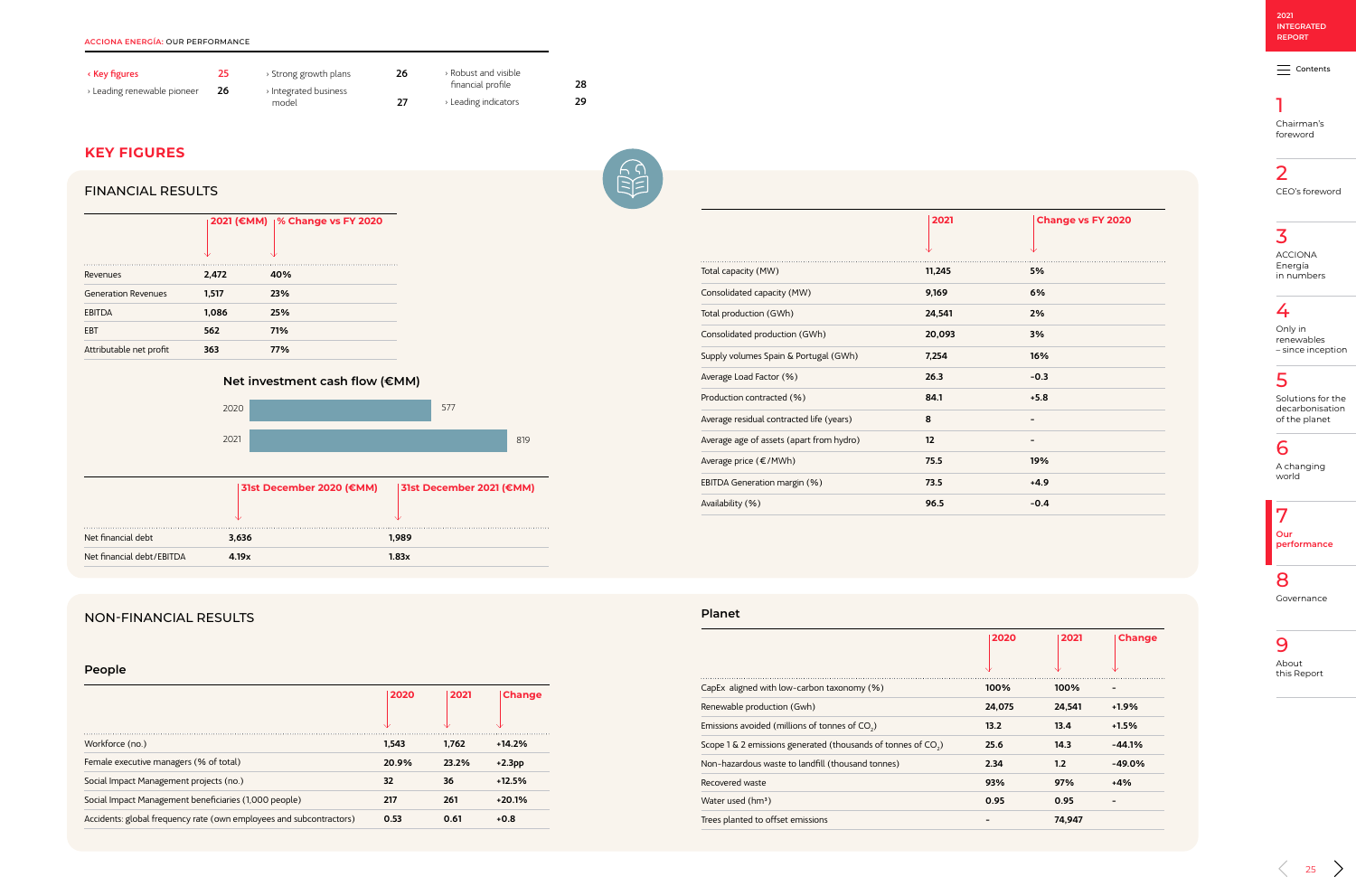$\equiv$  [Contents](#page-1-0)

1

[Chairman's](#page-2-0)  foreword

#### 2 [CEO's foreword](#page-3-0)

3 ACCIONA Energía [in numbers](#page-4-0)

### 4

Only in renewables [– since inception](#page-6-0)

#### 5

[Solutions for the](#page-11-0)  decarbonisation of the planet

#### 6

[A changing](#page-18-0)  world

7

**Our [performance](#page-22-0)**

8

[Governance](#page-29-0)

9

About [this Report](#page-34-0)

#### <span id="page-24-0"></span>**ACCIONA ENERGÍA:** OUR PERFORMANCE

| > Key figures             | 25   | ← Strong growth plans | 26 | > Robust and visible |    |
|---------------------------|------|-----------------------|----|----------------------|----|
| Leading renewable pioneer | - 26 | Integrated business   |    | financial profile    | 28 |
|                           |      | model                 | 27 | > Leading indicators | 29 |



The time is right for investment in sustainable opportunities. Financial estimates indicate that ESG-related assets account for one in three dollars managed globally<sup>11</sup>. Moreover, even though ESG was originated as an equities phenomenon, the field known as sustainable debt has soared in recent years, with issuance exceeding \$1.6 trillion in 2021<sup>12</sup>.

ACCIONA Energía continues to accelerate its strategy in energy transition sectors. The company plans for long term growth, and leadership in the field of decarbonisation.

#### **STRONG GROWTH PLANS BACKED BY A HIGHLY DIVERSIFIED AND TANGIBLE PIPELINE**

ACCIONA Energía strengthened its pipeline visibility in 2021, with approximately 1.5GW of new, near-term projects in the US, Brazil and Peru – 0.8 GW due to be built in 2022. Currently, its total pipeline stands at 17.4 GW, with an additional 33.3 GW in long-term opportunities.

#### **Installed Capacity (MW) (31 December 2021)**

|                      | <b>Total</b> | <b>Consolidated</b> | <b>Net</b> |
|----------------------|--------------|---------------------|------------|
|                      |              | ◡                   |            |
| Spain                | 5,736        | 4,496               | 5,067      |
| Wind                 | 4,782        | 3,557               | 4,124      |
| Hydro                | 873          | 873                 | 873        |
| Solar PV             | 19           | 5                   | 11         |
| <b>Biomass</b>       | 61           | 61                  | 59         |
| <b>International</b> | 5,509        | 4,672               | 4,312      |
| Wind                 | 4,005        | 3,804               | 3,217      |
| <b>CSP</b>           | 64           | 64                  | 48         |
| Solar PV             | 1,441        | 804                 | 1,046      |
| <b>Total</b>         | 11,245       | 9,169               | 9.378      |
|                      |              |                     |            |



#### **ACCIONA Energía: Investments in 2021**

|                                   | <b>Gross Ordinary</b><br>CapEx (€MM) | <b>Net Ordinary</b><br>CapEx (€MM) |
|-----------------------------------|--------------------------------------|------------------------------------|
| <b>Spain</b>                      | 75                                   | 51                                 |
| <b>Americas</b>                   | 311                                  | 605                                |
| <b>USA</b>                        | 180                                  | 153                                |
| Mexico                            | 66                                   | 151                                |
| Chile                             | 49                                   | 285                                |
| Other Americas                    | 17                                   | 17                                 |
| <b>International</b>              | 426                                  | 655                                |
| Australia                         | 104                                  | 38                                 |
| Rest of Europe                    | 10                                   | $-14$                              |
| Rest of World                     | 1                                    | 24                                 |
| Acquisition of 8.33% stake in AEI | 113                                  | 113                                |
| <b>Total</b>                      | 614                                  | 819                                |

#### **Net financial debt (€MM) in 2021**

| Corporate debt                                | 1,666  |
|-----------------------------------------------|--------|
| Project debt                                  | 713    |
| Gross debt FY 2021                            | 2,379  |
| Cash + Equivalent                             | $-797$ |
| Net debt FY 2021                              | 1,582  |
| IFRS 16 liability                             | 407    |
| Net debt FY2021 (including IFRS 16 liability) | 1,989  |

*11 GSIA (Global Sustainable Investment Review 2020) 12 BNEF (1H 2022 Sustainable Finance Market Outlook)*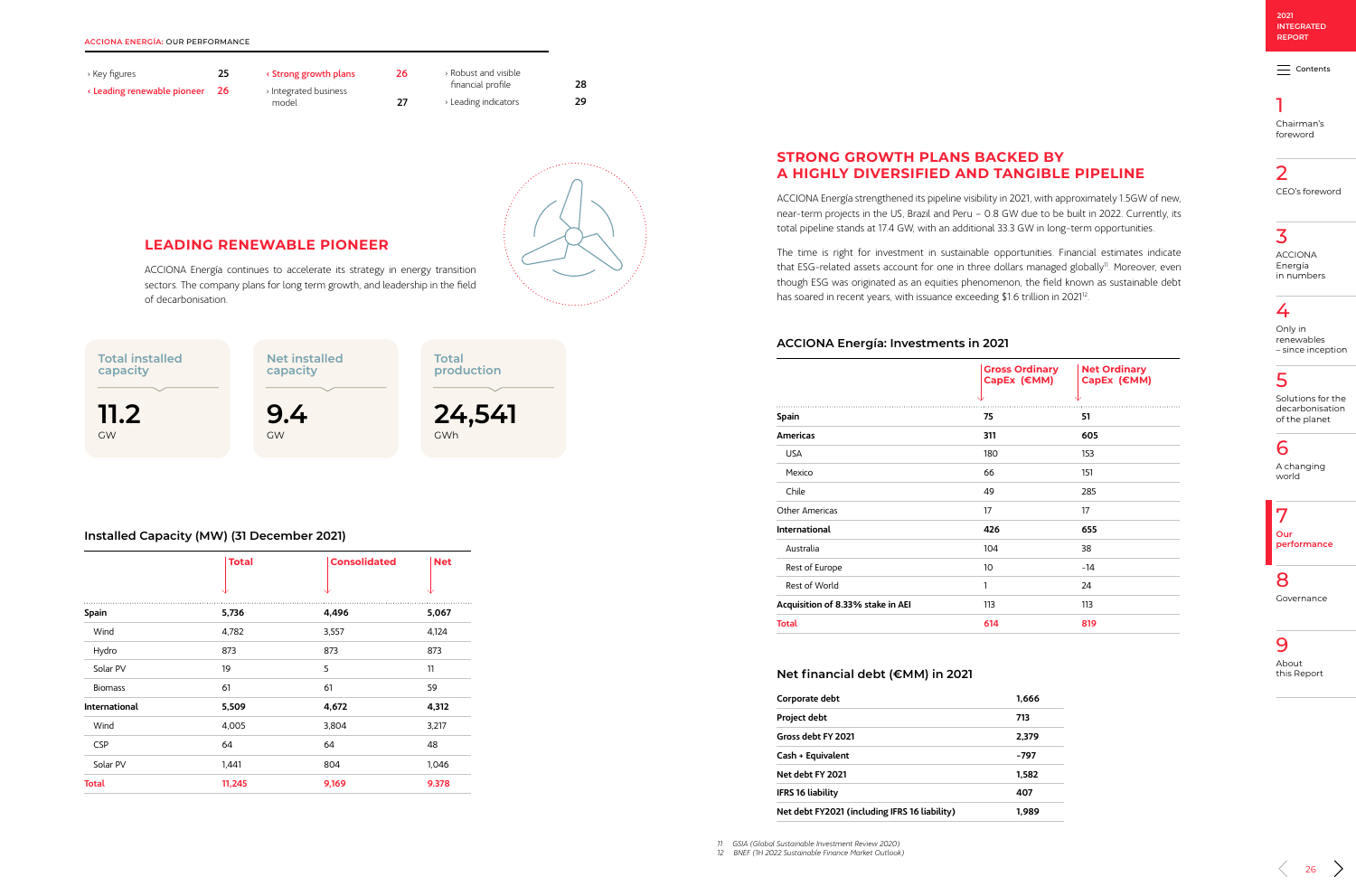$\equiv$  [Contents](#page-1-0)

### 1

[Chairman's](#page-2-0)  foreword

2 [CEO's foreword](#page-3-0)

- 
- 

3 ACCIONA Energía [in numbers](#page-4-0)

### 4

Only in renewables [– since inception](#page-6-0)

### 5

[Solutions for the](#page-11-0)  decarbonisation of the planet

6

[A changing](#page-18-0)  world

7 **Our [performance](#page-22-0)**

8 [Governance](#page-29-0)

9 About [this Report](#page-34-0)

 $27$ 

<span id="page-25-0"></span>

| > Key figures               | 25 | > Strong growth plans | 26 | > Robust and visible |    |
|-----------------------------|----|-----------------------|----|----------------------|----|
| > Leading renewable pioneer | 26 | Integrated business   |    | financial profile    | 28 |
|                             |    | model                 | 77 | > Leading indicators | 29 |

In 2021, ACCIONA Energía's investments were mainly related to the construction of new generation assets. Most of these were allocated across four main geographies: Spain, USA, Mexico and Latin America.

#### LOOKING AHEAD

Any further capacity additions will be affected by the supply chain and other external factors. However, ACCIONA Energía is committed to boosting its pipeline with additional short and medium-term projects, in order to achieve its capacity growth targets.

#### **Short-term pipeline, 2022-2023: main milestones**

ACCIONA Energía has increased its secured and under-construction pipeline, with an estimated 650 MW of projects: in the US (458MW); Peru (131MW); and the Caribbean (58MW).

#### **Medium-term pipeline, 2023-204: main milestones**

ACCIONA Energía is on the verge of entry into the Brazilian market, a major milestone. The aim is to turn Brazil into a multi-GW hub, such as through the Sento Sé 850MW development project.

### **Long-term pipeline, post-2025: main milestones**

ACCIONA Energía has plans to boost its hubs in the long-term: US, Central America, South America, Europe and Australia, and increase its presence in Africa and Asia.

Beyond its current main markets, ACCIONA Energía's global presence optimally positions it to grab future high-growth opportunities:

- > Substitution markets: high-carbon intensive geographies
- > Countries in proximity to the main hubs with renewable potential
- > Markets that represent large opportunities in terms of size
- > Liberalizing electricity markets, opening to private offtakers.

#### **INTEGRATED BUSINESS MODEL WITH OPERATIONAL EXCELLENCE**

Having in-house integrated capabilities allows the company to obtain economies of scale that result in increased margins, asset quality and asset expertise and lower operating expenses.

As a vertically-integrated developer, owner and operator with in-house expertise and capabilities along the entire value chain, ACCIONA Energía benefits from a competitive advantage allows it to establish well-ordered processes that are continuously improved on the basis of circular feedback. This not only helps to improve internal know-how, but also allows the company premium returns that are key to capturing and maximising profitability.

ACCIONA Energía's business model is fully integrated, designed to withstand external influences and provide premium returns. This is due to the company's lower levelized cost of energy (LCOE), which in turn assures a longer life for its assets. Each aspect of its energy management is tailored to its clients needs, which guarantees premium returns.

ACCIONA Energía's business model can be characterised as low risk, and it has a strong focus on operational excellence and the life extension of its generation fleet.

In 2021, ACCIONA Energía added 557MW in capacity, broadly in line with its targets. This was mainly concentrated in Chile, Mexico and Australia. In December 2021, 0.7GW were under construction, with an estimated further 2GW under construction by the end of the year in 2022. The company plans to plans to install 0.8GW in 2022 and have ~2 GW under construction by the end of 2022.

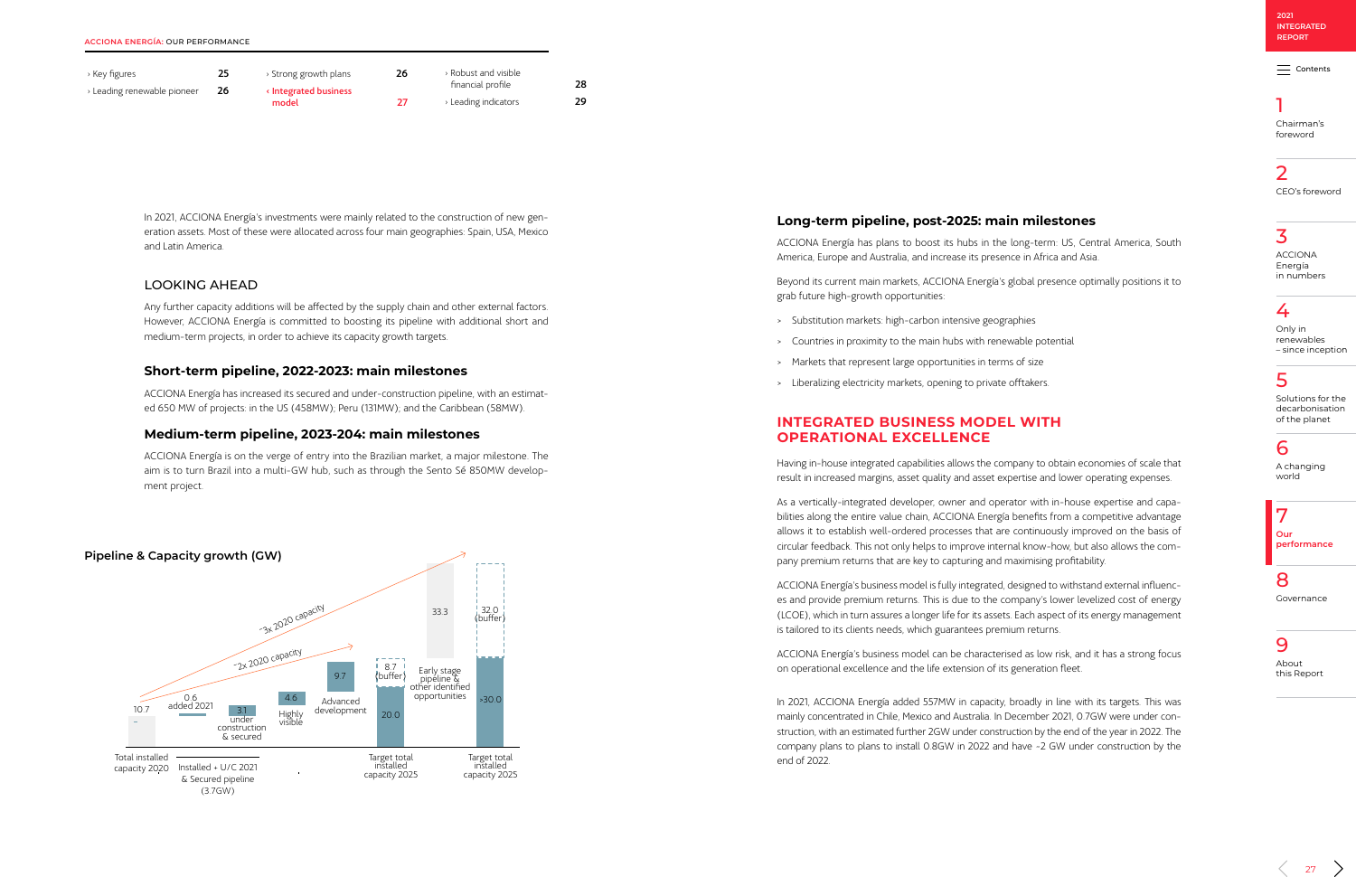

 $\equiv$  [Contents](#page-1-0)

### 1

[Chairman's](#page-2-0)  foreword

2 [CEO's foreword](#page-3-0)

3 ACCIONA Energía [in numbers](#page-4-0)

### 4

Only in renewables [– since inception](#page-6-0)

#### 5

[Solutions for the](#page-11-0)  decarbonisation of the planet

#### 6

[A changing](#page-18-0)  world

### 7

**Our [performance](#page-22-0)**

#### 8

[Governance](#page-29-0)

9

About [this Report](#page-34-0)

<span id="page-26-0"></span>

| > Key figures               | 25 | > Strong growth plans | 26 | <b>Robust and visible</b> |    |
|-----------------------------|----|-----------------------|----|---------------------------|----|
| > Leading renewable pioneer | 26 | > Integrated business |    | financial profile         | 28 |
|                             |    | model                 | 27 | Leading indicators ،      | 29 |

#### LOOKING AHEAD

Although supply chain disruptions pushed back construction schedules for part of the photovoltaic programme in the US and Australia, the planned capacity additions up to 2025 increased to 3.7GW (from 3.0GW) in the last six months of 2021.

#### **ROBUST AND VISIBLE FINANCIAL PROFILE TO DELIVER PROFITABLE GROWTH**

ACCIONA Energía performed above expectations in 2021.

ACCIONA Energía's financial results for the year were better than forecasted, despite unusually low production and almost full hedging of the Spanish market. EBITDA was up 25% over the last year, 4% above market consensus, and net profit was up 77% over 2020 consistent with market consensus.

ACCIONA Energía also ended up with a stronger investment grade leverage ratio of 1.83x net financial debt to EBITDA, significantly below market consensus and including initial expectations.

The company invested in excess of  $\epsilon$ 800 million, which was 42% higher than the previous year, although this was affected by the pandemic. CapEx was still below market expectations as a result of global tensions in the supply chain.

ACCIONA Energía's EBITDA increased by 25% in 2021 to 1,086 million, driven by new operating capacity (particularly in Texas), higher energy prices and the rebate on hydro taxes. Its new capacity meant that ACCIONA Energía exceeded 20 TWh of consolidated power generation for the first time.

The company's net income grew by 77% to €363 million, driven by operating profit and lower financial charges under new capital structure. ACCIONA Energía's net debt stands at just under €2.0 billion and Net Debt/EBITDA ratio at 1.8x, thanks to strong cashflow generation in the second half of 2021.

Since launching its IPO, ACCIONA Energía has issued two green bonds, establishing the company as a highly-regarded frequent issuer. Looking ahead, the company has limited refinancing needs in 2022, and a high degree of fixed debt.

|                                       | FY 2020 (€MM) | FY 2021 (€MM) | <b>Change</b> |
|---------------------------------------|---------------|---------------|---------------|
|                                       |               |               |               |
| Generation                            | 646           | 799           | 23.8%         |
| Intragroup adjustment, Supply & Other | 356           | 703           | 97.3%         |
| <b>Revenues</b>                       | 1,002         | 1,502         | 49.9%         |
| Generation                            | 347           | 522           | 50.4%         |
| Generation - equity accounted         | 38            | 51            | 33.3%         |
| Total generation                      | 385           | 573           | 48.7%         |
| Intragroup adjustment, Supply & Other | $-27$         | $-42$         | $-58.2%$      |
| <b>EBITDA</b>                         | 359           | 531           | 48%           |
| Generation Margin (%)                 | 59.7%         | 71.7%         |               |



#### **Net investment cash flow (€MM)**



819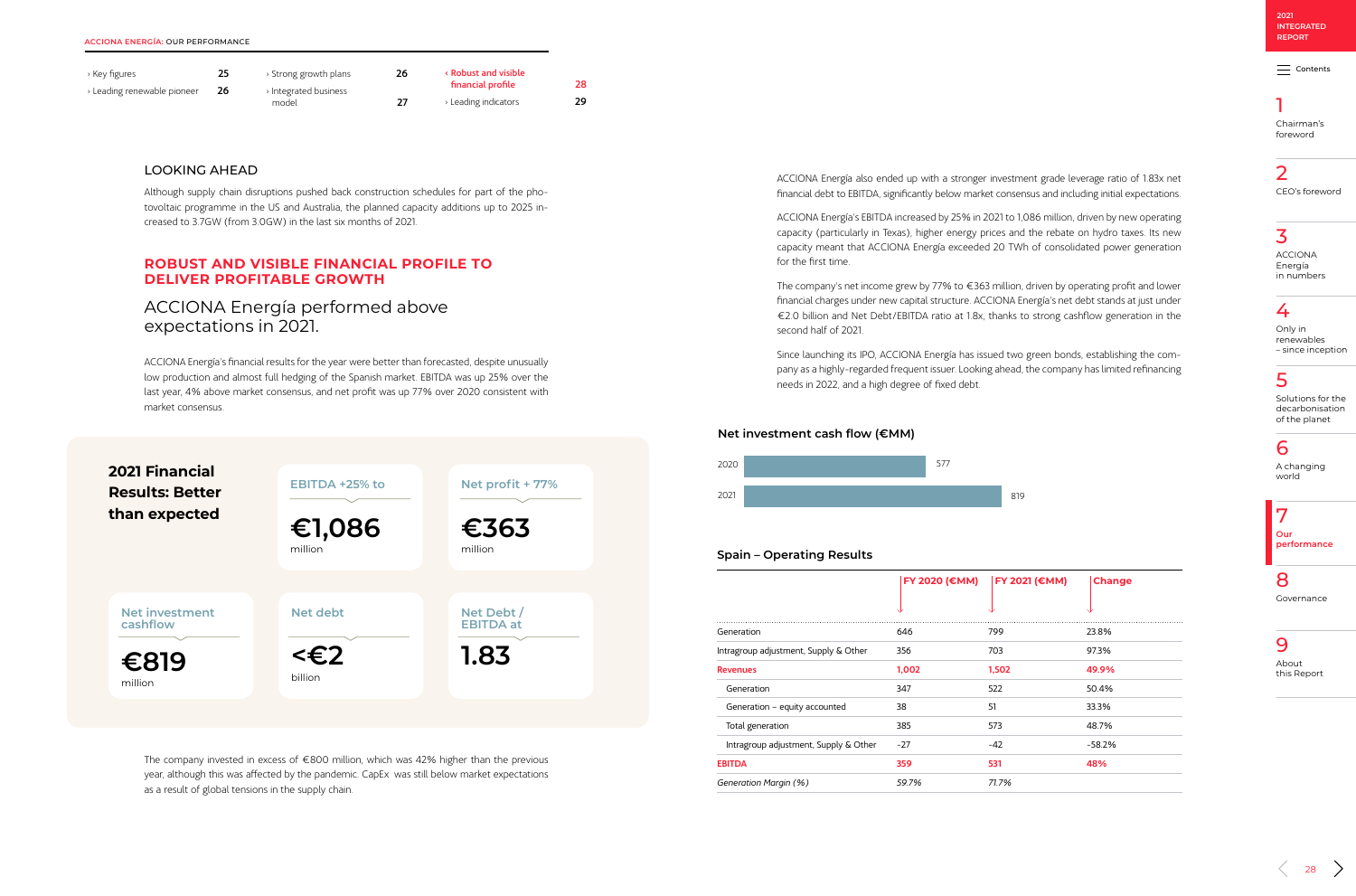$\equiv$  [Contents](#page-1-0)

### 1

[Chairman's](#page-2-0)  foreword

2 [CEO's foreword](#page-3-0)

3 ACCIONA Energía [in numbers](#page-4-0)

### 4

Only in renewables [– since inception](#page-6-0)

### 5

[Solutions for the](#page-11-0)  decarbonisation of the planet

#### 6

[A changing](#page-18-0)  world

7 **Our [performance](#page-22-0)**

8 [Governance](#page-29-0)

9

 $29$ 

About [this Report](#page-34-0)

<span id="page-27-0"></span>

| > Key figures               | 25 | > Strong growth plans | 26 | > Robust and visible      |    |
|-----------------------------|----|-----------------------|----|---------------------------|----|
| > Leading renewable pioneer | 26 | > Integrated business |    | financial profile         | 28 |
|                             |    | model                 | 27 | <b>Leading indicators</b> | 29 |

#### **LEADING ENVIRONMENTAL, SOCIAL AND GOVERNANCE INDICATORS**

The bylaws of ACCIONA Energía, approved in 2021, owing to the company's incorporation as an independent enterprise, contain the present and future alignment of its activities with sustainable development models and underline the company's commitment to all stakeholders, placing them all on the same level.

The sustainability policies which govern the company must be strictly and, precisely implemented with a degree of supervision similar to that of economic-financial indicators. For this purpose, ACCIONA Energía has integrated the finance and sustainability teams, both in their management bodies under the leadership of the Chief Financial and Sustainability Officer, and in the governing bodies, with the creation of the Audit and Sustainability Committee, which will allow the company to be more efficient in the implementation of the sustainable growth strategy.

The ESG strategy is specified in the Sustainability Master Plan (SMP) 2025 through transformation levers and improvement indicators. The SMP aims to make ACCIONA Energía a recognized leader in developing sustainable infrastructure assets with additional value for people and the planet, something we call regenerative infrastructure. In 2021, the first year of validity of the SMP 2025, 30% of the levers have been fully activated. 55% of them have been partially activated and action is planned on the remaining 15% in 2022.

Some of the main activated levers were the update of the Human Rights Policy, the newly defined due diligence strategy, and the implementation of the Internal Control System for Social Safeguards.

In terms of impact, there are more women in executive and managerial positions, due to internal promotions, and there have been greater beneficiaries of the Social Impact Management projects.

The accident frequency rate decreased over the past 11 years, but reduced working hours in the construction slightly increased the rate in 2021 compared to 2020.

ACCIONA Energía has reduced its own emissions due to adjustments in its biomass combustion parameters and emission factors, prevented and managed SF leaks and increased its purcha-sing of renewable energy. Less waste has been sent to landfill as the reuse of biomass sludge has been reappraised.

#### **International – Operating Results**

|                                       | FY 2020 (€MM) | FY 2021 (€MM) | <b>Change</b> |
|---------------------------------------|---------------|---------------|---------------|
|                                       |               |               |               |
| Generation                            | 585           | 718           | 22.7%         |
| <b>USA</b>                            | 70            | 144           | 106.4%        |
| Mexico                                | 164           | 178           | 8.4%          |
| Chile                                 | 85            | 103           | 20.2%         |
| Australia                             | 64            | 54            | $-15.3%$      |
| Rest of the World                     | 202           | 202           | 18.4%         |
| Intragroup adjustment, Supply & Other | 182           | 253           | 39.1%         |
| <b>Revenues</b>                       | 767           | 971           | 26.5%         |
| Generation                            | 441           | 531           | 20.4%         |
| <b>USA</b>                            | 37            | 98            | 164.1%        |
| Mexico                                | 131           | 133           | 1.1%          |
| Chile                                 | 73            | 77            | 6.5%          |
| Australia                             | 45            | 34            | $-24.0%$      |
| Rest of the World                     | 156           | 190           | 21.9%         |
| Generation - equity accounted         | 18            | 11            | $-40.1%$      |
| <b>Total generation</b>               | 459           | 542           | 18.1%         |
| Intragroup adjustment, Supply & Other | 60            | 13            | $-73.3%$      |
| <b>EBITDA</b>                         | 510           | 555           | 9%            |
| Generation Margin (%)                 | 78.5%         | 75.5%         |               |

ACCIONA Energía received the top ESG rating in the global energy sector in an assessment by Standard & Poor´s (S&P) Global ratings in 2021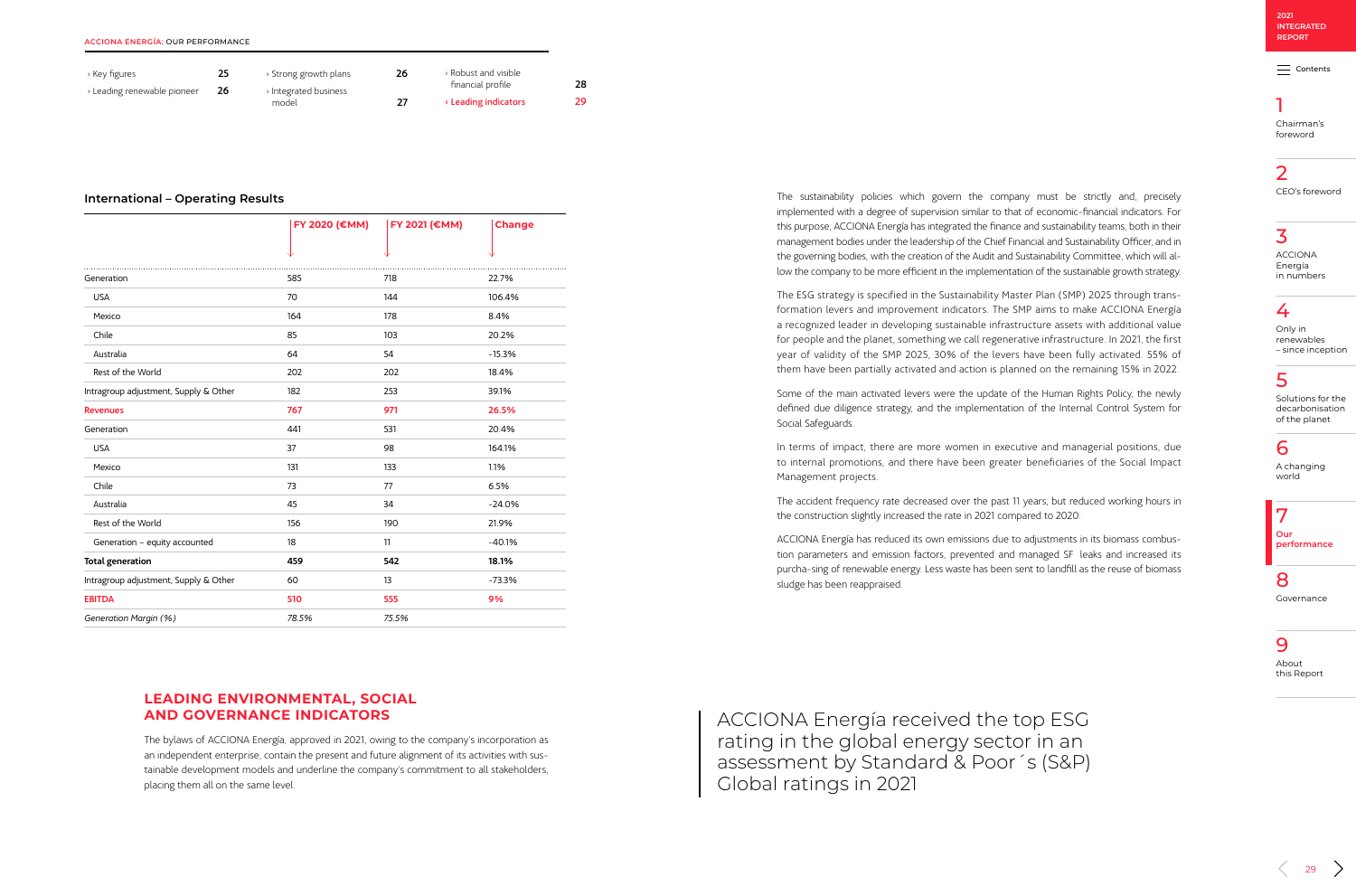$\equiv$  [Contents](#page-1-0)

### 1

[Chairman's](#page-2-0)  foreword

2 [CEO's foreword](#page-3-0)

3 ACCIONA Energía [in numbers](#page-4-0)

### 4

Only in renewables [– since inception](#page-6-0)

### 5

[Solutions for the](#page-11-0)  decarbonisation of the planet

6

[A changing](#page-18-0)  world

7 **Our [performance](#page-22-0)**

8 [Governance](#page-29-0)

9

About [this Report](#page-34-0)

As a result of the governance model, the strategy (SMP) and the performance, we obtain better financing conditions, positioning in ratings and recognition:

- > The company arranged €2.5 billion syndicated loan under its innovative 'double impact' ESG scheme, and issued two bonds through its green financing framework.
- > Most sustainable utility in Spain and the second in the world, according to the Dow Jones Sustainability Index in 2021.
- > Top ESG rating in the global energy sector in a cross-sector assessment conducted by S&P Global Ratings.
- > One of the top positions in Human Rights respect among renewable operators according to the Business Human Rights Resource Centre.
- > ACCIONA Energía has reaffirmed its position as the world's greenest utility for the sixth consecutive year, according to Energy Intelligence.

#### LOOKING AHEAD

In terms of ESG, ACCIONA has set itself a number of challenges for the years to come. The following targets are linked to the CEO, executives and other employees' remuneration:

- > Achieving a lower accident frequency rate than in 2021.
- > Increasing the percentage of women in executive and managerial positions.
- > 95% of CapEx aligned with the European taxonomy of low carbon activities.
- > Reducing GHG emissions in line with the 1.5ºC science-based target.
- In 2022, the company plans to activate the following SMP 2025 levers:
- > New definition of the corporate purpose, promise and principles.
- 
- > Reduction of Scope 3 emissions.
- > Incorporation of Science Based Targets for Nature.
- 
- > Development of a "regenerative playbook" to activate the sustainable difference.
- > Structuring a network of local alliances

> New leadership model based on skills, commitment, accountability and the growth of people.

> Reinforcement of the No Go policies for suppliers to adapt them to Social Safeguard controls.

 $\overline{30}$   $\overline{)}$ 

#### **People**

|                                                                     | 2020  | 2021  | <b>Change</b> |
|---------------------------------------------------------------------|-------|-------|---------------|
|                                                                     |       |       |               |
| Workforce (no.)                                                     | 1.543 | 1,762 | $+14.2%$      |
| Female executive managers (% of total)                              | 20.5% | 23.2% | $+2.7$ pp     |
| Social Impact Management projects (no.)                             | 32    | 36    | $+12.5%$      |
| Workforce with disabilities in Spain (%)                            | 4.1   | 3.2   | $-22%$        |
| Accidents: global frequency rate (own employees and subcontractors) | 0.53  | 0.61  | $+15%$        |

#### **Planet**

|                                                                           | 2020   | 2021   | <b>Change</b> |
|---------------------------------------------------------------------------|--------|--------|---------------|
|                                                                           |        |        |               |
| CapEx aligned with low-carbon taxonomy (%)                                | 100%   | 100%   |               |
| Renewable production (GWh)                                                | 24,075 | 24.541 | +1.9%         |
| Emissions avoided (millions of tonnes of $CO2$ )                          | 13.2   | 13.4   | +1.5%         |
| Scope 1 & 2 emissions generated (thousands of tonnes of CO <sub>2</sub> ) | 25.6   | 14.3   | -44.1%        |
| Non-hazardous waste to landfill (thousand tonnes)                         | 2.3    | 1.2    | -47.8%        |
| Recovered waste                                                           | 93%    | 97%    | +4 pp         |
| Water used (hm <sup>3</sup> )                                             | 1.4    | 1.4    |               |
| Trees planted to offset emissions                                         |        | 74.947 |               |

#### KEY ESG INDICATORS

| > Key figures             | 25 | > Strong growth plans | 26 | > Robust and visible |    |
|---------------------------|----|-----------------------|----|----------------------|----|
| Leading renewable pioneer | 26 | > Integrated business |    | financial profile    | 28 |
|                           |    | model                 | 27 | Leading indicators   | 29 |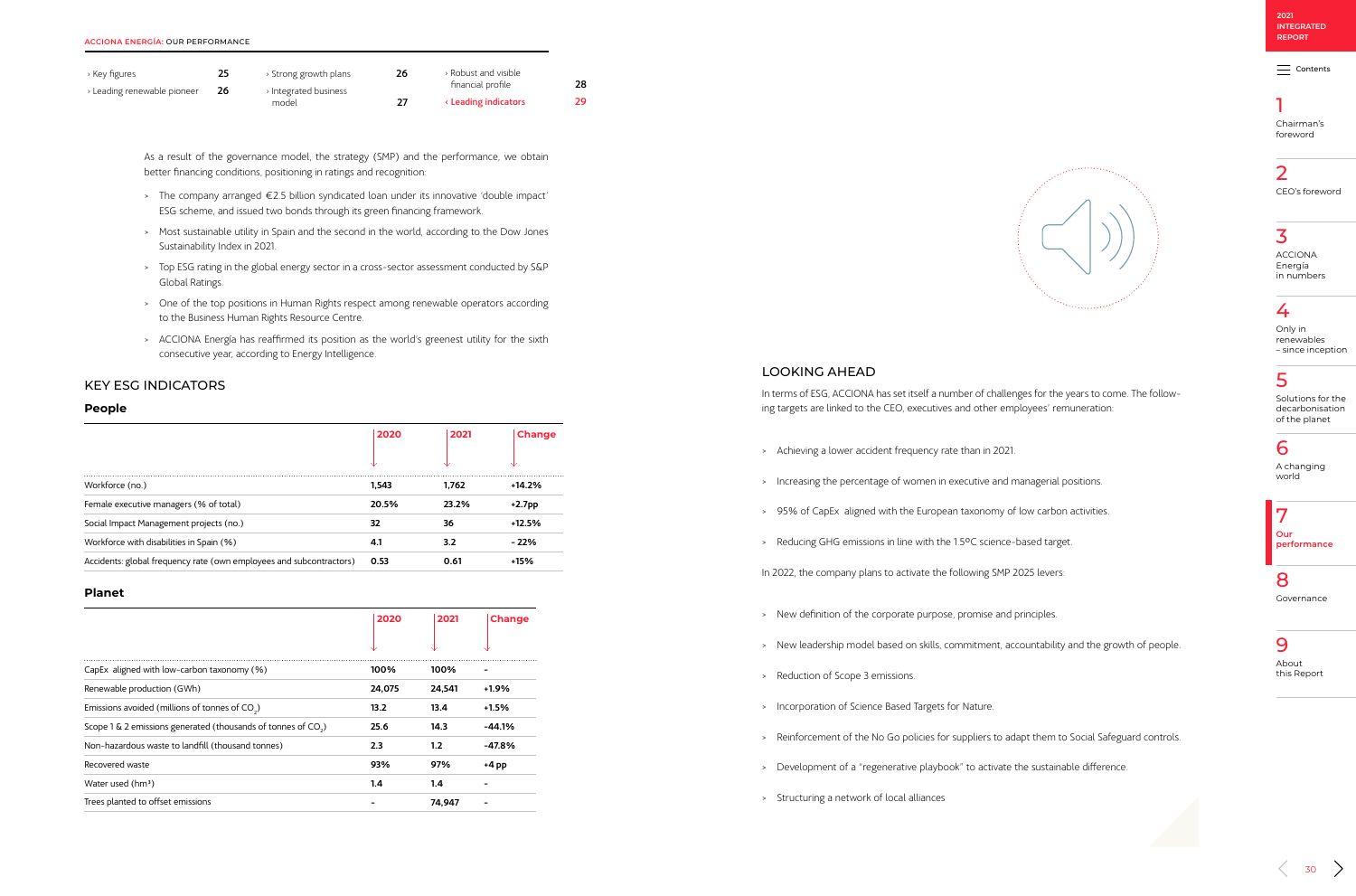<span id="page-29-0"></span>

[Effective and tailored governance](#page-30-0) **32** [Exemplary compliance](#page-32-0) 34

**2021 [INTEGRATED](#page-0-0)  REPORT**

 $\equiv$  [Contents](#page-1-0)

### 1

[Chairman's](#page-2-0)  foreword

2 [CEO's foreword](#page-3-0)

### 3

ACCIONA Energía [in numbers](#page-4-0)

### 4

Only in renewables [– since inception](#page-6-0)

### 5

[Solutions for the](#page-11-0)  decarbonisation of the planet

#### 6

[A changing](#page-18-0)  world

7

Our [performance](#page-22-0)

#### 8

**Governance**

#### 9

About [this Report](#page-34-0)

 $\langle 31 \rangle$ 

# GOVERNANCE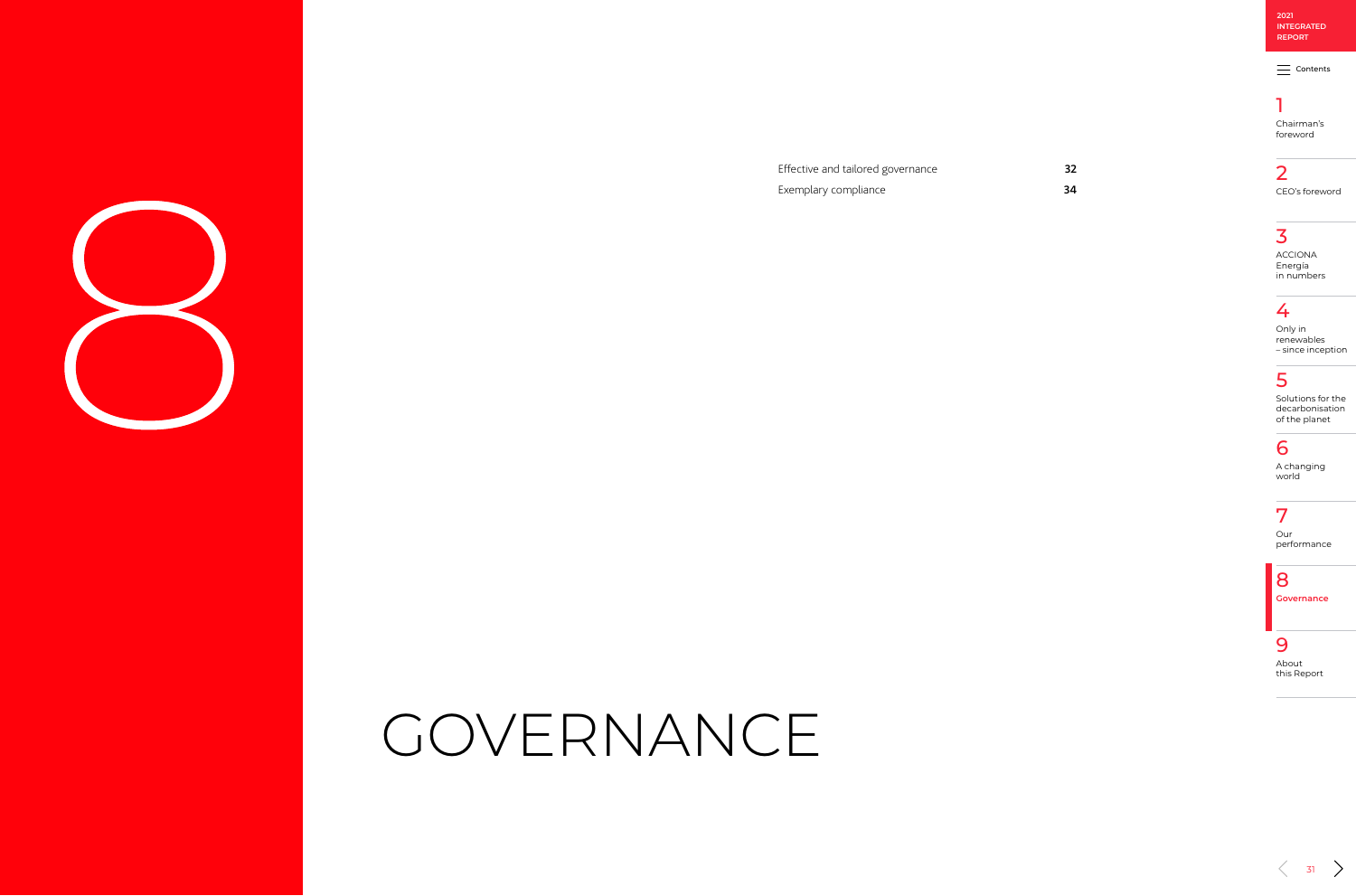$\equiv$  [Contents](#page-1-0)

### 1

[Chairman's](#page-2-0)  foreword

2 [CEO's foreword](#page-3-0)

### 3

ACCIONA Energía [in numbers](#page-4-0)

### 4

Only in renewables [– since inception](#page-6-0)

#### 5

[Solutions for the](#page-11-0)  decarbonisation of the planet

#### 6

[A changing](#page-18-0)  world

7

Our [performance](#page-22-0)

#### 8

**[Governance](#page-29-0)**

#### 9

About [this Report](#page-34-0)



#### <span id="page-30-0"></span>**Effective and tailored governance 32** > Exemplary compliance 34

#### **EFFECTIVE AND TAILORED GOVERNANCE**

Our management team has a proven track record of identifying development opportunities and delivering growth and profitability. Our senior management has been with us for average of approximately 15 years, which results in a deep understanding of our corporate needs and our industry as a whole. Our management team has demonstrated its ability to manage and grow the company´s business, adapt to changing market conditions, undertake strategic investments and introduce and integrate innovative technology across business operations.

#### CORPORATE GOVERNANCE

ACCIONA Energía created governance organisms in 2021 as part of its IPO. The organisation follows the recommendations of the Unified Best Governance Code for Companies published by the National Securities Market Commission.

## ACCIONA ENERGÍA HAS A STRONG VOCATION TO LEAD

within the context of the sustainable transformation that this decade demands.



#### MANAGEMENT TEAM

The Management Team's mission is to assist the Chief Executive Officer of ACCIONA Energía in overseeing the day-to-day conduct of the group's businesses, and in coordinating the activities of the various divisions and units it comprises.

 $\frac{32}{ }$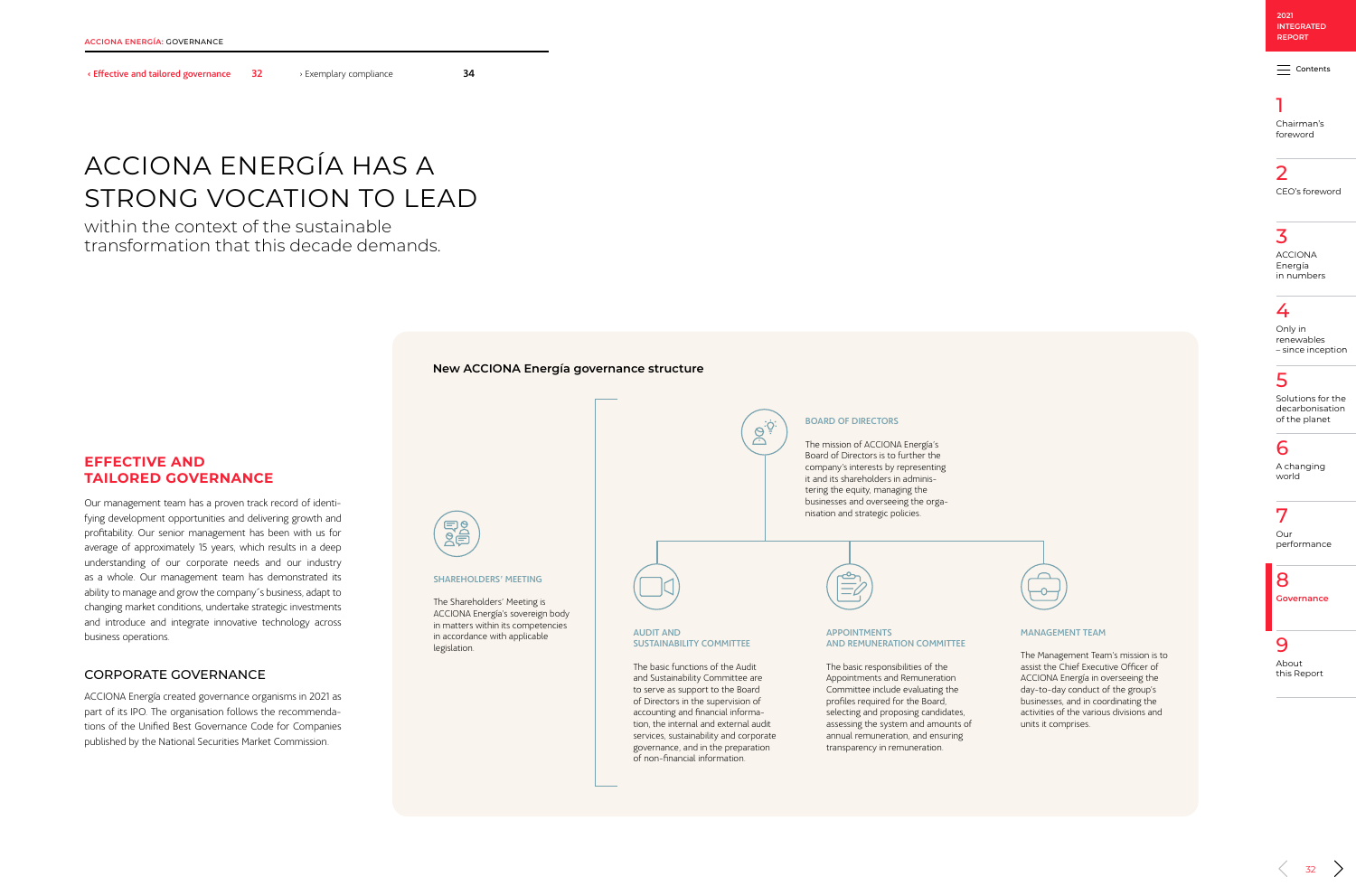

 $\equiv$  [Contents](#page-1-0)

### 1

[Chairman's](#page-2-0)  foreword

2 [CEO's foreword](#page-3-0)

3

ACCIONA Energía [in numbers](#page-4-0)

### 4

Only in renewables [– since inception](#page-6-0)

#### 5

[Solutions for the](#page-11-0)  decarbonisation of the planet

#### 6

[A changing](#page-18-0)  world

7 Our

[performance](#page-22-0)

#### 8

**[Governance](#page-29-0)**

#### 9

About [this Report](#page-34-0)

**Effective and tailored governance 32** > Exemplary compliance 34



Director Mr. Alejandro Mariano Werner Wainfeld 1 year

#### **Board of Directors year end 2021**

#### **Board of Directors**

The Board of Directors is responsible for the management of the Company and establishes, inter *alia*, the strategic, accounting, organizational and financing policies. Its mission is to promote social interests, representing the company and its shareholders in the management of the company's wealth and businesses, and managing the company.

Formed in 2021, the Board of Directors is the highest representation and management body in the company, except in some affairs, where the General Shareholders Committee has superiority. Composed of professionals with a diversity of knowledge, origins, experiences, nationalities and genders, the objective of the board is to provide real value to the company, working each day in its management with integrity and transparency, in the most efficient and

effective way possible. Diverse in its makeup (45% women), it has contributed extensively to the achievement of a higher score in Good Governance (86 out of 100) in the rating issued by S&P Global Ratings.

The Board of Director's Composition Policy follows the recommendations of the Unified Best Governance Code for Companies published by the National Securities Market Commission. The board members occupy their position for two years, and can be re-elected more than once. The ACCIONA Energía Board of Directors is made up of 11 members:

- > Independent Directors (6)
- > Proprietary Directors (4)
- > Executive Director (1)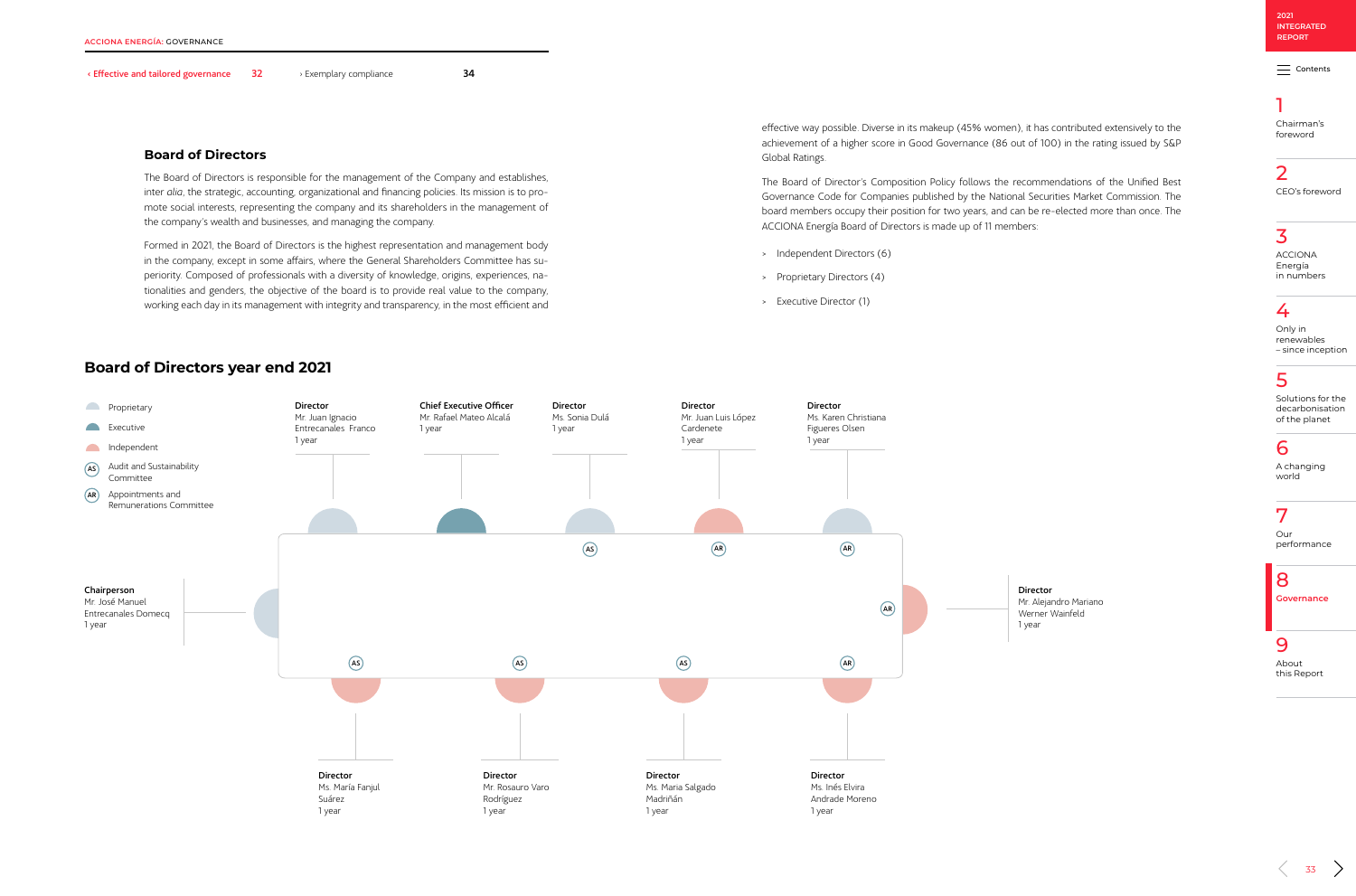$=$  [Contents](#page-1-0)

### 1

[Chairman's](#page-2-0)  foreword

2 [CEO's foreword](#page-3-0)

3 ACCIONA

Energía [in numbers](#page-4-0)

#### 4

Only in renewables [– since inception](#page-6-0)

### 5

[Solutions for the](#page-11-0)  decarbonisation of the planet

#### 6

[A changing](#page-18-0)  world

7 Our [performance](#page-22-0)

### 8

**[Governance](#page-29-0)**

9

About [this Report](#page-34-0)

#### <span id="page-32-0"></span>> Effective and tailored governance **32 compliance** 34

The Board evaluates its functioning annually, including the performance and support of each member and the diversity of representation and competencies. The company also undergoes an annual independent third-party audit.

#### **Audit and Sustainability Committee**

Each member of the Audit and Sustainability Committee is appointed on the basis of his or her knowledge and expertise in ESG, governance, audit or financial and non-financial risk management, a combination thereof, and, in general, on the basis of the duties they are called upon to perform. As a group, the members of the Audit and Sustainability Committee shall have relevant technical knowledge relating to the industry to which the Company belongs.

#### **Appointments and Remunerations Committee**

The Remuneration Policy for ACCIONA Energía, including those members of the Board of Directors that occupy executive roles, is governed by the following principles:

- > Coherence with business strategy
- > Corporate and transparent governance
- > Balanced design
- > Internal equity
- > Alignment to market practices
- > Linked to the conditions of employees

The Appointments and Remunerations Committee has a minimum of three members and a maximum of five, each appointed on the basis of their knowledge and expertise.

#### **Management Team**

The management team is composed of 25 professionals, from Spain and other countries, from different departments and expertise. The management team is the connection between the Board of Directors and the rest of the company.

#### **Attendance and meetings of Board and Committees in 2021**

|                   | <b>Board of Directors</b> | <b>Audit and</b><br><b>Sustainability Committee</b> | <b>Appointment and<br/>Remunerations Committee</b> |
|-------------------|---------------------------|-----------------------------------------------------|----------------------------------------------------|
| Quorum attendance | 92.42%                    | 95%                                                 | 100%                                               |
| No. of meetings   |                           |                                                     |                                                    |

#### **EXEMPLARY COMPLIANCE**

ACCIONA Energía has specific policies in place to prevent against corruption, bribery and money laundering, which are as follows:

- 
- 

> **Anti-corruption Policy** – which establishes a clear and expressed position of the company against any corrupt or criminal act, and extends to all people that work for the company.

> **Prevention of Crimes and Bribery Policy** – reinforces the company's commitment to zero tolerance for illegal activities, through permanent surveillance measures which it uses to prevent and detect, effective communications mechanisms and awareness for all employees, and a business culture based on ethics and compliance with the applicable norms.

 $\frac{34}{ }$ 

These measures have been developed based on international standards and are applicable to ACCIONA Energía and to all its employees and third parties that work with the company.

Through its work, the company maintains relations with Public Administrations and participates in tender processes in various countries, which is why it must analyse the corruption risks for each project, depending on the country and importance of each operation. ACCIONA Energía has policies, standards, an internal control system (the crime prevention and anti-bribery model) and measures in place to avoid or identify possible corruption cases, and offers general training in money laundering prevention for its employees.

# ACCIONA Energia has policies, standards, prevention and anti-bribery model) and

an internal control system (crime measures to avoid or identify possible corruption cases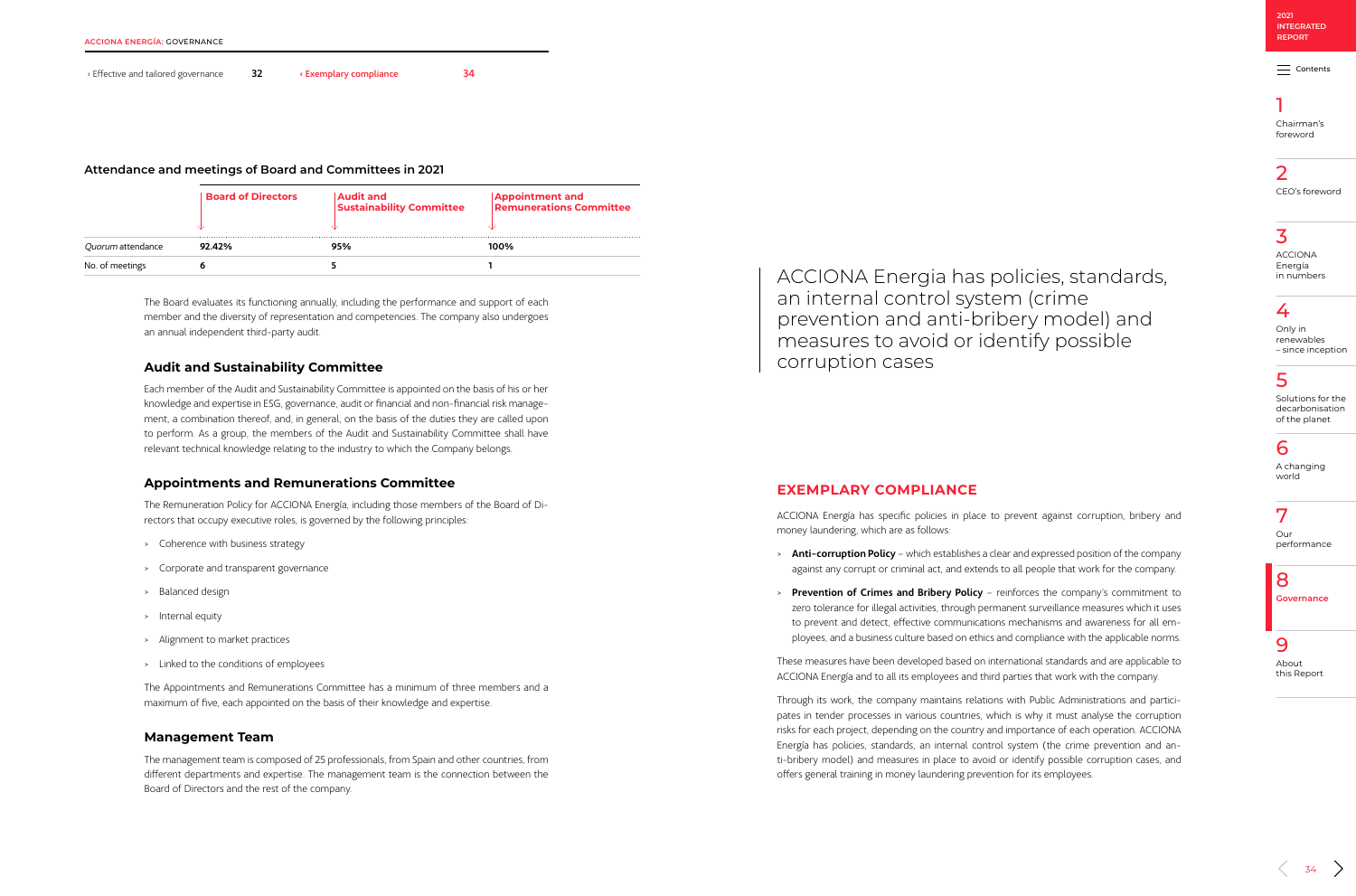$\equiv$  [Contents](#page-1-0)

### 1

[Chairman's](#page-2-0)  foreword

2 [CEO's foreword](#page-3-0)

3 ACCIONA Energía

### [in numbers](#page-4-0)

4

#### Only in renewables [– since inception](#page-6-0)

5

[Solutions for the](#page-11-0)  decarbonisation of the planet

#### 6

[A changing](#page-18-0)  world

7 Our [performance](#page-22-0)

### 8

**[Governance](#page-29-0)**

9

About [this Report](#page-34-0)

#### > Effective and tailored governance **32 complary compliance** 34

 $\lceil \cdot \rceil$ 

#### CODE OF CONDUCT

The Code of Conduct sets out the values that should guide the behaviour of all ACCIONA Energía's companies. Its aim is to reinforce the type of business conduct that is accepted and respected by all employees and managers.

By complying with it, the company undertakes to carry out its activities in accordance with the laws in force in each of the countries where it does business, always based on the highest international standards. Among others: the United Nations Universal Declaration of Human Rights, the Conventions of the International Labour Organisation (ILO), the ILO Declaration on Fundamental Principles and Rights at Work, the OECD Guidelines for Multinational Enterprises and the United Nations Global Compact.

The Code of Conduct and the Anti-corruption Action Guidelines must be read and accepted by all employees. On the other hand, the Code of Conduct addresses a variety of issues, from the ethics and compliance model to the basic principles of action or guidelines for behaviour relating to respect for Human Rights, or to the prevention of money laundering.

Compliance with and control of this corporate standard is carried out through:

> **The Code of Conduct Committee**: a body that analyses reports of non-compliance.

> **Ethical Channel:** allows for confidential reporting of irregular conduct related to any alleged breach of the Code of Conduct. The mailbox is available to the company's employees,

> **Protocol for action in situations of harassment:** through the Ethical Channel, the Commission assesses the case and establishes the necessary actions. With this protocol, ACCIONA Energía makes clear its intention to adopt whatever measures are necessary to

- 
- suppliers and contractors.
- prevent harassment at work.



 $\overline{35}$   $\overline{\phantom{1}}$ 

#### **ACCIONA Energía's anti-corruption rules**

#### The company strictly forbids:

- > Offering or accepting bribes to or from civil servants or private individuals.
- > Offering or accepting facilitation payments to initiate or expedite administrative proceedings.
- > Offering or accepting gifts and hospitality to or from civil servants or any other third party in violation of these Guidelines.
- > Making contributions on behalf of the group with political aims.
- > Obtaining preferential treatment by using sponsorship or donations as a means of obtaining it.
- > Using the company's business relationships and contacts for one's own benefit or that of a third party.
- > Establishing business relationships with third parties without complying with minimal due diligence duties as regards third-party knowledge.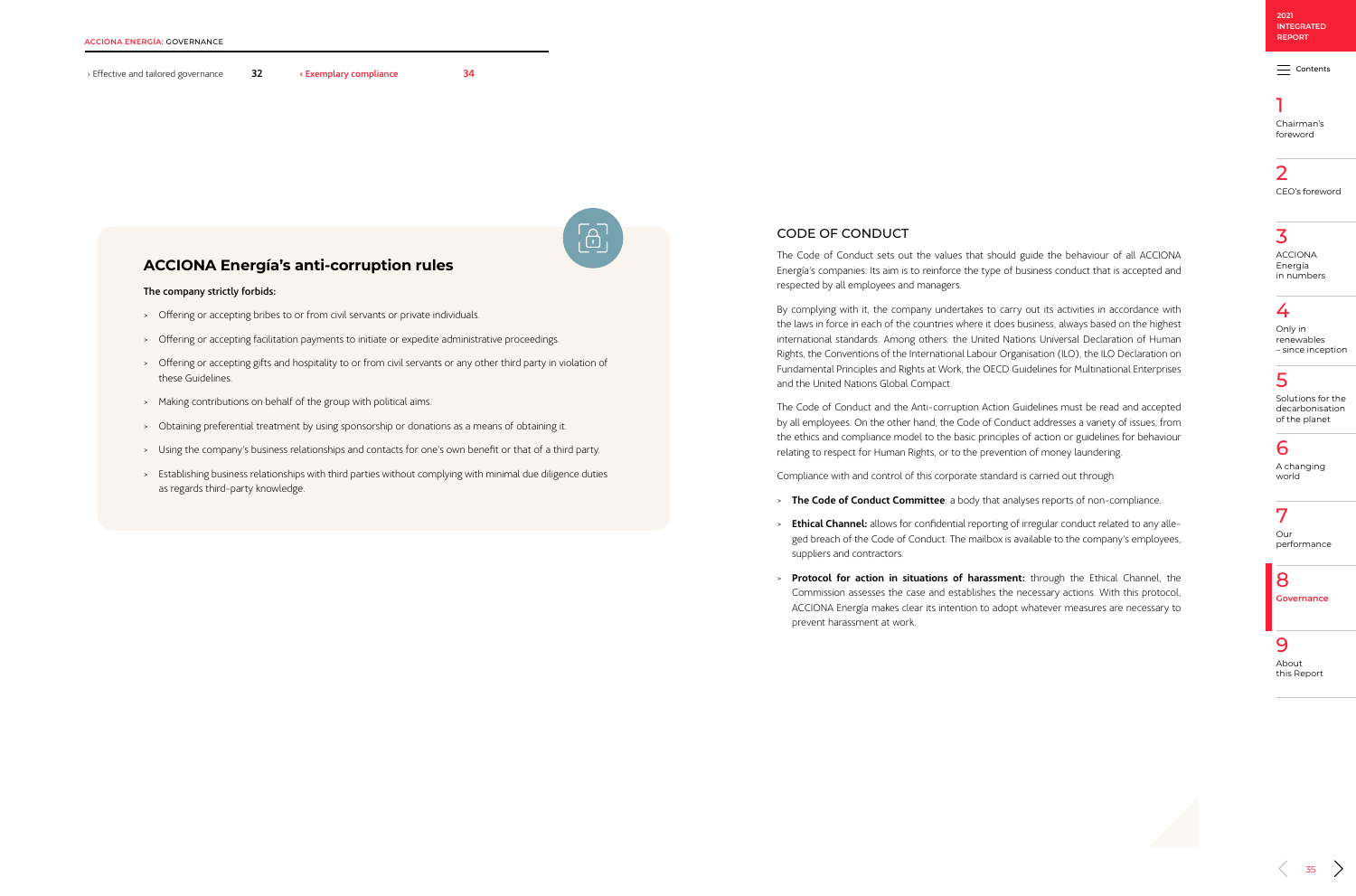<span id="page-34-0"></span>

[Stakeholder engagement](#page-35-0) 37 [Reporting scope](#page-36-0) 38 **2021 [INTEGRATED](#page-0-0)  REPORT**

 $\equiv$  [Contents](#page-1-0)

### 1

[Chairman's](#page-2-0)  foreword

2 [CEO's foreword](#page-3-0)

### 3

ACCIONA Energía [in numbers](#page-4-0)

#### 4

Only in renewables [– since inception](#page-6-0)

### 5

[Solutions for the](#page-11-0)  decarbonisation of the planet

#### 6

[A changing](#page-18-0)  world

7

Our [performance](#page-22-0)

### 8

[Governance](#page-29-0)

#### 9 **About this Report**

 $\left\langle 36 \right\rangle$ 

# ABOUT THIS REPORT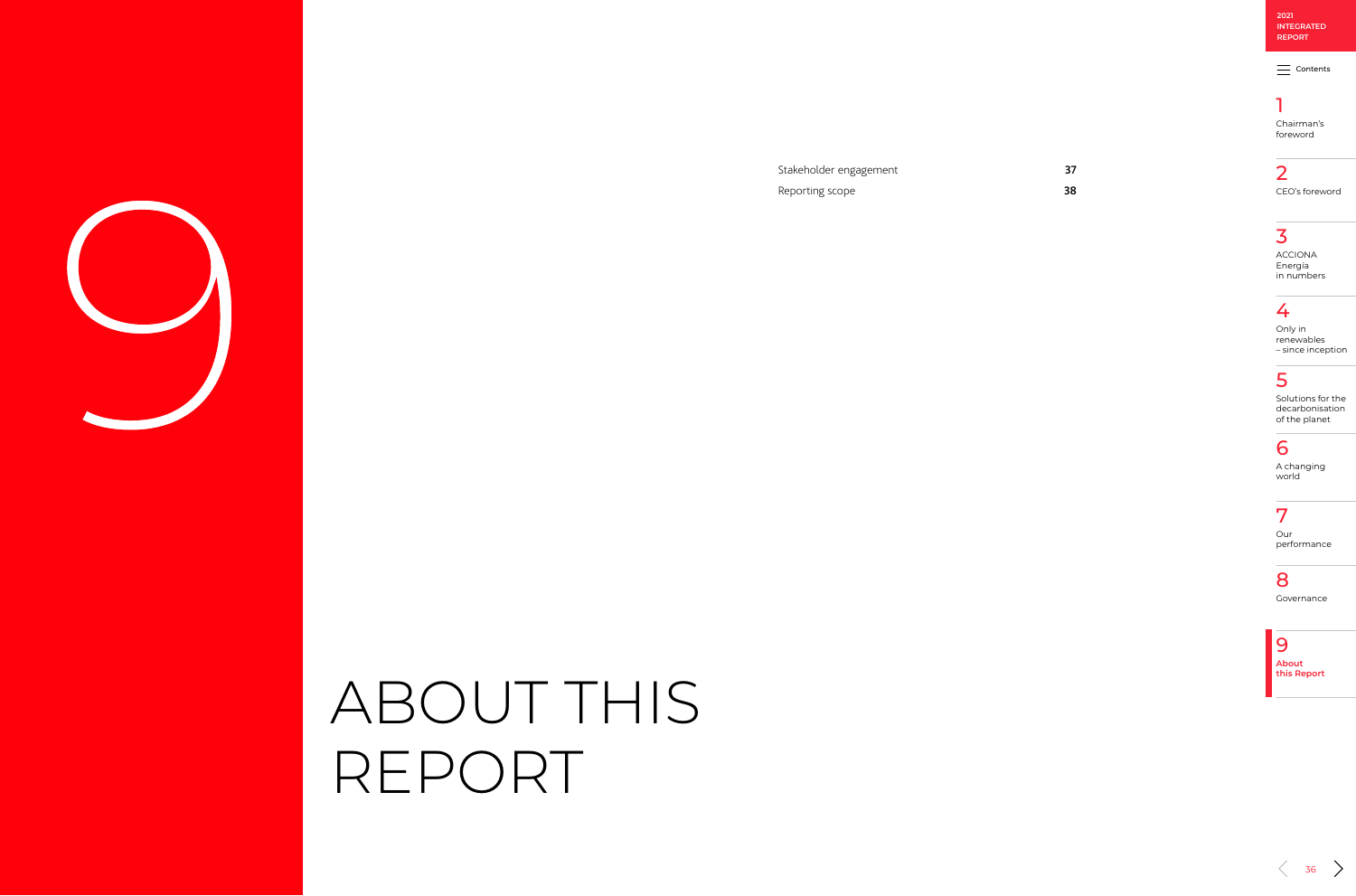$\equiv$  [Contents](#page-1-0)

### 1

[Chairman's](#page-2-0)  foreword

2 [CEO's foreword](#page-3-0)

### 3

ACCIONA Energía [in numbers](#page-4-0)

### 4

Only in renewables [– since inception](#page-6-0)

#### 5

[Solutions for the](#page-11-0)  decarbonisation of the planet

#### 6

[A changing](#page-18-0)  world

7 Our [performance](#page-22-0)

#### 8

[Governance](#page-29-0)

#### 9 **About [this Report](#page-34-0)**

 $\bigoplus$ 

#### <span id="page-35-0"></span>‹ Stakeholder engagement 37 [› Reporting scope](#page-36-0) 38

The objective of this *Integrated Report* is to communicate how ACCIONA Energía's strategy, governance, performance and future prospects help create value in the short, medium and long term.

The report also seeks to provide information in a concise, reliable, comprehensive, consistent and comparable manner, describing the significance of the key value creation factors within the company's environment and in the context of the global challenges of the coming years.

The content of the report responds to the needs and demands of the company's stakeholders, particularly investors and clients, who seek detailed information about ACCIONA Energía's operations and actions.

#### **STAKEHOLDER ENGAGEMENT**

#### MATERIALITY PROCESS

The aim of the *2021 Integrated Report* is to identify the issues with the greatest impact on ACCIONA Energía's businesses. As such, it was drawn up on the basis of the overall context and the trends in the markets where the company operates.

These issues are assessed by the company's management, which is aware of the strategy and the environment in which ACCIONA Energía operates. That assessment, together with the milestones attained in the year and the company's future outlook, provided the basis for preparing the *2021 Integrated Report.*

The *2021 Integrated Report* has been prepared based on considerations of matters that are material:

- > In their influence on business value and;
- > In their significance to the market, the environment, and people.

#### **ACCIONA Energía has defined the following issues as material:**

#### **Business Model**

- > A resilient business model, such as the Business as Unusual Model.
- > A focused and diversified increase in CapEx .
- > Asset operation for the long term.
- > The ACCIONA Energía IPO.
- > Alignment with the EU's taxonomy for environmentally sustainable activities.

#### **Financial**

- > Financial stability and shareholder returns.
- > Ability to connect the supply and demand for capital.
- > Competitive finance conditions.

#### **Energy solutions and services**

- > A range of highly specialised business units.
- > Regenerative power systems facilitating the attainment of the SDGs.
- > Responding to the challenges of sustainable development.

#### **Culture**

- > A culture of innovation, digitalisation and technology development.
- > Talent capable of transforming ideas into assets.

 $\overline{37}$  >

## ACCIONA ENERGÍA PRESENTS ITS FIRST INTEGRATED REPORT,

drawn up in accordance with the international framework produced by the International Integrated Reporting Council (IIRC).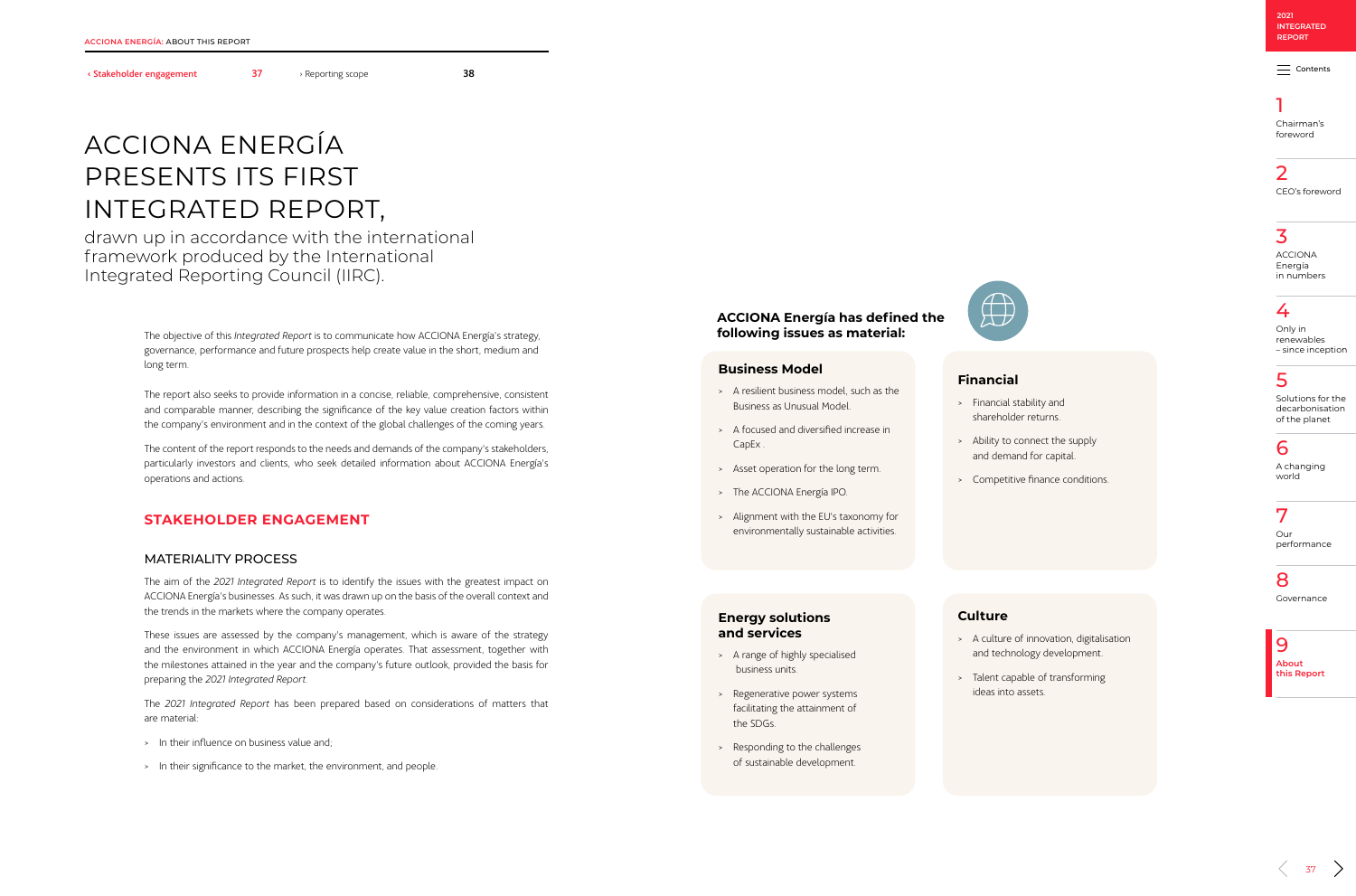

 $\equiv$  [Contents](#page-1-0)

### 1

[Chairman's](#page-2-0)  foreword

2 [CEO's foreword](#page-3-0)

### 3

ACCIONA Energía [in numbers](#page-4-0)

### 4

Only in renewables [– since inception](#page-6-0)

#### 5

[Solutions for the](#page-11-0)  decarbonisation of the planet

#### 6

[A changing](#page-18-0)  world

7

Our [performance](#page-22-0)

#### 8

[Governance](#page-29-0)

9 **About [this Report](#page-34-0)**



<span id="page-36-0"></span>> Stakeholder engagement **37 Comparished as a state** 38 **38** 

#### STAKEHOLDER ENGAGEMENT

Communication and constant dialogue are the cornerstones of ACCIONA Energía's relationship with its stakeholders, namely the individuals and organisations that are directly or indirectly affected by the activity of the company. In short: employees, customers, local communities, suppliers and subcontractors, Public Administrations and regulatory bodies, investors and analysts.

The Stakeholder Relations Policy identifies the main stakeholders and outlines the company's principles for learning about their needs and expectations. It therefore facilitates the generation of shared value and the establishment of long-term relationships.

More information about stakeholder engagement can be found in the **[Sustainability Report 2021.](https://procoazrbolsast1.blob.core.windows.net/media/ja2edceo/sustainability-report-2021-of-acciona-energia.pdf)**

#### **REPORTING SCOPE**

 $\blacksquare$ 

The quantitative information and data, both financial and non-financial, contained in this Report are for 2021 and refer to the entire scope of the company or of each of its businesses.

To facilitate comprehension of the company and its performance, the report contains past figures and facts so as to give a comprehensive picture of the experience and knowledge acquired over time. The report also considers future scenarios, which are subject to uncertainty due to the COVID-19 crisis.

#### **CONNECTIVITY**

In line with the guiding principles of cohesion and connectivity, the contents — both quantitative and qualitative — of this Integrated Report are supplemented by other corporate documents. The information here is also available on the company's website.

#### CORPORATE REPORTS

| <b>Financial Statements</b>        |  |
|------------------------------------|--|
| <b>Sustainability Report</b>       |  |
| <b>Corporate Governance Report</b> |  |
| <b>Results Presentation</b>        |  |
| Sustainable Financing report       |  |
| Climata Chanba                     |  |

Climate Change report